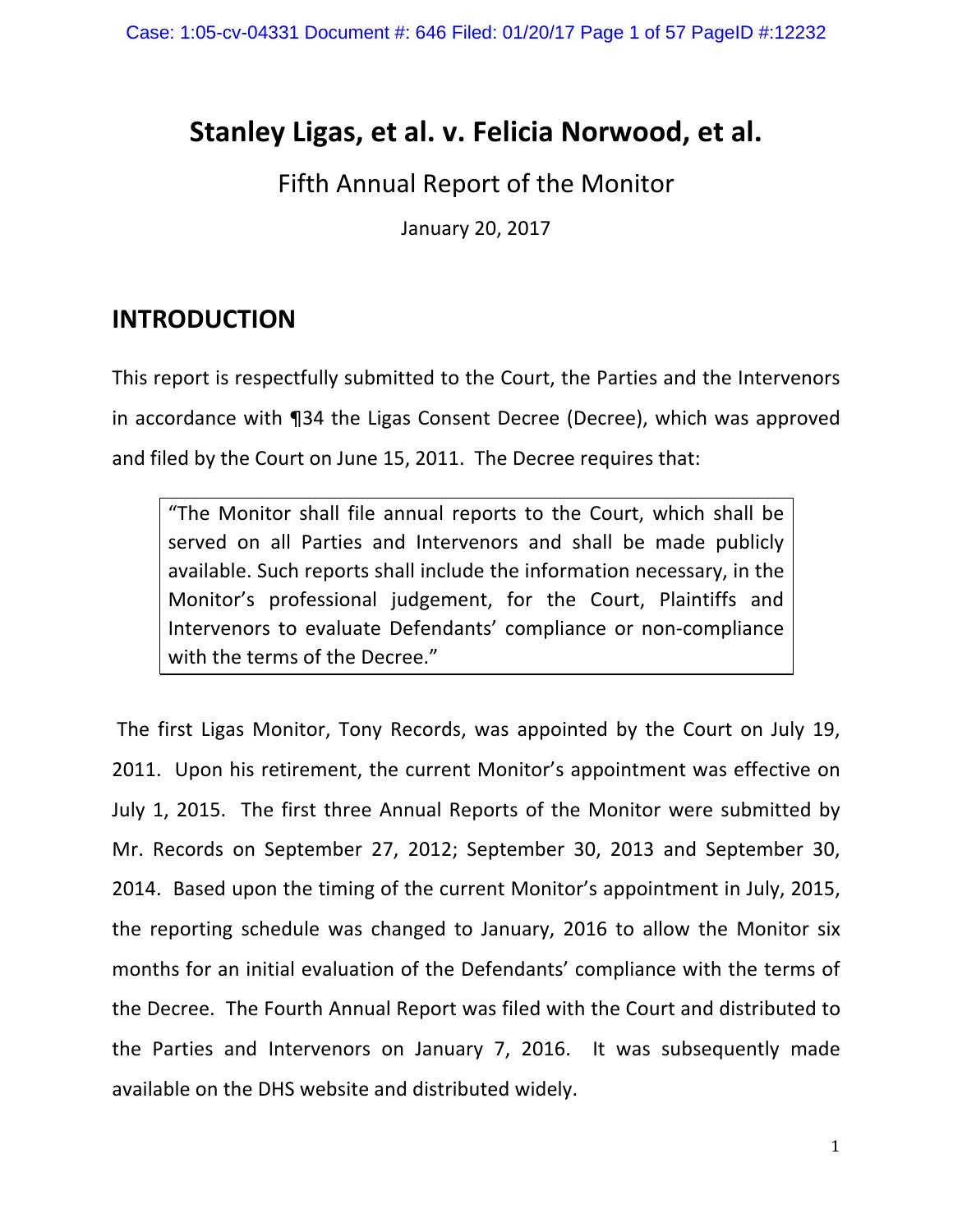#### Case: 1:05-cv-04331 Document #: 646 Filed: 01/20/17 Page 2 of 57 PageID #:12233

The ongoing cooperation of the Defendants, Plaintiffs' counsel and representatives, counsel for the Intervenors, service providers, advocacy organizations, family associations and others too numerous to mention has been invaluable in completing the current report. Input from those protected by the Decree and their families remains critical to the Monitor's efforts on an almost daily basis as well as during annual evaluations of the Decree's effectiveness at each stage of its implementation.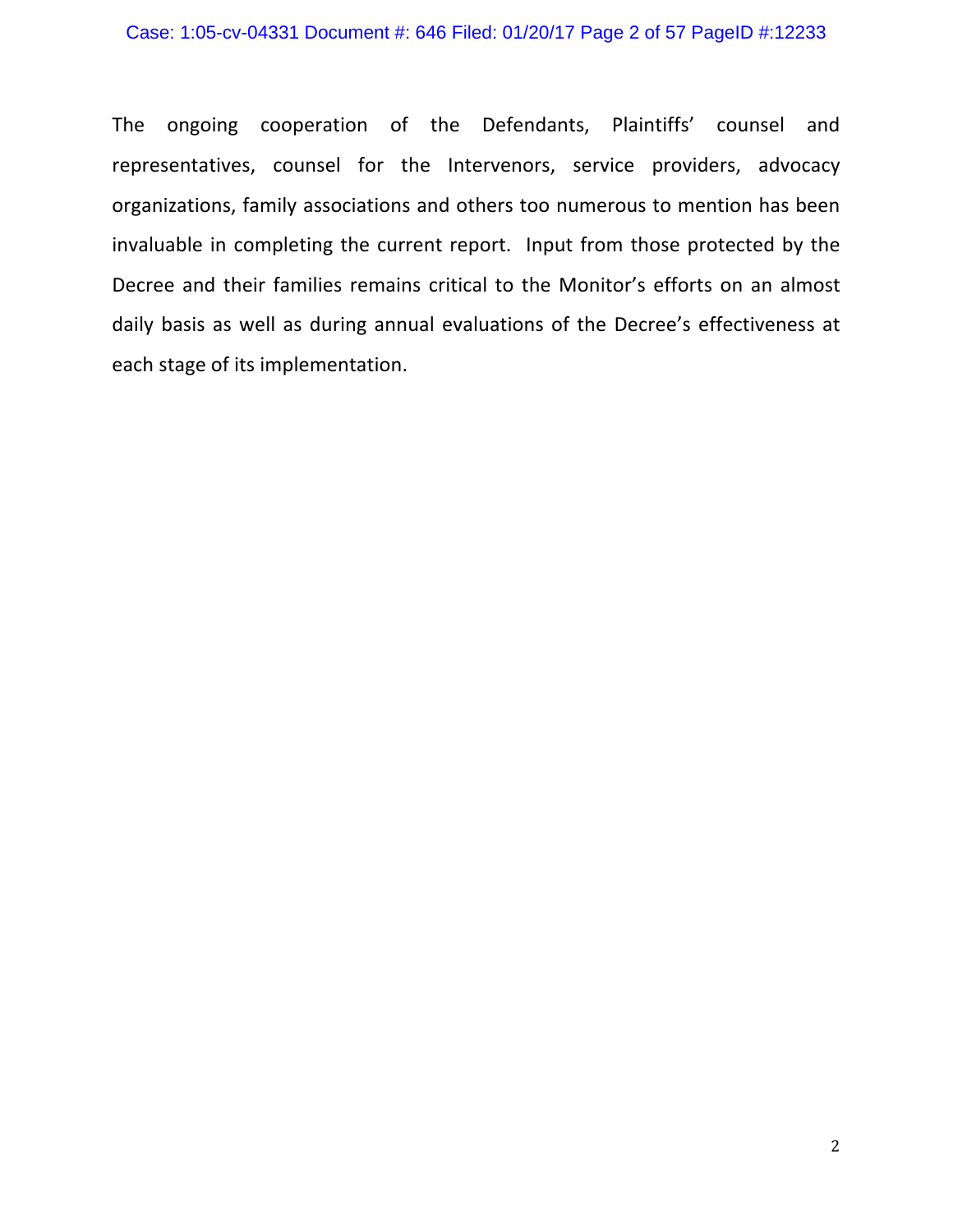## **CHALLENGES**

The Monitor's Fourth Annual Report cites the lack of a State budget for Fiscal Year (FY) 2016 in Illinois and describes in detail how funding was guaranteed for providers serving all of those protected by the Consent Decree. It is stated therein that the lack of a budget for the State of Illinois resulted in uncertainties for beneficiaries of the Consent Decree and their families, agencies, advocates, staff and providers of all types of services. Federal Court orders to address these issues are quoted therein and the Monitor's requirement of monthly updates from DHS regarding timeliness of such payments is referenced. This "Information Request Regarding Ligas Payments" remains in effect. In light of the lack of a State budget for FY17, which continues to date, the Plaintiffs, Defendants and Intervenors prepared an "Agreed Order to Maintain Compliance with Consent Decree" and filed with the Court on 6/26/16 a Joint Motion to Approve Agreed Order. This Order, which was approved by United States District Judge Sharon Johnson Coleman on 6/27/16 and entered on 6/28/16 requires, in part, that:

"The Comptroller shall continue to timely approve and make payments for all services, programs and personnel, at a level and within the time period that such payments were made in Fiscal Year 2016, that are necessary to comply with the Consent Decree and Implementation Plans. The Courts previous orders of June 30, 2015 (Dkt. #597), August 18, 2015 (Dkt.#610) and September 1, 2015 (Dkt. #624) are incorporated herein and shall continue in effect. This Order shall remain in effect until the earlier of the effective date of the Fiscal Year 2017 budget or July 1, 2017, or until further order of this Court."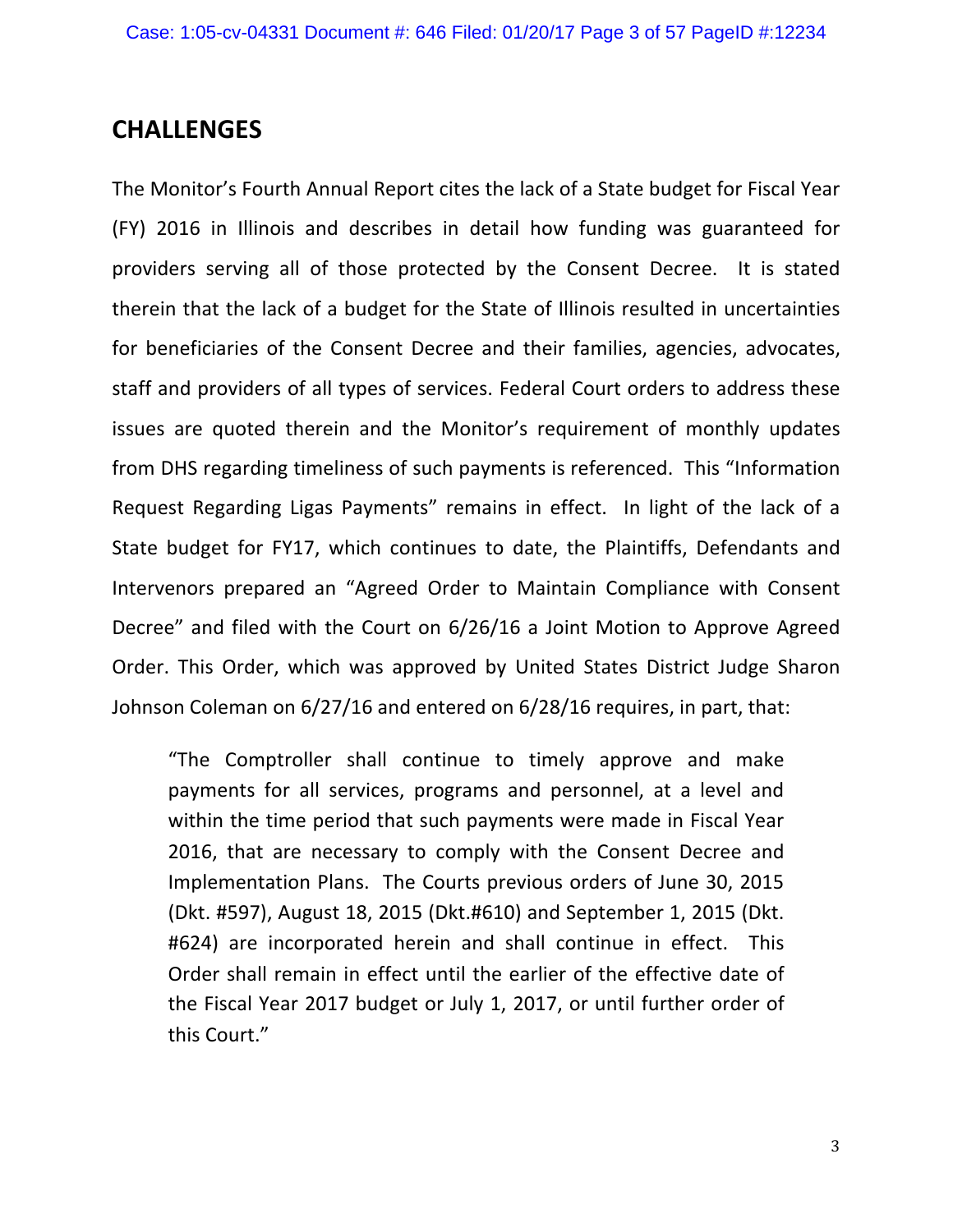"The Illinois Department of Healthcare and Family Services, the Department of Human Services, and the Illinois State Comptroller shall provide such information to the Court Monitor on a monthly basis to enable her to evaluate and to advise the Court and the Parties regarding the State's compliance with the Consent Decree and Orders entered by this Court."

"If at any time the State believes that it may not be able to comply with any provision of the Consent Decree or this Order, the State must immediately bring the State's potential non-compliance to the attention of the Court, the Monitor, the Plaintiffs and the Intervenors before such non-compliance occurs."

"The State shall maintain its expedited payments consistent with the terms and conditions that existed during FY 2015."

To date, Defendants have maintained funding at the same level paid in FY 2016 which, though noted to be inadequate in the Fourth Annual Report, remains in compliance with the 6/28/16 Court Order.

The Monitor's Fourth Annual Report addresses the fact that low wages, particularly those paid to Direct Support Professionals (DSPs), resulted in a staffing crisis for providers of services in their efforts to recruit, train and maintain adequate staffing with the existing wages. There has been a great deal of discussion at all levels during the past year without improvement in this situation. The staffing crisis continues as another year has passed with no relief in terms of salary increases, DSP vacancy rates either staying the same or increasing and the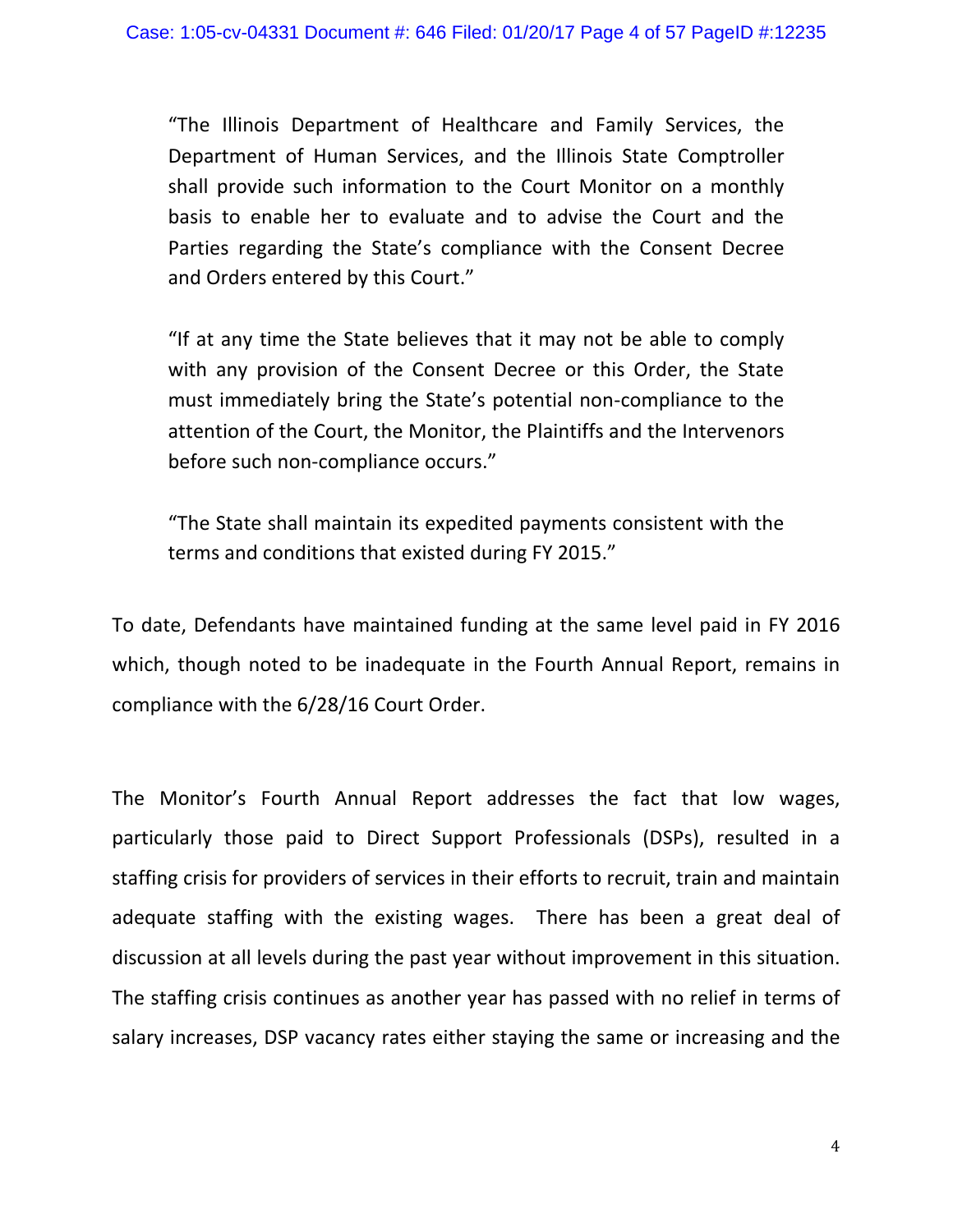#### Case: 1:05-cv-04331 Document #: 646 Filed: 01/20/17 Page 5 of 57 PageID #:12236

heightening impact of no increases in rates to providers since 2008 combined with ongoing higher costs of operating.

The Monitor's Fourth Annual Report describes delays in initiation of waiver services for class members once they have been selected from the PUNS list. Herein it is noted that a new tracking system has been developed to actively monitor those class members seeking services.

The Monitor's Fourth Annual Report notes limited availability of small CILAs in some geographic areas as well as for individuals with more intense medical, behavioral or physical needs. The Monitor has been informed during Fiscal Year 17 that this situation is worsening as new CILA development is being delayed due to lack of availability of DSPs willing to accept current wages and that some existing small CILAs are at risk of either closing or being consolidated into larger homes due to staff turnover rates of up to 70%. Some providers are actually stating that they are no longer able to accept into their CILAs individuals with more significant needs due to the provider agencies' inability to recruit, repeatedly retrain (at significant cost) and consistently maintain sufficiently skilled staff to serve these individuals.

The Monitor's Fourth Annual Report discusses inadequate availability of flexible, person-centered, integrated day activities or employment for individuals seeking such opportunities, all of which remains problematic. Efforts have begun through the Employment First initiative that appear to be promising but it is too soon to

5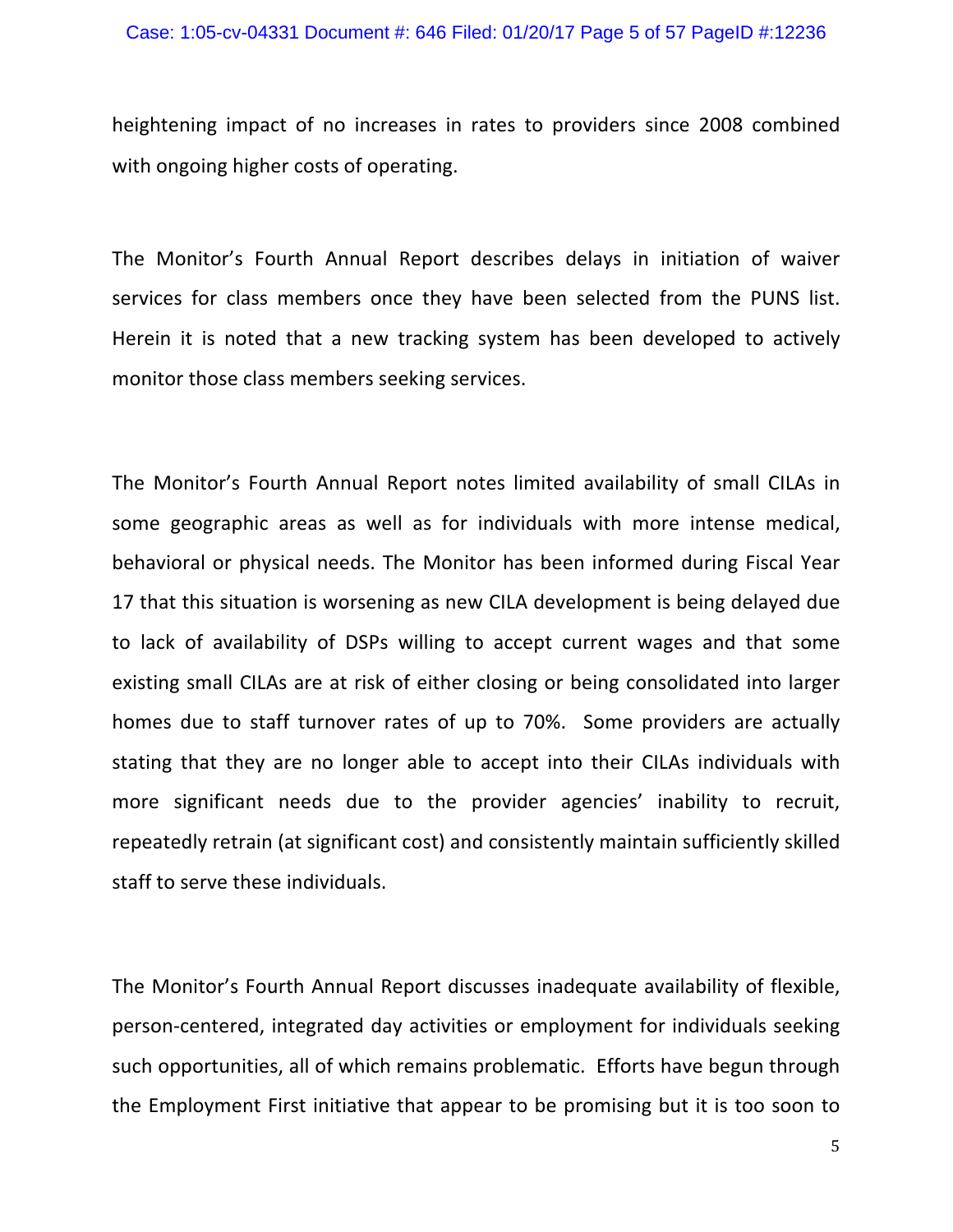#### Case: 1:05-cv-04331 Document #: 646 Filed: 01/20/17 Page 6 of 57 PageID #:12237

evaluate the outcomes. In addition the day training requirement for those living in CILAs is a deterrent to those individuals looking for homes in the community but preferring other daytime activities that are more customized and/or integrated into the community.

The Monitor's Fourth Annual Report notes that despite the Defendants' ongoing commitment to compliance with the Consent Decree, the previous Monitor had expressed concern that resources for implementation are "significantly strained" and that "if not effectively addressed could result in non-compliance". The current Monitor's finding, in January, 2016, of non-compliance with regard to Resources and Capacity is repeated herein. (See section I below.)

The Monitor has initiated conversations with the Division of Developmental Disabilities (DDD) within the Department of Human Services (DHS) regarding the processes utilized to monitor the quality of services provided to beneficiaries of the Consent Decree. Information requests were submitted to DDD and all documents were promptly provided. Discussions are ongoing among the Monitor and the Parties. (See section I. Resources and Capacity)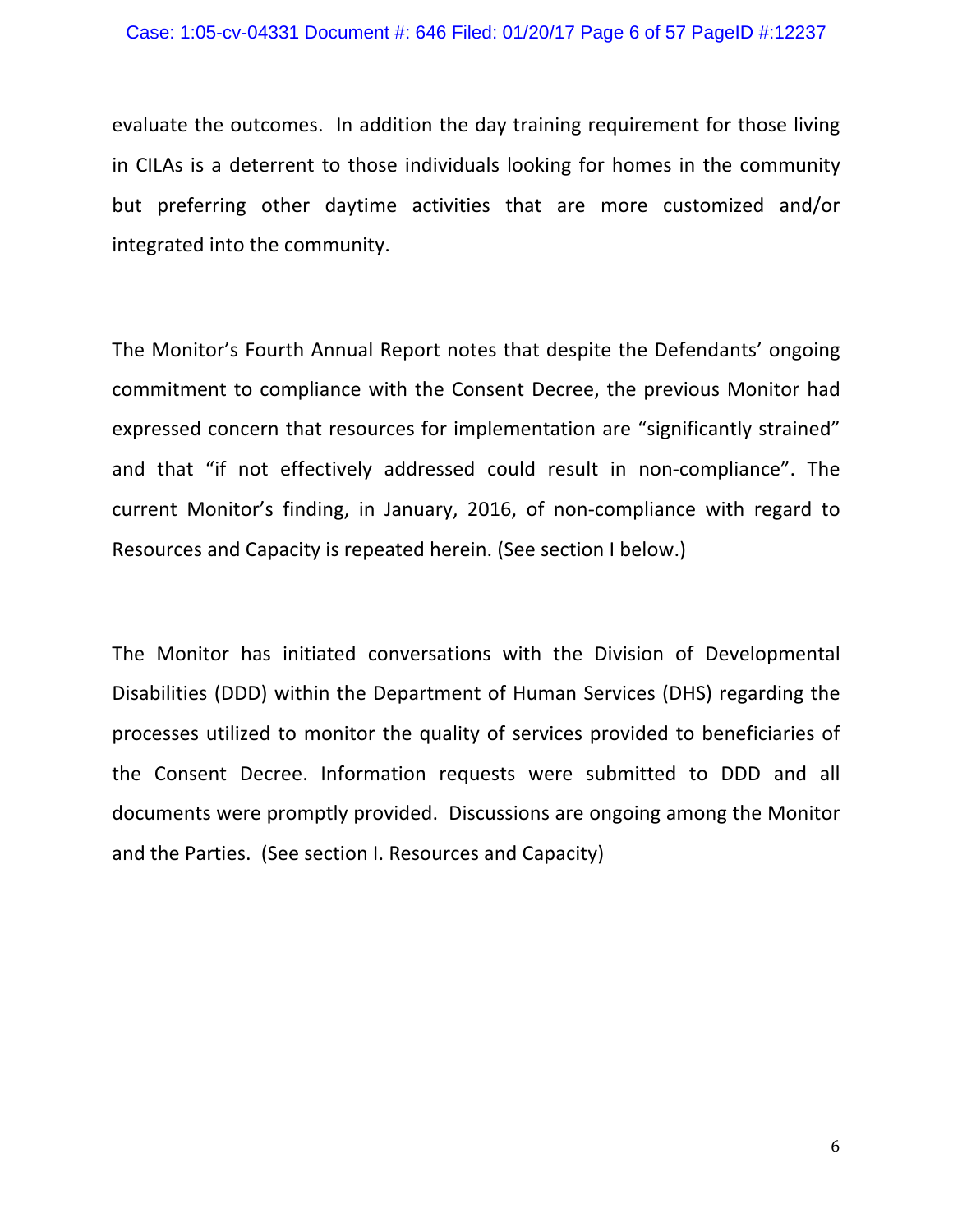## **OVERALL IMPLEMENTATION ACTIVITIES**

The Monitor has, over the past year, sought and also received unsolicited input regarding many aspects of the implementation of the Ligas Consent Decree. Such activities are consistent with the Decree's Compliance Evaluation Standards which state, in part:

"On an ongoing basis, the Monitor will seek and encourage class members, families and guardians of class members, the private provider community and members of the general public to provide written and verbal feedback on issues related to compliance with the Decree. Informal meetings and conference calls will also be conducted with defendants' counsel and staff, class counsel and intervenors' counsel regarding their respective experiences as well as information they may have with regard to compliance activities."

The Monitor's implementation activities over the past year included:

- Communicating regularly with the Defendants, Plaintiffs and Intervenors;
- Convening more frequent Parties' meetings than had previously been the practice in order to address the most critical issues impacting those protected by the Consent Decree as well as to attempt to reach consensus on the development of the Ligas Implementation Plan 2016 Revisions;
- Convening meetings to address the "Reasonable Pace" provision of the Consent Decree which is scheduled to become effective on June 15, 2017;
- Reviewing data and other information provided by the Defendants at agreed upon intervals as well as on a more frequent basis as requested by the Monitor;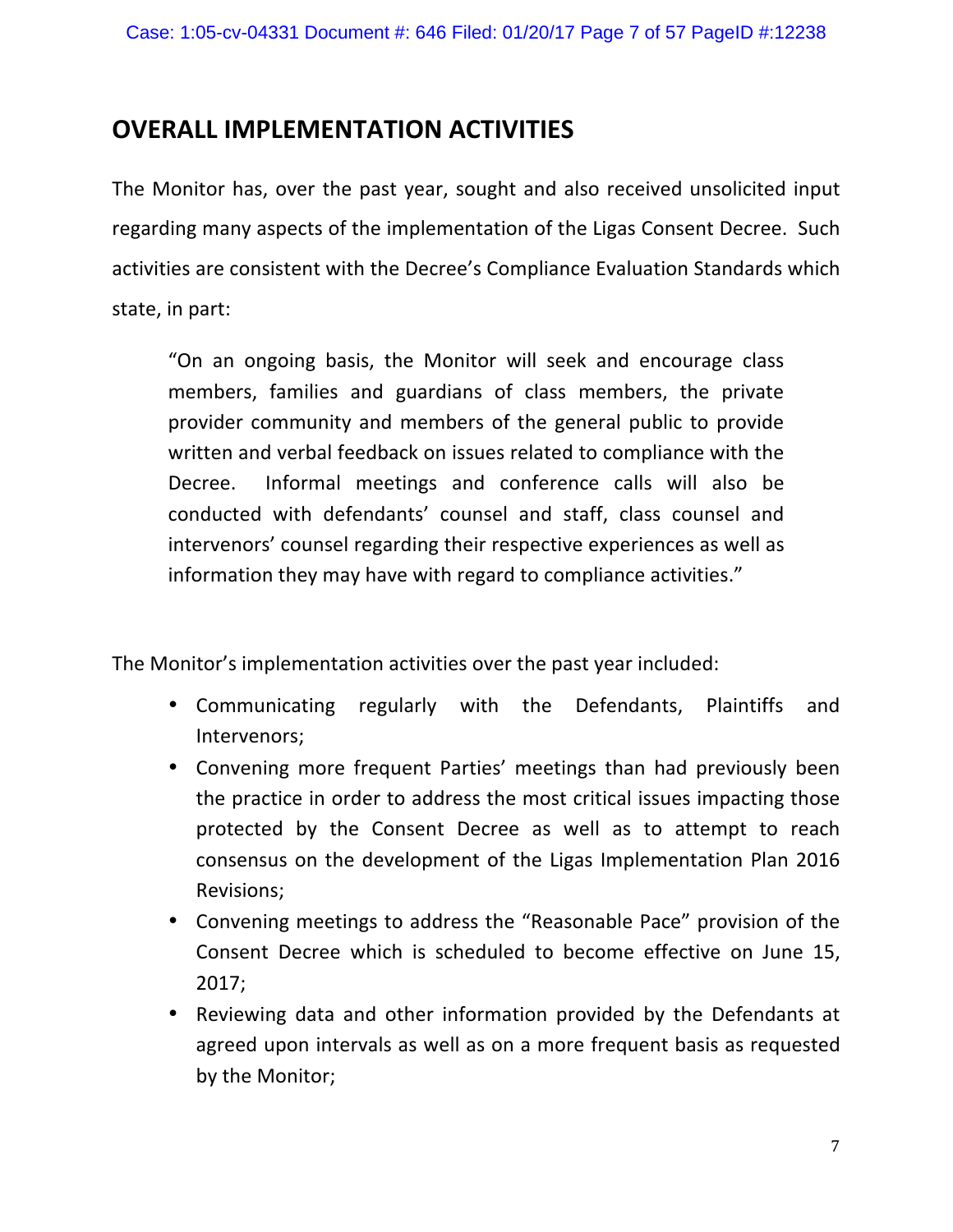- Reviewing hundreds of documents provided by Class Counsel, Counsel for the Intervenors, service providers, Independent Support Coordination (ISC) agencies, advocacy organizations and individuals;
- Participating in Status Conferences, which are currently being held approximately every 60 days, with Judge Coleman, Defendants, Class Counsel and Counsel for the Intervenors;
- Meeting with members of the management team and staff at the Division of Development Disabilities (DDD) within the Department of Human Services (DHS);
- Participating in monthly conference calls with Plaintiffs' Counsel and Defendants regarding individual class member issues;
- Responding promptly to frequent inquiries from class members and their families, guardians and advocates;
- Presenting information regarding Ligas matters to large and small groups of parents, ISCs, service providers, provider organizations, advocates, the Ligas Class Member/ Family Advisory Council, and the Ligas Family Advocacy Program;
- Participating in a panel convened by the Senate Committee on Human Services to address the status and future of the implementation of the Ligas Consent Decree;
- Visiting individuals where they live, work and attend programs;
- Initiating numerous conference calls with Defendants, Plaintiffs and Intervenors to address significant issues on a timely basis;
- Initiating a discussion with the Developmental Disabilities Division (DDD) of the Department of Human Services (DHS) regarding the overall quality monitoring of Independent Support Coordination (ISC) agencies and Community Integrated Living Arrangements (CILAs); and
- Addressing, in a variety of ways, the impact upon those protected by the Consent Decree of the State's overall fiscal crisis and the specific issue of inadequate wages for Direct Support Professionals.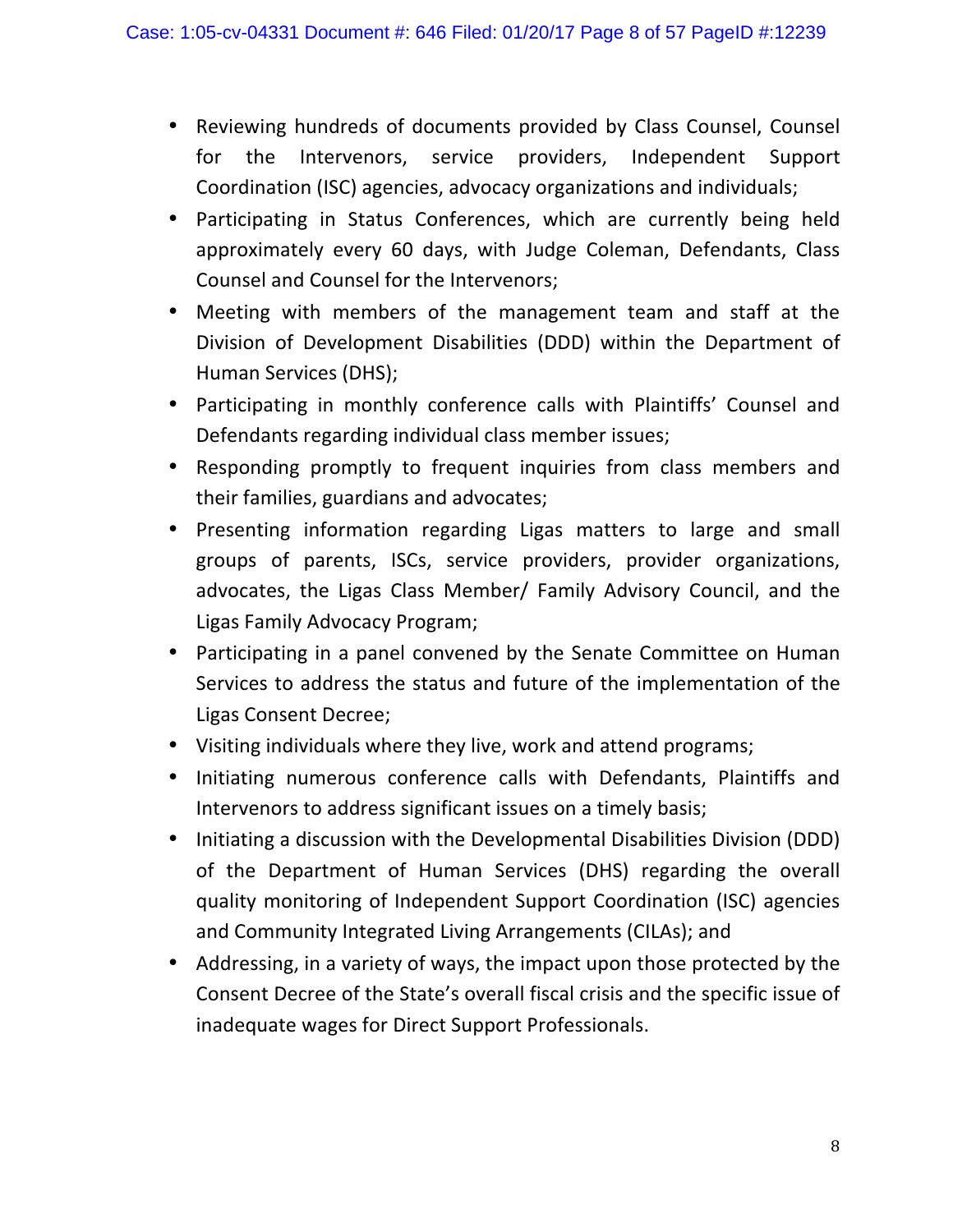The Defendants continue to engage in actions required by the Consent Decree and Ligas Implementation Plan through such activities as:

- Meeting or numerically exceeding the Consent Decree's benchmarks for initiating services for class members on the waiting list as well as those living in ICFs/DD;
- Responding promptly and comprehensively to information requests from the Monitor;
- Participating in issue specific conference calls and videoconferences initiated by the Monitor beyond those which are scheduled on a routine basis;
- Participating in monthly conference calls with the Monitor and Equip for Equality (EFE) regarding individual Class member issues as well as promptly following up on individual Class member issues brought directly to DDD by the Monitor in response to contacts from family members and guardians;
- Conducting reviews of all of the ISC agencies and a sample of the CILAs on an annual basis as well as responding to the Monitor's requests for additional information regarding the processes and protocols involved in this system;
- Maintaining agreed upon data required to assess compliance with the Consent Decree;
- Participating in a cooperative, though eventually unsuccessful, effort with the Plaintiffs, Intervenors and Monitor to reach consensus on the content of the 2016 Revisions of the Ligas Implementation in order to continue the practice of filing jointly with the Court the 2016 Revisions of the Ligas Implementation Plan;
- Recently developing, with input from the Plaintiffs and Monitor, a more comprehensive list of those who have been selected to receive services from the Prioritization of Urgency of Need for Services (PUNS) database and are still seeking services; and
- Organizing and participating in quarterly meetings of the Ligas Class Member/Family Advisory Committee.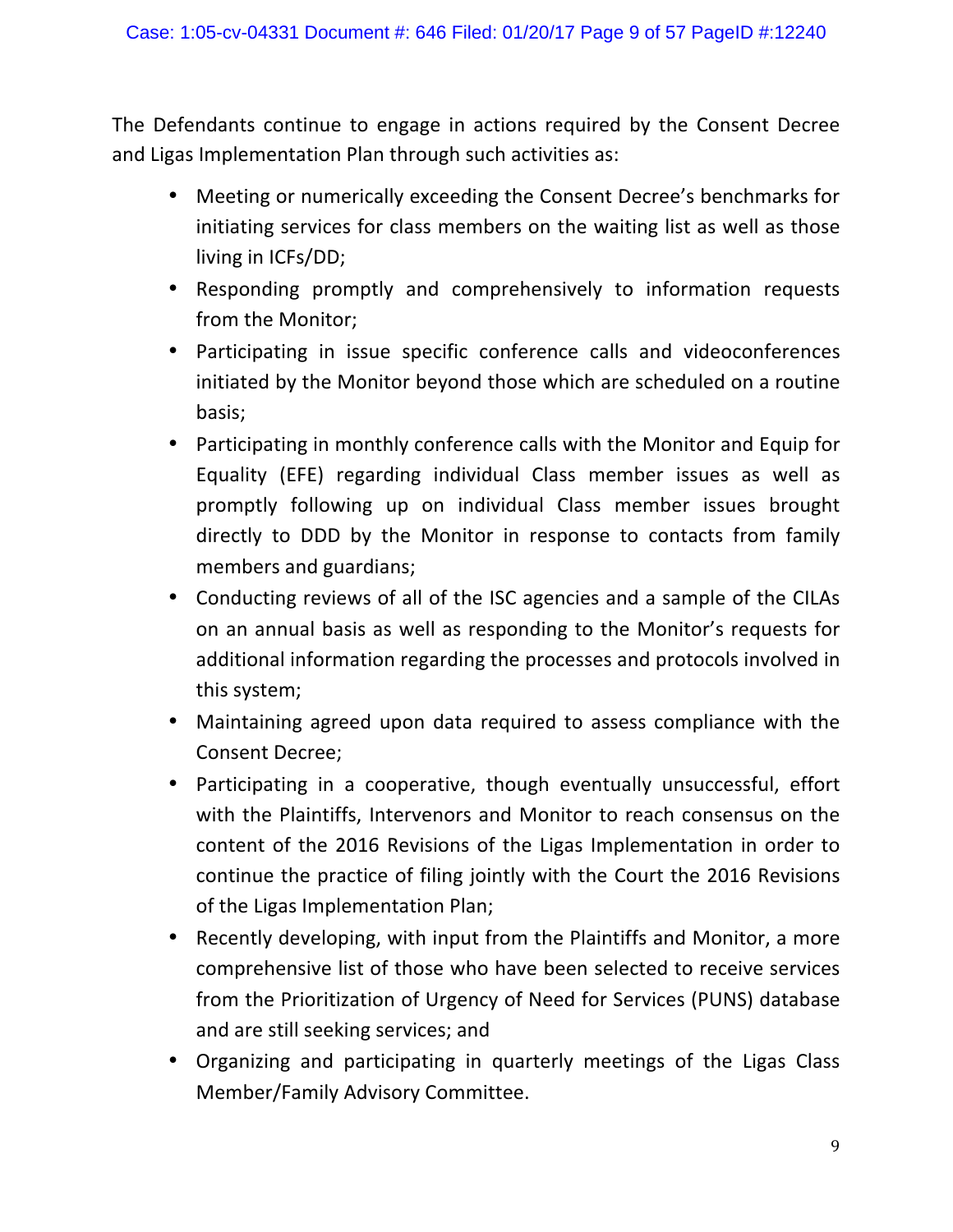#### Case: 1:05-cv-04331 Document #: 646 Filed: 01/20/17 Page 10 of 57 PageID #:12241

The Ligas Class Member/ Family Advisory Committee was established in compliance with the 2013 Revision of the Ligas Implementation Plan and meets quarterly at two locations which are connected by videoconferencing and telephone. DDD staff, Class counsel, the Monitor, family advocates and selfadvocates regularly attend these meetings and guest speakers are invited to meetings upon request of the members or as suggested by DDD or the Monitor. The Monitor finds these meetings to be informative and brings questions, concerns as well as suggestions from these meetings to others as necessary.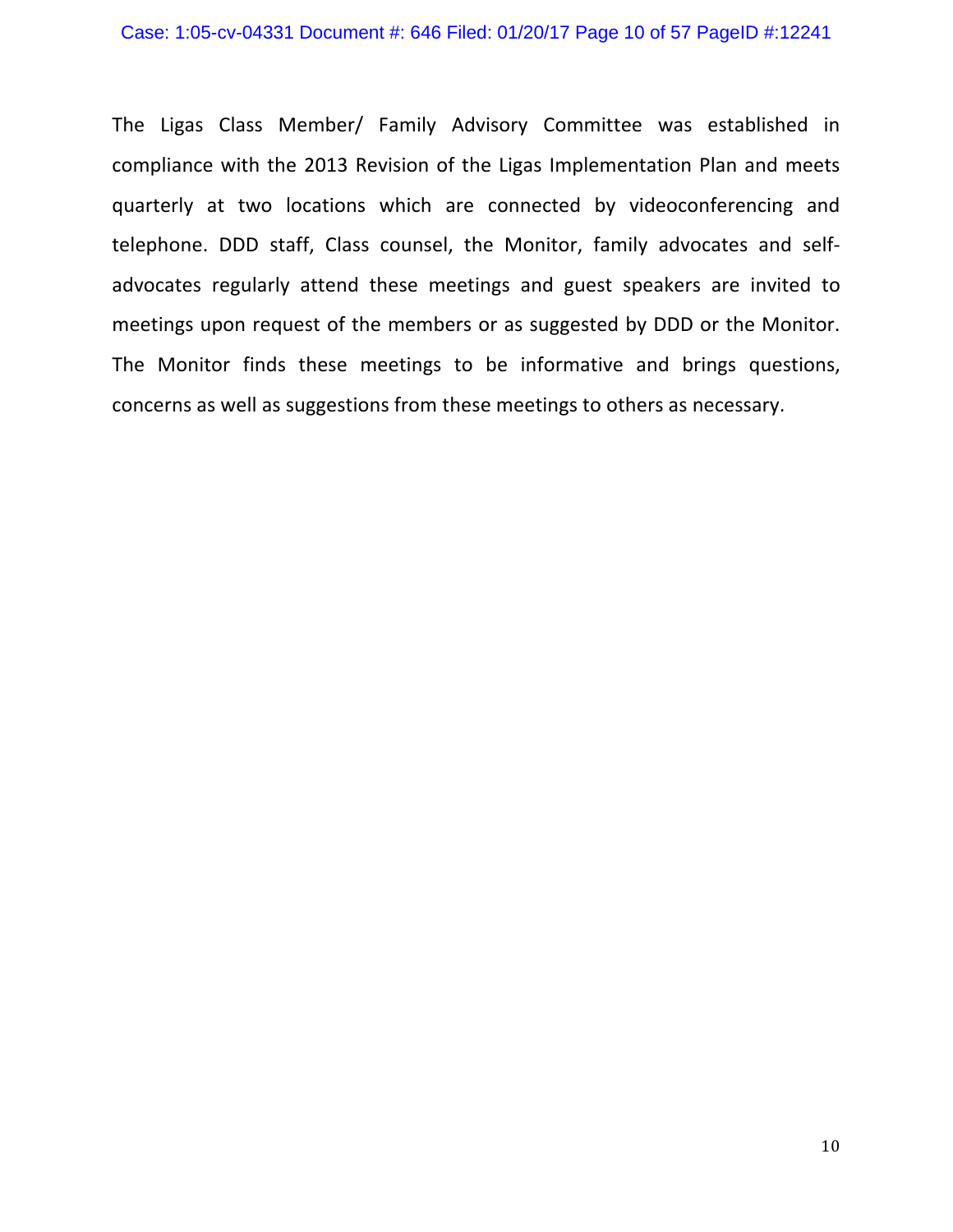## **COMPLIANCE REQUIREMENTS AND ACTIVITIES**

Pursuant to 132 of the Consent Decree, Compliance Evaluation Standards were finalized in July 2012 to provide "objective standards to guide the Monitor in evaluating the Defendants' compliance with the Decree." The Ligas Implementation Plan, as required by 129 of the Decree, "is supplemental to the Consent Decree and the Monitor therefore also reports on activities specified in the Implementation Plan as they relate to each of the following Compliance Evaluation Standards:

- I. Resources and Capacity
- II. Class Member List(s)
- III. Transition Service Plans
- IV. Transition for Class Members in ICFs/DD
- V. Crisis Services
- VI. Transition for Class Members on Waiting List
- VII. Outreach
- VIII. Implementation Plan
- IX. Data Reports

As noted in the Fourth Annual Report of the Monitor, while each of these areas of compliance is addressed separately in the following sections of the current report, more attention is given to the areas which currently have the greatest impact upon those protected by the Consent Decree.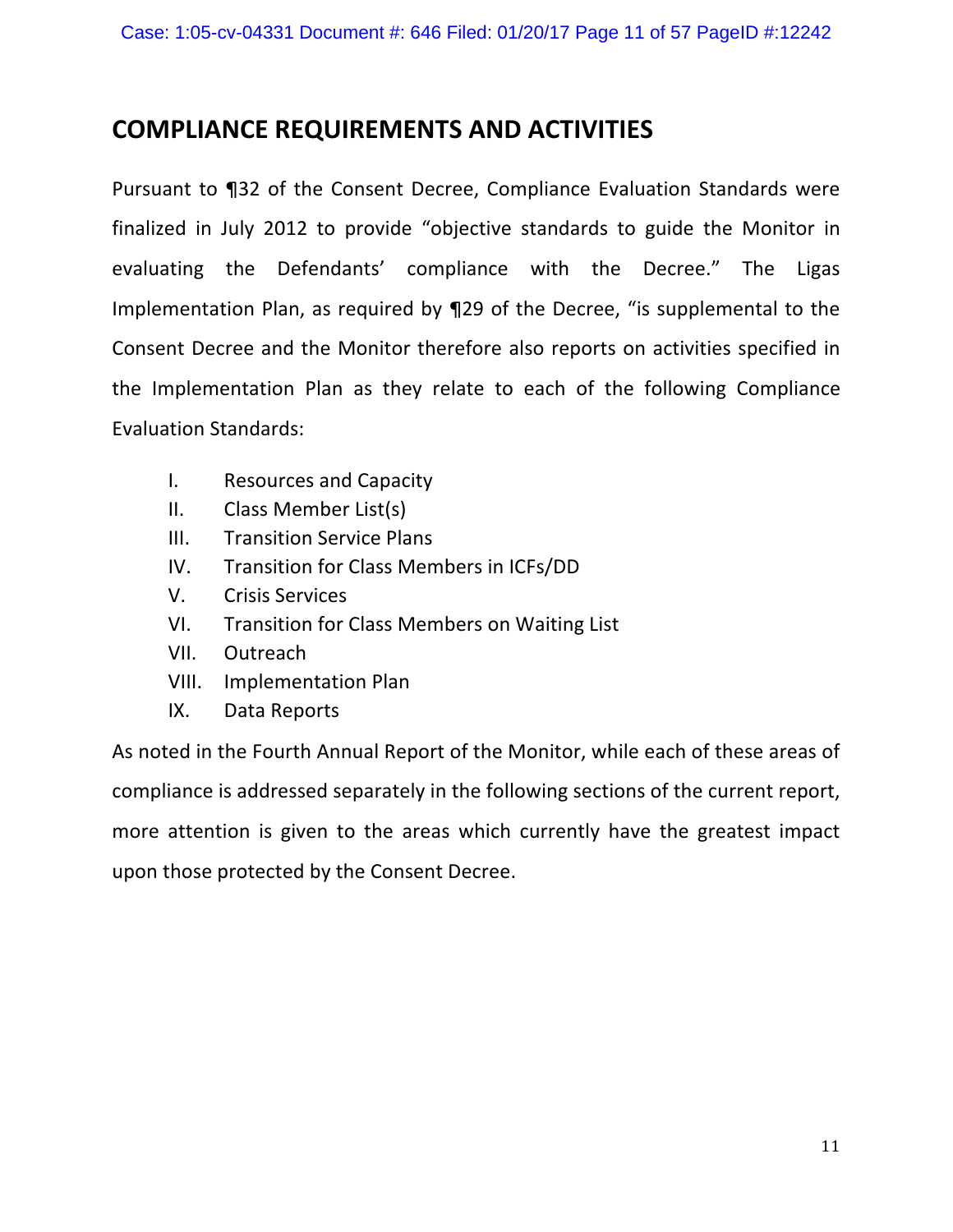## **I.** Resources and Capacity

Paragraph 4 of the Consent Decree requires, in part:

"Defendants shall implement sufficient measures to ensure the availability of services, supports and other resources of sufficient quality, scope and variety to meet their obligations to such Individuals under the Decree and the Implementation Plan..."

"Funding for services for each Individual with Developmental Disabilities will be based on the Individual's needs using federally approved objective criteria regardless of whether the Individual chooses to receive services in an ICF-DD or in a Community-Based setting…"

Paragraph 5 of the Decree requires, in part:

"Annual budgets submitted by Defendants on behalf of their agencies shall request sufficient funds necessary to develop and maintain the services, supports and structures described in the Decree, consistent with the choices of Individuals with Developmental Disabilities, including Class Members. Defendants shall take steps sufficient to implement funding mechanisms that facilitate transition among service settings."

In addition, the Compliance Evaluation Standards indicate that:

"The defendants will provide the proposed annual budget and cost assumptions to the parties, intervenor and Monitor that specify spending plans for all activities related to compliance with the Decree in sufficient detail to permit an evaluation of Defendants' compliance with the Decree."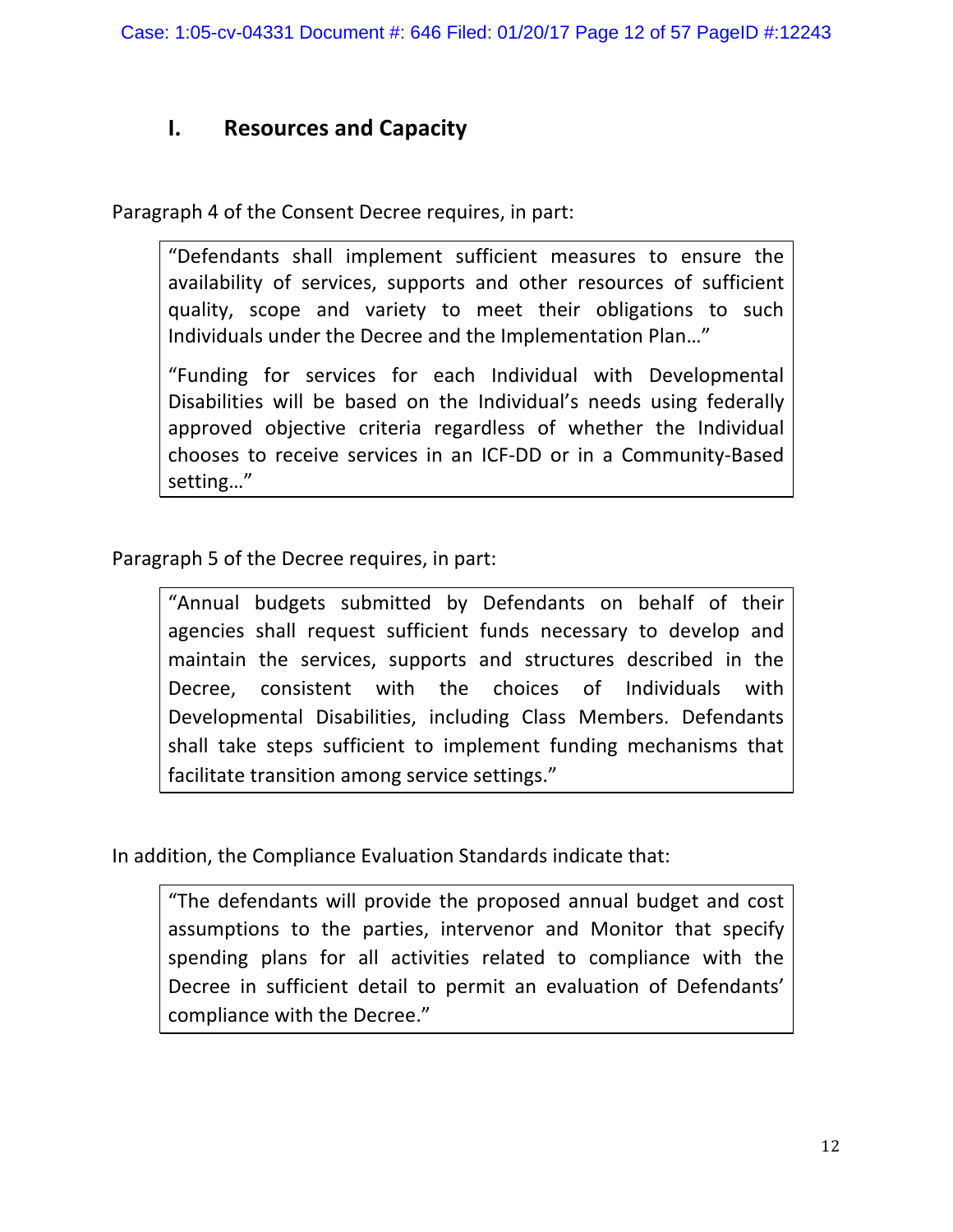For Fiscal Year 2017, the second consecutive year, there is no approved State Budget and no assurance that this impasse will be resolved within the second half of Fiscal Year 2017. The Implementation Plan 2016 Revisions document recognizes that Federal Court orders continue to require that all payments be made for "all services, programs and personnel for all beneficiaries of the Consent Decree, at a level no less than the levels paid in Fiscal Year 2015, that are necessary to comply with the Consent Decree and Implementation Plans". While the Defendants continue to comply with the Orders, including providing to the Monitor monthly reports of payments made, DHS has not provided to the Monitor, Plaintiffs or Intervenors, or within the 2016 Implementation Plan Revisions, any indication of how the agency will be addressing the shortage of DSPs due to inadequate wages.

The DHS website includes the  $2/17/2016$  Illinois Budget Briefing Presentation which states that "The proposed budget for FY 17 continues to provide critical services to the most vulnerable in Illinois. The Agency continues its commitment to rebalancing—moving individuals with developmental disabilities, mental illness or physical disabilities out of institutional care and into community settings." There is no indication by DHS in the 2016 Implementation Plan Revision that addresses how this "rebalancing" may be funded or how the staffing crisis in general will be addressed. This is part of the reason that this Implementation Plan was filed with the court by the Defendants alone, without a joint motion including the Plaintiffs and Intervenors.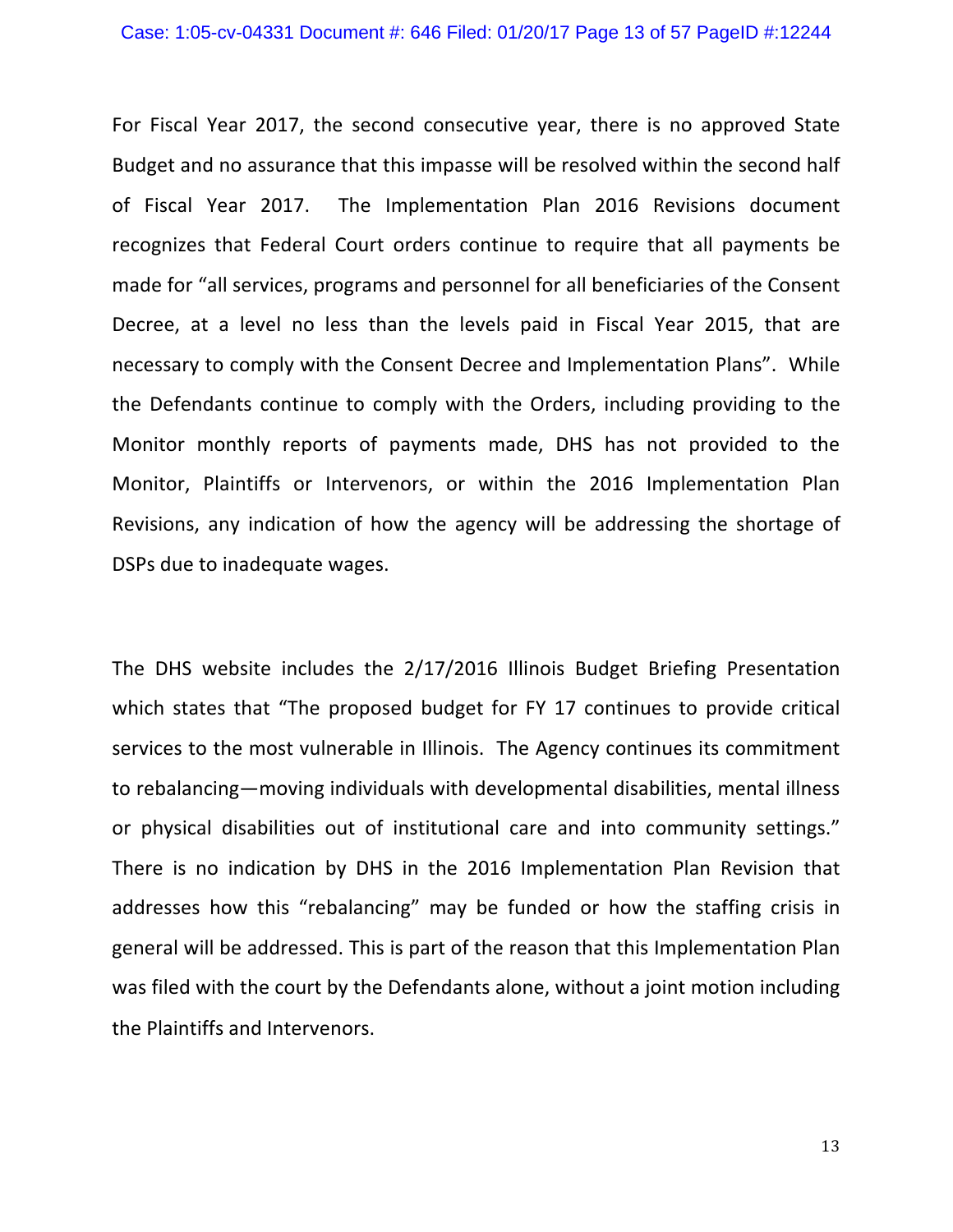Therefore, as it was during the preparation of the Monitor's Fourth Annual Report, it is impossible for the Monitor to make a finding that the sufficient funds referenced in  $\P$ 5 will be available.

The Fourth Annual Report includes dozens of statements from service providers, families and others detailing not only the fiscal problem causing the unprecedented staffing shortage in CILAs and ICFs/DD but also its impact upon the people who live in these homes. These statements remain relevant but will not be repeated herein as the Monitor has received additional, more recent input from countless family members and providers of services and supports to beneficiaries of the Consent Decree. For example:

"We have consistently run 15% (staff) vacancy rates in Residential DSP openings since 2008. This past year it has increased to 25-30%. We do not have enough staff to meet the needs of the clients. This includes consistent difficulty in assisting with: ADLs (activities of daily living), particularly with hygiene and cleaning; community access; managing finances. Because these needs are not consistently being met, the clients have increased incidents of maladaptive behaviors and both clients and families are dissatisfied with services."

"Residents have to get used to different staff in their home each day. Staff have to learn all the outcomes, behavior and counseling plans each time they are in a new house. This affects the residents because they aren't able to build trust with staff as they are not consistently in the home. Multiple family members and guardians have called with complaints about the inconsistent staffing and how that impacts the quality of services."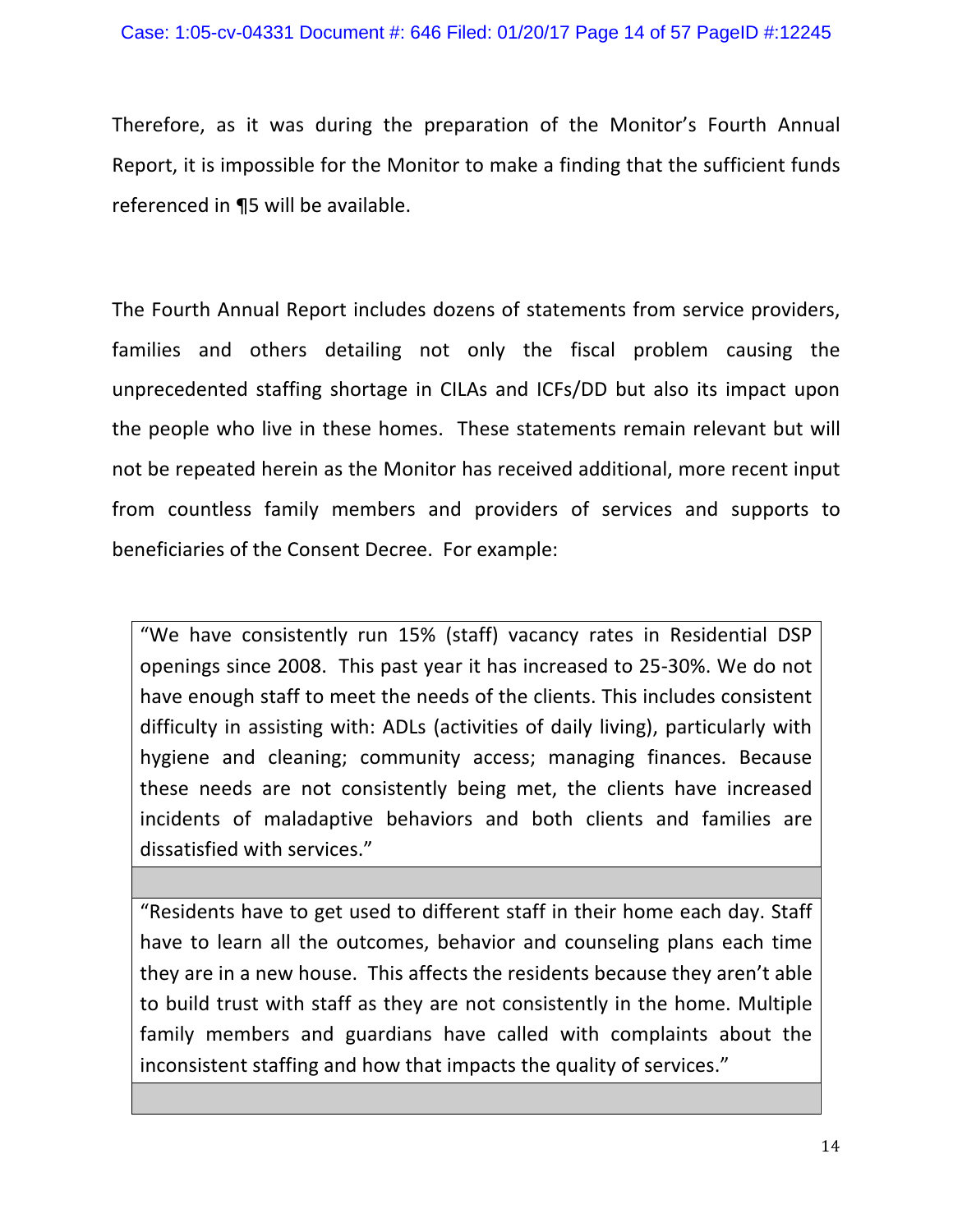"There have been multiple staff who have left to work at home health agencies due to pay."

"We are not in a position to expand our CILA capacity. We are unable to fill the current shifts we have within our current homes. Taking on more homes would mean more vacancies."

"We have closed three CILA homes and sold buildings to reduce costs. Occupancy in 2008 was nine homes with no home having more than 5 people. In 2015, we operated 6 CILA locations. Occupancy ranges from four to eight people per house."

"For CILAs and ICFs, we have: downsized staffing due to large yearly deficit; cut back on community outings; trimmed health insurance coverage. Through the admission process, we have declined more difficult individuals with medical or behavioral issues."

"A huge shortage in staffing directly impacts the program and the quality of time spent with an individual. This situation has created the need to redirect focus to maintaining personal care with ADLs rather than to skill acquisition and skill retention. This directly impacts the agency's ability to achieve our mission, goals and overall objective. This truly becomes a disservice to the individuals we serve."

"The work of a Direct Support Professional is both physically and mentally exhausting. While the work can be very rewarding, the impact of staffing shortages and mandatory overtime does not equate to equal pay for equal work. It is far too easy to find a less stressful and demanding job paying an equal or higher rate of pay. Over the past year, the long term effects of the state's failure to increase the rate of pay has created a reduction in our applicant pool and an increase in our turnover."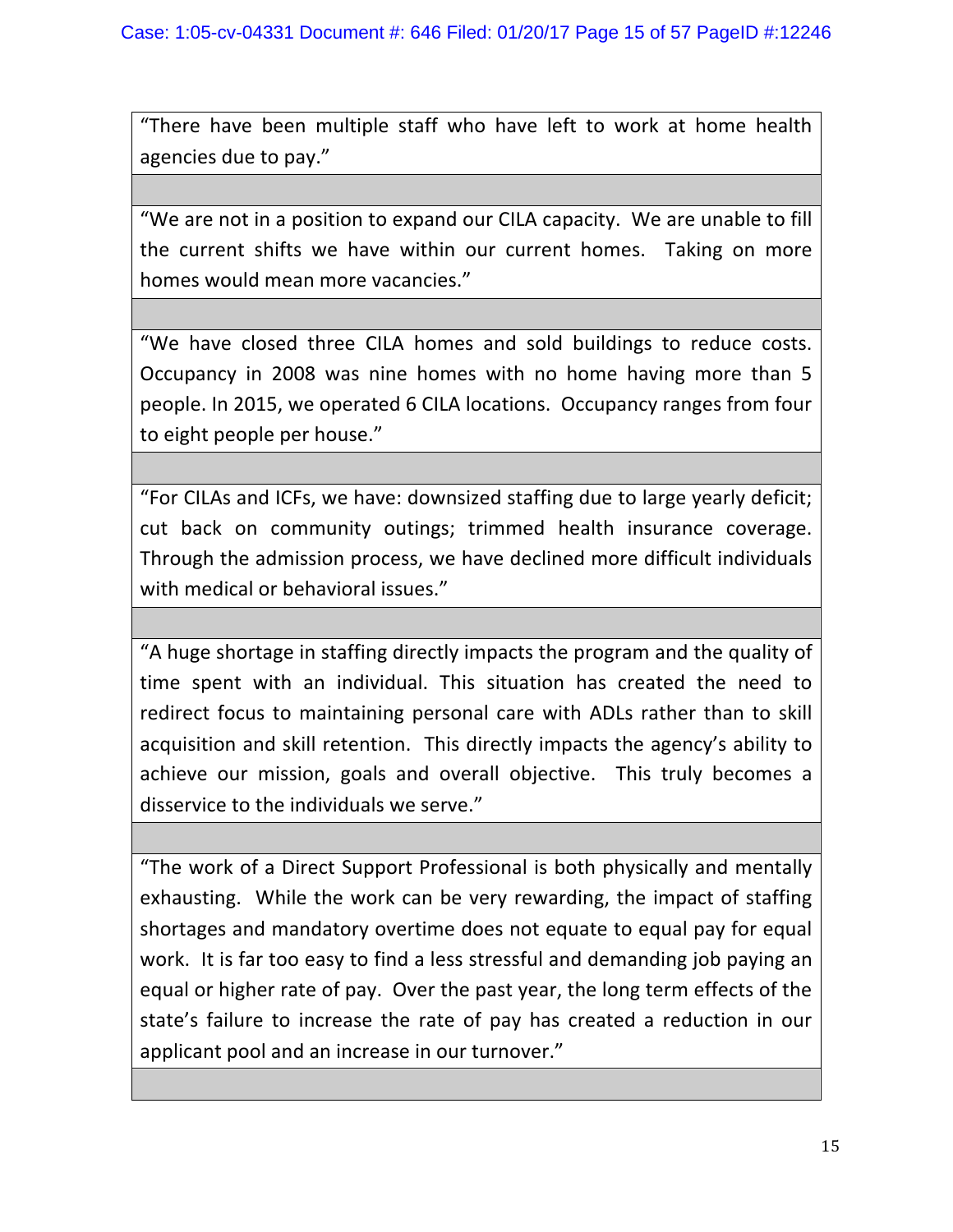"Our group homes run with minimal staffing, which does not provide opportunities to promote community integration. Scheduled outings are reduced or foregone. This also creates an increased risk to both our staff and individuals. Since the high staffing shortages, the agency has had to implement a system for voluntary, and then ultimately mandatory, overtime to cover all shifts in our group homes. The extra hours staff are working have the potential to increase mental and physical exhaustion, which ultimately increase the risk of injury or errors with respect to personal care and quality of care."

"Given the current residential and nursing rates, we are unable to support individuals with more advanced nursing or behavioral needs. We neither have the community resources nor support staff to adequately address and manage these individuals."

"Staff work overtime and extra shifts to meet basic needs and residents are not in the community as they should be. Less consistent caregivers reduce the quality of care and increase the opportunity for error, particularly medication administration errors. Lack of consistent staff and individual attention results in less individual goal progress and increased behavioral issues."

"This organization would be closed in three months if it operated only on what the State currently pays our organization. "

"To train a DSP requires not only completing the DSP curriculum, but also agency and program orientation. Costs average \$2846.00 per person per training alone. This does not include advertising and time spent reviewing and interviewing candidates. With a turnover of 32%, the CILA program had 1/3 of its staff missing during the last year."

"Recently the staff who left were good, longer term employees who told us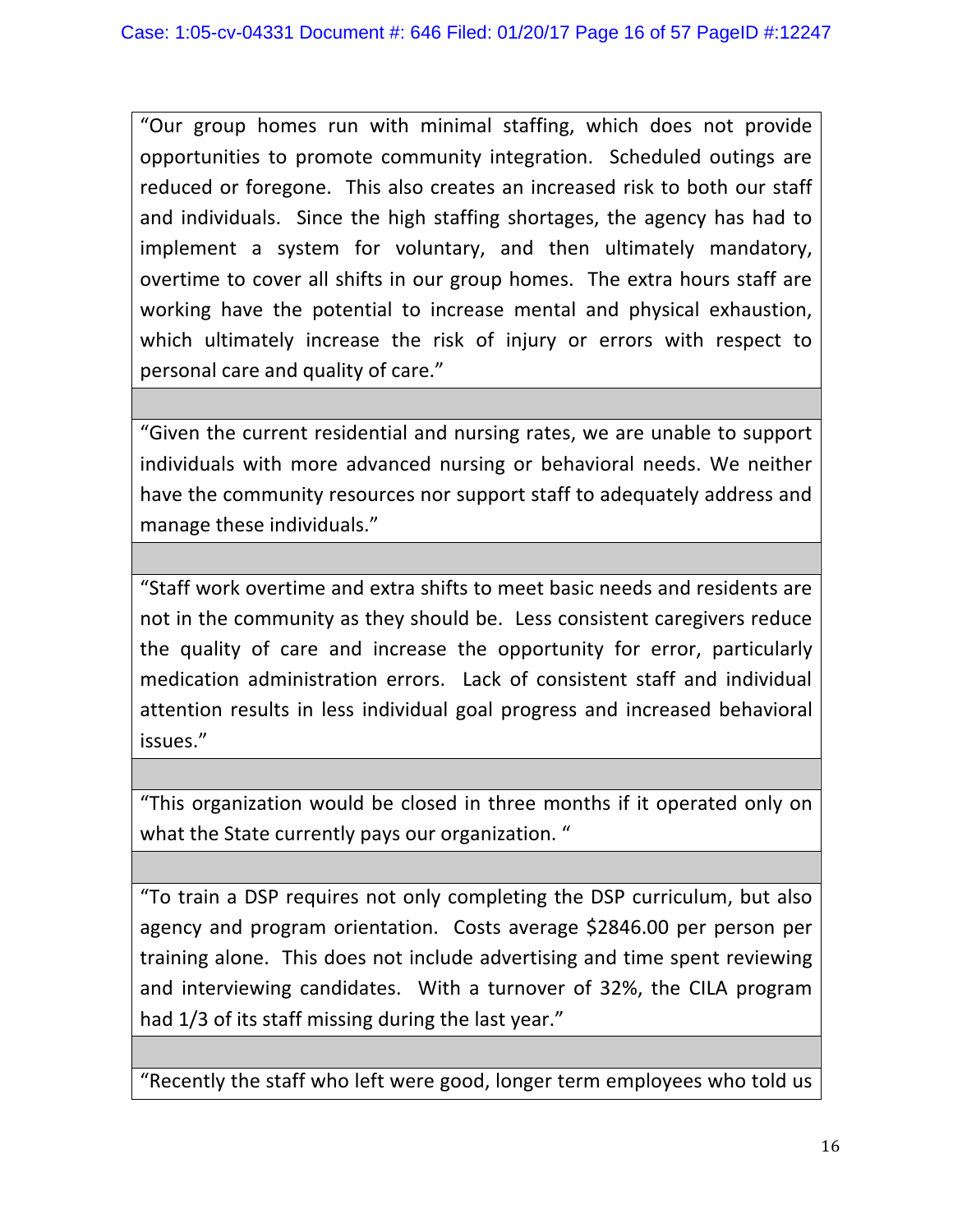that they left due to wages. There have been several over the past eight years who were working two jobs and left to find one job that paid a living wage. The reality is that many DSP positions remain open so only basic needs are being addressed. It is impossible to provide the staff time and individualized supports necessary for building community relationships and employment opportunities."

"We have experienced several times when staffing has dropped so low that we were unable to staff all of our CILA homes for the weekends and have had to close some of them to keep proper staffing ratios. Consumers then have to be relocated to another home for the weekend."

"The Fiscal Year 2016 reduction in the monthly personal allowance for CILA residents has forced most consumers to spend all their monthly funds on medical items, clothing and hygiene products leaving no money for leisure activities or hobbies which are important to the resident."

"My daughter has experienced five trips to the Emergency Room over the past eighteen months, is not being provided with the opportunities included in her ISP, has only one staff member on most shifts to meet the needs of all four women who live together and have significantly differing levels of need, and isn't always provided with healthy food." (The Monitor regularly addresses such concerns with families, service providers and DDD staff.) 

"DSP turnover rate in our CILA homes is 70.32% over the past twelve months. Due to the large amounts of overtime, we have staff that are tired and not at the top of their performance abilities."

"Consumer behavior and skill development is directly impacted by the revolving door of staff. Staff barely have a chance to review Individual Support Plans or Behavior Plans before they have to move to another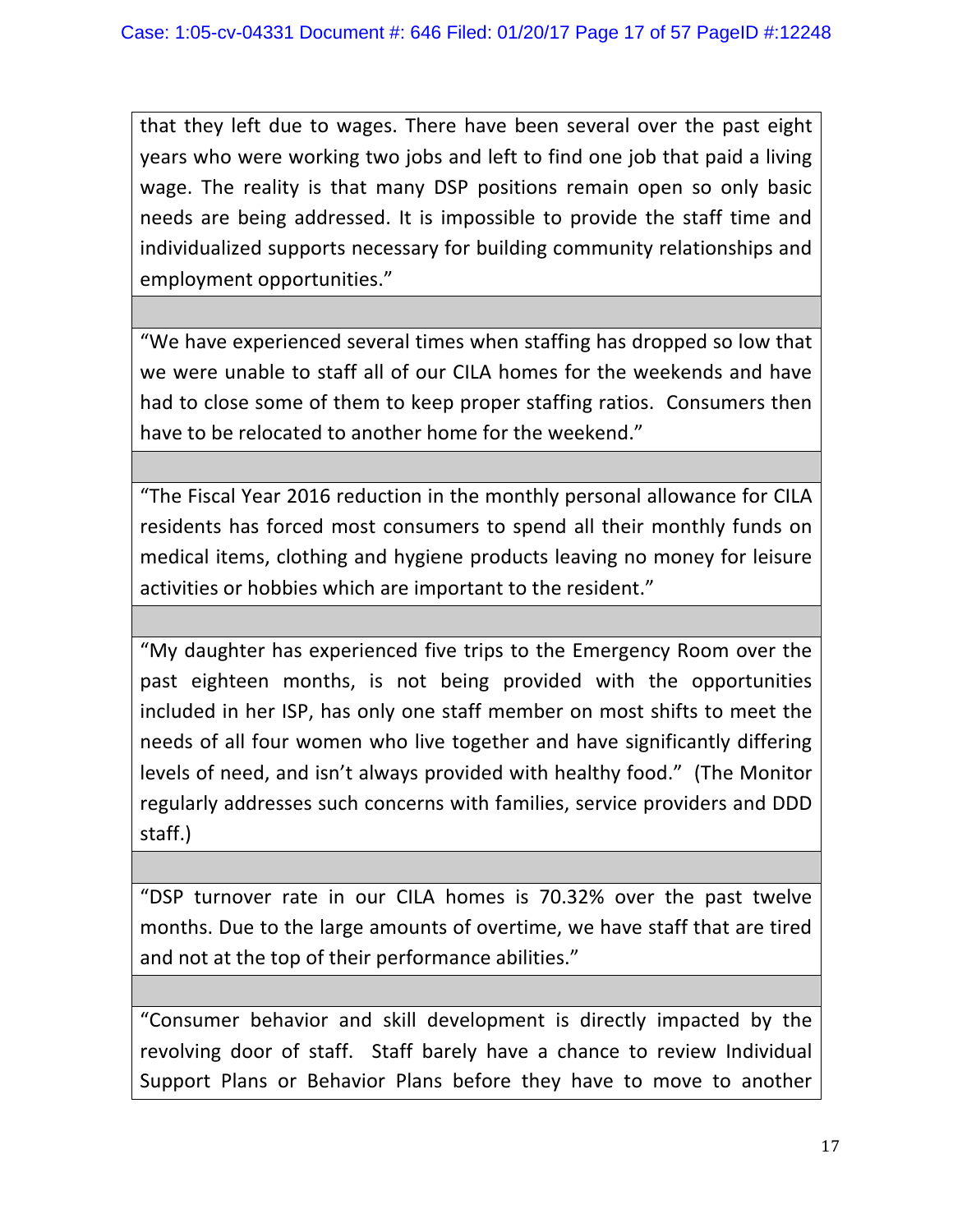house to fill a vacant shift or they leave. We are in a constant staff training mode. Consumers become confused from having to adapt to various staff personalities and it is almost impossible to gain trust in the person who is responsible for assisting in bathing, toileting, etc. Decisions are focused on who do we have at each house and which staffing option produces the least amount of risk to the consumer and the organization. It is very difficult to go beyond meeting just the consumers' basic needs of food, clothing and shelter. Person centered planning requires one on one interaction with the resident. We try to let residents make individual choices, but often they have to go on group outings. It is even more difficult to deal with unscheduled requests for community access and to visit friends and family. We have reduced the assistance in providing transportation for family visits, especially those out of town. We often struggle to find enough staff to take consumers to medical appointments."

"Our DSPs are essential to the well being of residents. DSPs provide companionship; assist with daily activities such as shopping, eating, grooming, minor healthcare; facilitate extracurricular activities. As a result of low wages and insufficient benefits, the agency has seen a turnover rate of over 25%. The constant turnover of DSPs is very disruptive to residents as they lose DSPs to whom they have become attached and then must adjust to new staff. This leads to a lower quality of life for individuals as well as more behavioral and mood issues."

"When Chicago raised the minimum wage to ten dollars, our agency saw its labor pool evaporate. Many applicants are unqualified for the DSP position and DSP positions have taken over ninety days to fill with some remaining vacant for 120 days or more. The decrease in DSPs puts our ability to meet the needs of residents at risk. We have to devote more time and money to staff recruitment, using money that should be going to programs for residents. "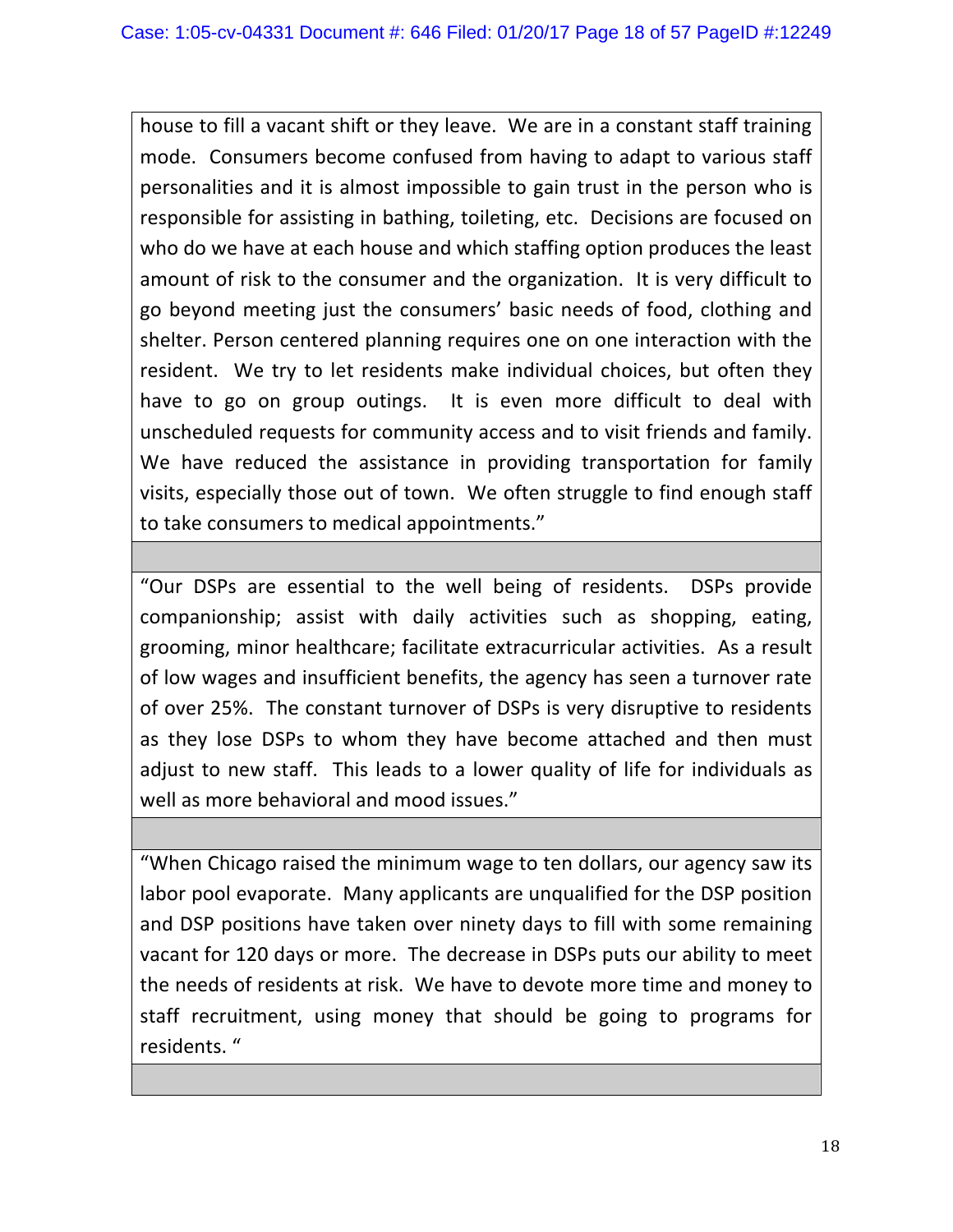"Person-centered planning has been hardest hit by inadequate State funding. Day program rates cannot even cover basic transportation, let alone what is needed for more individualized activities. Residential rates only provide for a bare minimum level of staffing, which does not allow for individualized activities. We are not reimbursed for the more experienced and skilled level of staff person needed to carry out person-centered plans. Ligas Class Members are seeing their integration into the community curtailed because of the lack of State funding and are not being provided with the services set forth in their Transition Service Plans. Our agency is now faced with the choice of discharging residents, closing programs, or providing less than adequate care, all at the expense of individuals with disabilities."

"My daughter lives in an ICF/DD (Intermediate Care Facility/ Developmental Disabilities) and has an intellectual disability, seizure disorder as well as limited communication skills. With more direct care staff leaving in recent years, there is a constant flow of new staff who do not know my daughter. Due to my daughter's limited communication skills and complex medical needs, it takes several months for a new staff member to get to know and understand her. More important, it takes several months for my daughter to feel comfortable with the new staff person who must help her with her most personal needs. My daughter has a calcium deficiency due to seizure disorder medications, which makes it critical that her teeth be properly cared for. New staff do not know how to properly care for my daughter's teeth and the poor dentition has caused her to lose teeth and has caused the condition of her remaining teeth to worsen. The constant turnover of staff and use of temporary staff has also caused her to suffer increased anxiety as she does not feel comfortable having a new person take care of her until she builds a bond with that person."

"My son lives in a CILA and has autism, an anxiety disorder and limited verbal skills. Routine and predictability are extremely important for my son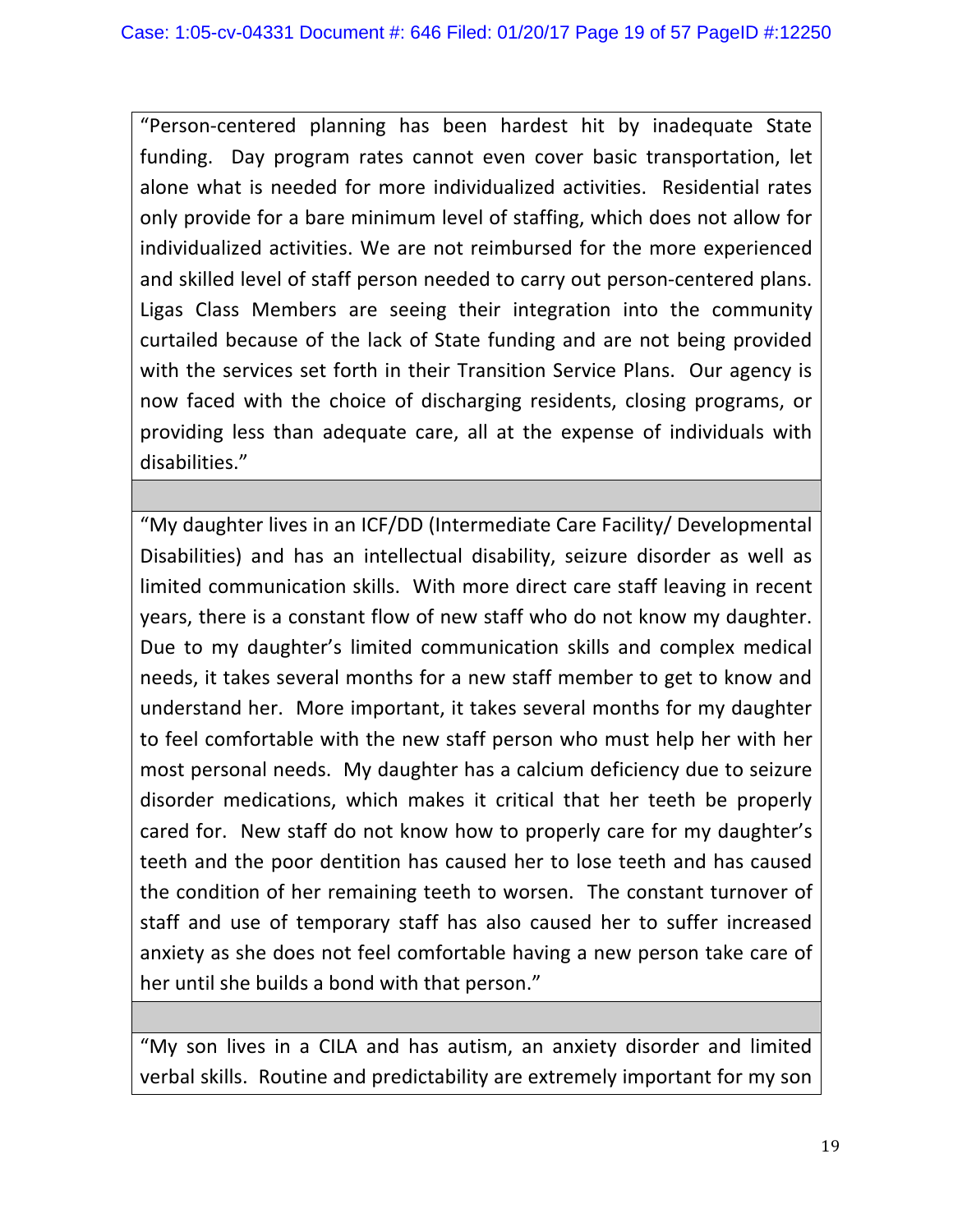and the lack of these results in his becoming very anxious, fearful and frustrated. Until last year, my son lived in a four-person CILA, but then the operating agency had to consolidate and increase the capacity of its CILAs in order to cut costs. My son moved to a different house for six people and it is anticipated that this house will be increased to eight residents in order to further cut costs. Moving to a new home with more residents is very confusing to him and I am concerned for his safety and the safety of the other residents because it is much more difficult for a single staff person to adequately supervise six or eight individuals with significant developmental disabilities rather than four. Staff work a lot of overtime, resulting in their fatigue, stress and inability to do more than complete basic tasks. They don't have the time, energy or experience to provide the personalized care that my son and other residents need. My son loves activities in the community and used to get out into the community at least once each week, but now only gets once or twice each month. He is often alone in his room and bored, anxious and frustrated. He is being severely limited."

Even more far reaching than individual or large group contacts with the Monitor, and demonstrating widespread concern with the wages paid to Direct Support Professionals (DSPs) who provide what is aptly described as "front line services" to those living in CILAs and ICFs in the community, is the fact that both chambers of the Illinois Legislature passed bills in the fall of 2016 to provide "livable wages" to such employees. This legislation was vetoed by the Governor and an attempted override of the veto was unsuccessful.

As noted above, this crisis goes beyond the money involved in raising wages to the impact of the situation on the beneficiaries of the Consent Decree. On October 17, 2016, the Illinois Senate Human Services Committee held a hearing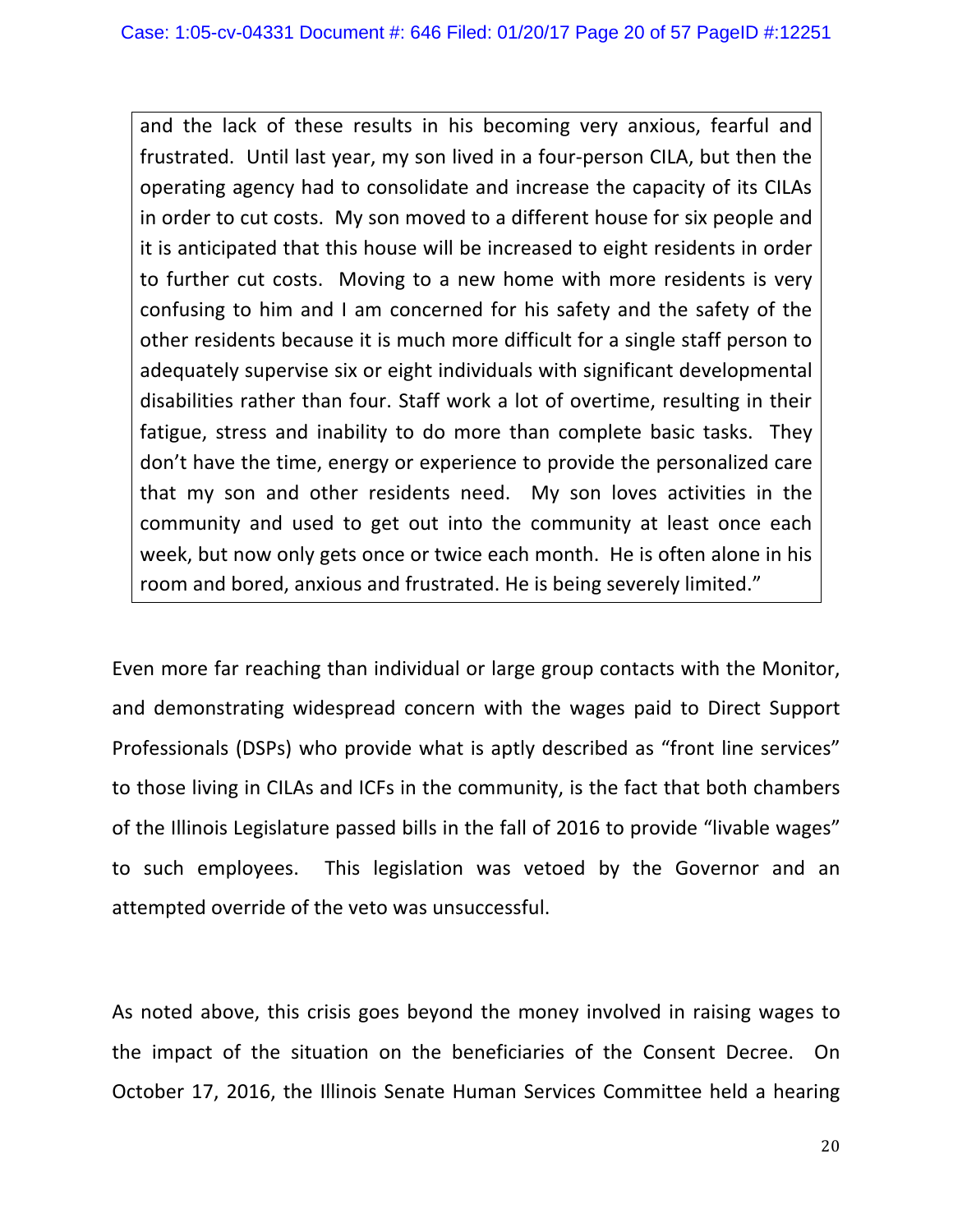on the "Current Status and Future of Compliance with the Ligas Consent Decree and Related Subject Matter." The Monitor, Plaintiffs' Counsel, Intervenors' Counsel and DHS Chief of Staff were invited to speak, as were a parent, two service providers and a direct support professional.

DHS' Chief of Staff, Fred Flather, reported on the State's accomplishments in meeting or exceeding the benchmarks required by the Consent Decree for moving Class Members into the community. He also described the ongoing process of defining the "reasonable pace," as required by the Consent Decree, at which those who choose to live in community-based settings will be able to move to such environments following the six years during which these benchmarks will have been measured. In addition, at this hearing as well as during Parties' meetings over the past several months, DHS indicated that the agency is not opposed to raising wages for DSPs but that this needs to be addressed within the context of the budget process.

Scott Mendel, Counsel for the Intervenors, spoke about his daughter's positive experience living in an ICF/DD and described the Intervenors' participation as a party in the Ligas case. He cited paragraph 4 of the Consent Decree with regard to the State's responsibility to both honor the residential choices, including ICFs/DD, of all individuals with developmental disabilities and provide the resources necessary to meet the needs of those who choose to live in ICFs/DD. He noted that "Like CILAs, the reimbursement rates provided to ICFs/DD have not increased since March 2008" and that "in those almost nine years costs have increased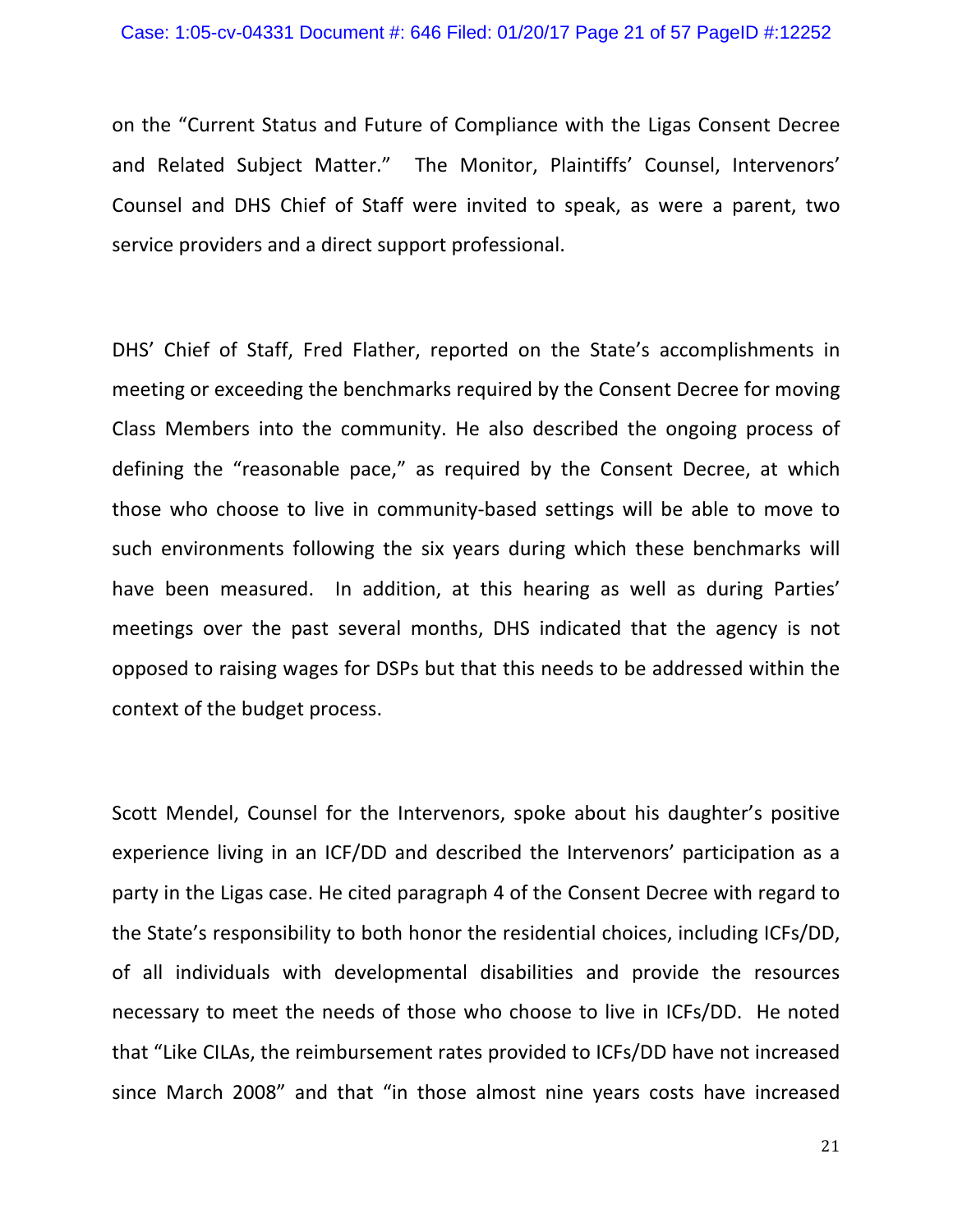dramatically. As a result, the resources provided by the State are no longer sufficient to meet the needs of ICF/DD residents. The insufficient rates are having a severe adverse effect on ICF/DD residents. Residents are not receiving the care they require as a result of low reimbursement rates leading to increased DSP turnover; reduced physical, occupational and speech therapy; reduced community outings; reduced recreational opportunities. This is a violation of the Decree."

Barry Taylor, Vice President for Civil Rights and Systemic Litigation at Equip for Equality and lead counsel in Ligas v. Norwood, represented the Plaintiffs and, following a brief overview of the case and Consent Decree implementation, stated: "While the State has so far met its quantitative requirements under the Consent Decree, we do have serious concerns about the quality of the services being provided.... From our perspective, many of the quality issues arise from the low wages paid to Disability Service Professionals or DSPs. The main issues for our clients are: Lack of person-centered planning to allow our clients to live in the most integrated setting...; difficulty placing and supporting people in the community who have significant medical or behavioral needs...; lack of meaningful participation in the community...; lack of integrated, competitive employment opportunities as providers are often taking a one-size fits all approach...because they don't have sufficient staff to support more customized and integrated employment opportunities."

22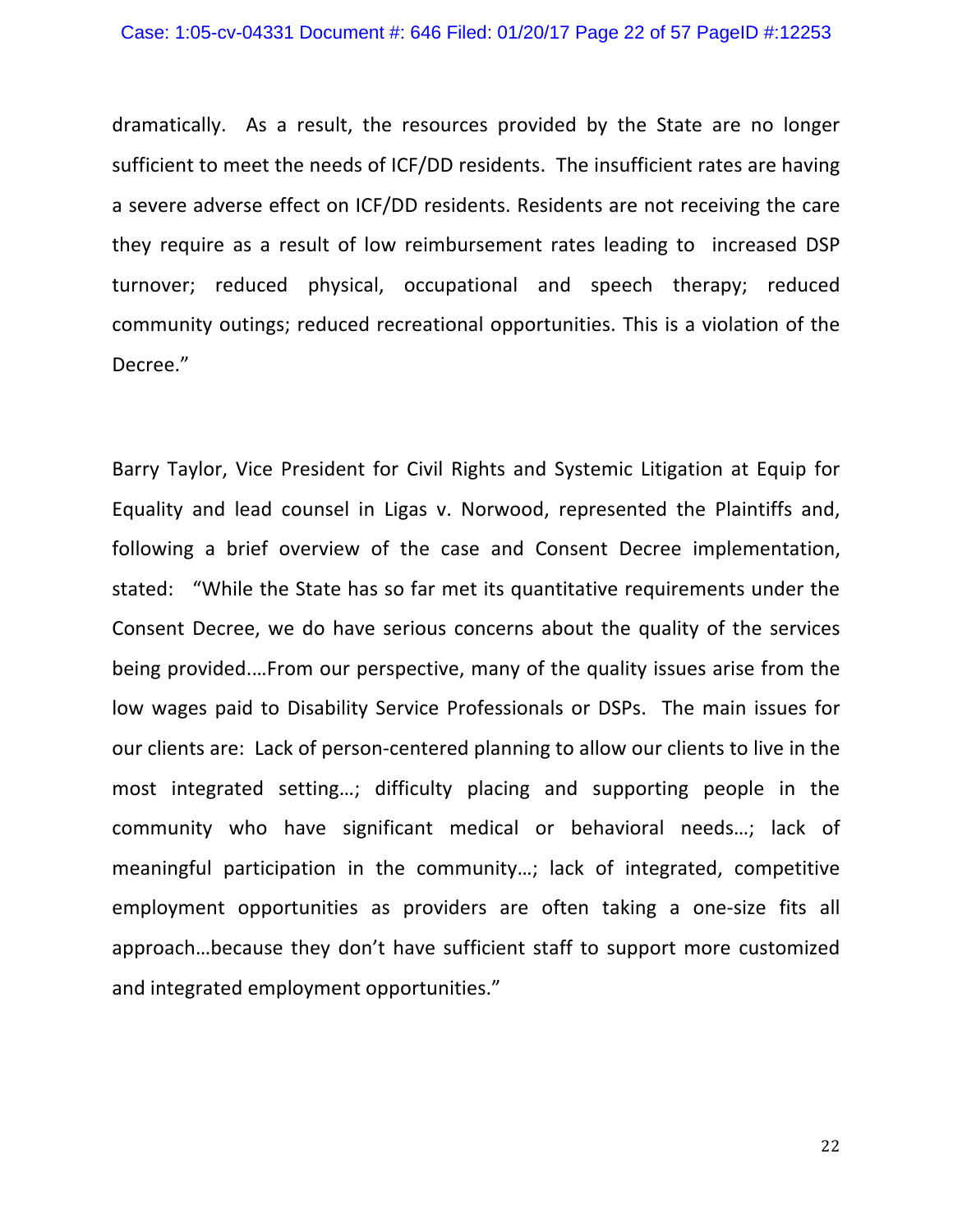#### Case: 1:05-cv-04331 Document #: 646 Filed: 01/20/17 Page 23 of 57 PageID #:12254

The Monitor acknowledged the State's success in meeting the numeric benchmarks in the Consent Decree and highlighted a few of the sections of the Fourth Annual Report as well as the reasons for the finding of noncompliance. The Monitor stated therein that "when committed providers are admitting that their available staff have to focus primarily on safety, it cannot be assumed that the entitlements of those protected by the Consent Decree are being guaranteed or that the expectations of the beneficiaries of the Decree and their families are being met." The Monitor's full testimony is not included herein as the excerpts presented above from service providers and family members eloquently express many of the Monitors' concerns related to the inadequate funding and resulting, unprecedented staffing crisis.

The service providers spoke in detail about the difficulties in maintaining the quality and consistency of services while experiencing: the highest staff vacancy levels in their histories and inability to recruit new staff due to low wages; lack of increase in wages for DSPs in nine years; unprecedented costs of overtime and staff training; staff unable to address individuals' needs. In addition, other written testimony was submitted to this Senate Committee and one of these documents provided to the Monitor noted:

"Of issue is that I/DD provider agencies are having an extremely difficult time hiring and retaining Direct Support Professionals, or DSPs. Specifically, for Ligas Class Members, the inability to hire and retain DSPs has meant there are fewer group home options for those individuals wishing to move out of ICFs/DD as well as a lack of DSPs to help those individuals at home or in a group home receive access to the community-based supports and services that are required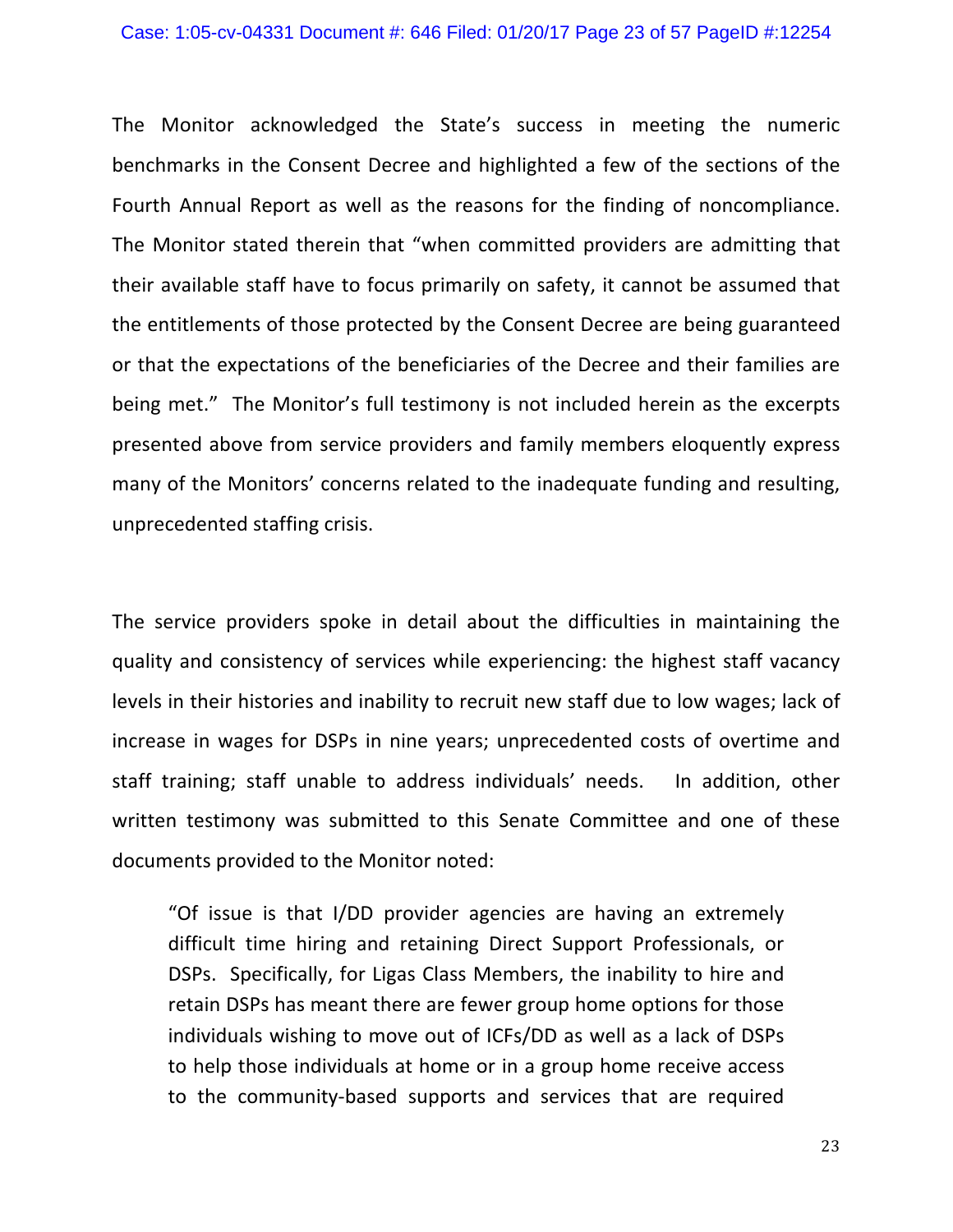under the Consent Decree. For the roughly 34,000 DSPs working across Illinois, the major issue is that their average hourly wage is  $$9.35$  or about  $$19,488.00$  per year. This is less than the federal poverty level for a family of three which has led to over half of the DSPs utilizing public benefits even though they work full time. Without a living wage, there has been and continues to be high turnover among these caregivers, which leads to instability."

All of this mirrors the individual concerns reported to the Monitor by families, guardians and service providers, as reported herein.

The most compelling testimony at the hearing was provided by the DSP who discussed her ongoing fifteen years of working at a job she loves but in the midst of extremely high staff turnover rates and staff vacancies resulting in inadequate staffing and unsafe situations. She talked about working double shifts for weeks at a time, trying to meet the needs of six individuals at the same time when all have health and other significant needs requiring personal attention "24/7." She now earns less, after fifteen years of exemplary and personally valued work, than her previous wage of ten dollars per hour which she earned when working for a different State department. Her clearly heartfelt narrative about her own struggles to meet living expenses and medical costs while being unwilling to give up the work to which she is devoted was more illustrative of the crisis than any statistics that might be provided.

As is indicated repeatedly above in this section as well as in paragraphs 4, 5 and 26 of the Consent Decree, the availability and quality of services are critical to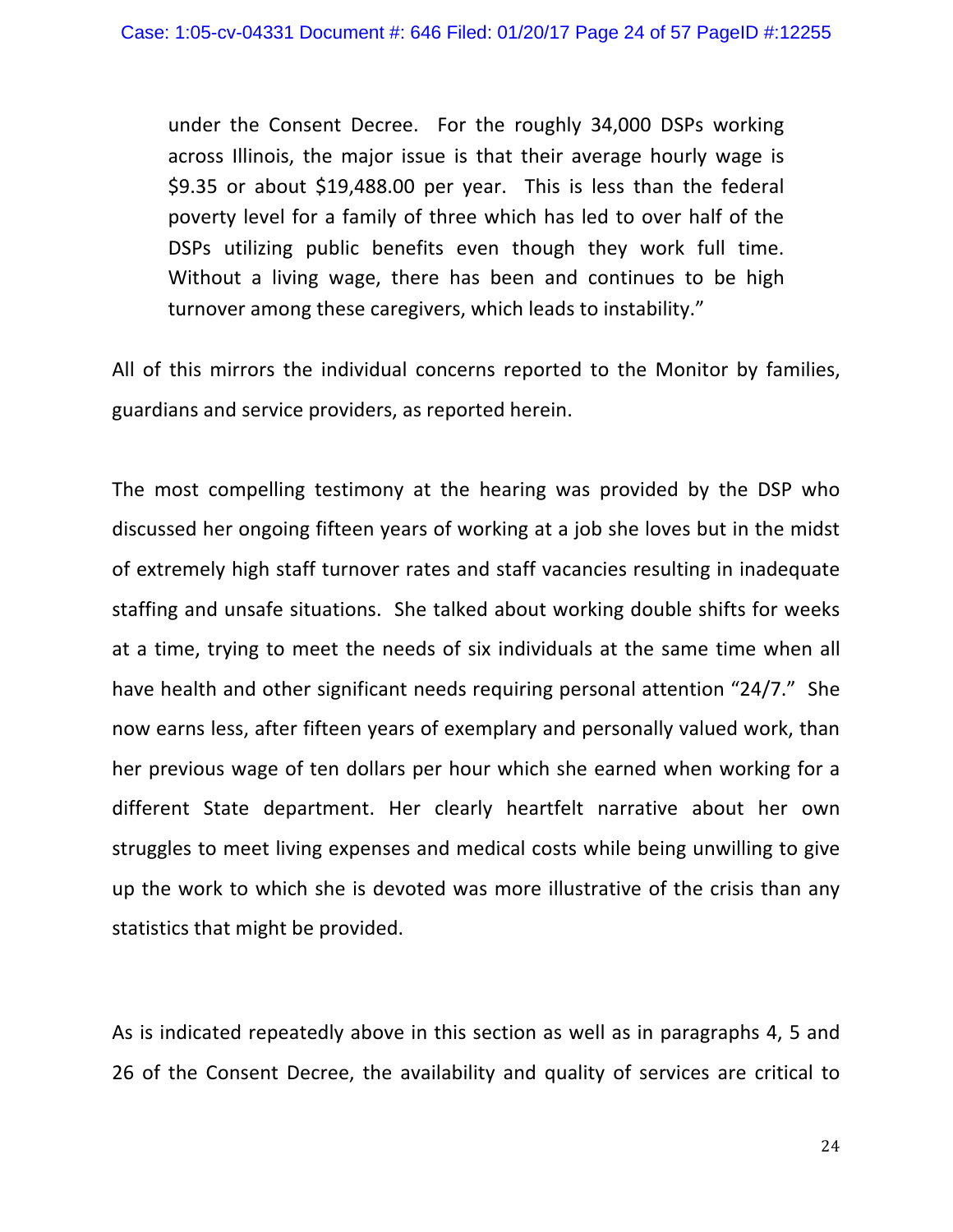beneficiaries of the Consent Decree. Paragraph 4 refers to the Defendants' obligation to "implement sufficient measures to ensure the availability of services, supports and other resources of sufficient quality, scope and variety to meet their obligations to such individuals..." This points to the need for quality monitoring as well as sufficient funding.

Paragraph 5 states that "Annual budgets submitted by Defendants on behalf of their agencies shall request sufficient funds necessary to develop and maintain services, supports and structures described in the Decree, consistent with the choices of Individuals with Developmental Disabilities, including Class Members." The statements above in this section clearly refer to lack of availability of certain chosen opportunities and activities for individuals, as well as providers' inability to maintain services and structures due to inadequate wages resulting in staff shortages. 

Paragraph 26 requires that the "Implementation Plan must, at a minimum:  $(c)$ describe necessary resource development activities... to implement the Decree" and (e) identify, based on information known at the time the Implementation Plan is prepared, any services or supports required in Transition Service Plans formulated pursuant to the Decree that are not currently available in the appropriate quantity, quality or geographic location..." This indicates that resource development efforts are a critical component of the Plan and that quality as well as quantity of services must be monitored in order to conduct meaningful reviews of the adequacy of service provision.

25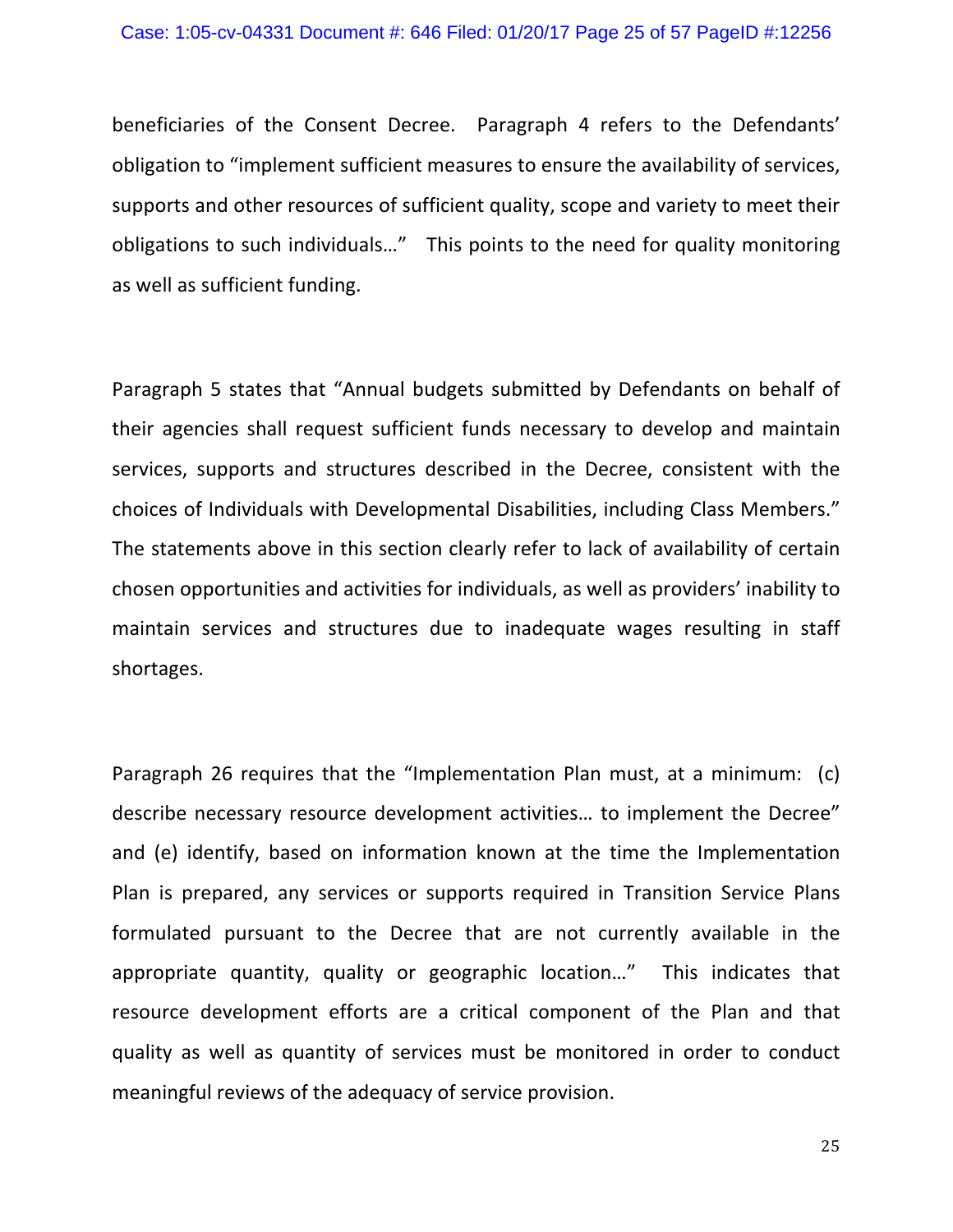Following the Monitor's review of all available documents used by the Bureau of Quality Management (BQM) within DDD, the Monitor expressed concerns that DDD survey protocols had been abbreviated during the past two years and that the process for following up on survey citations was not clear. Therefore, at the Monitor's request, the Monitor, Plaintiffs and DDD met on a conference call in early January, 2017 to discuss the current system of monitoring the quality of services provided in CILAs and day programs. The discussion was informative, addressed questions raised by the Monitor and explained initiatives that will be rolled out through the Life Choices project which are intended to improve the way in which ISC agencies, CILAs and day services are monitored. The Monitor will review a sample of surveys previously conducted by the Bureau of Quality Management, along with any required Corrective Action Plans and follow-ups, to explore the efficacy of current practices as well as make recommendations if it appears that any needed enhancements to the system are not being addressed through current planning.

Problems related to the monitoring of CILAs and the investigation of incidents in some of these homes were brought to public attention during November and December, 2016 when the Chicago Tribune published several articles alleging abuse and neglect occurring primarily in CILAs over the past three or four years. While documenting intolerable treatment of individuals with developmental disabilities who live in CILAs, these articles also brought forth the roles played by inadequate funding, insufficient staff availability and inconsistent, untrained staff in such tragic situations. In addition, it became evident that more effective

26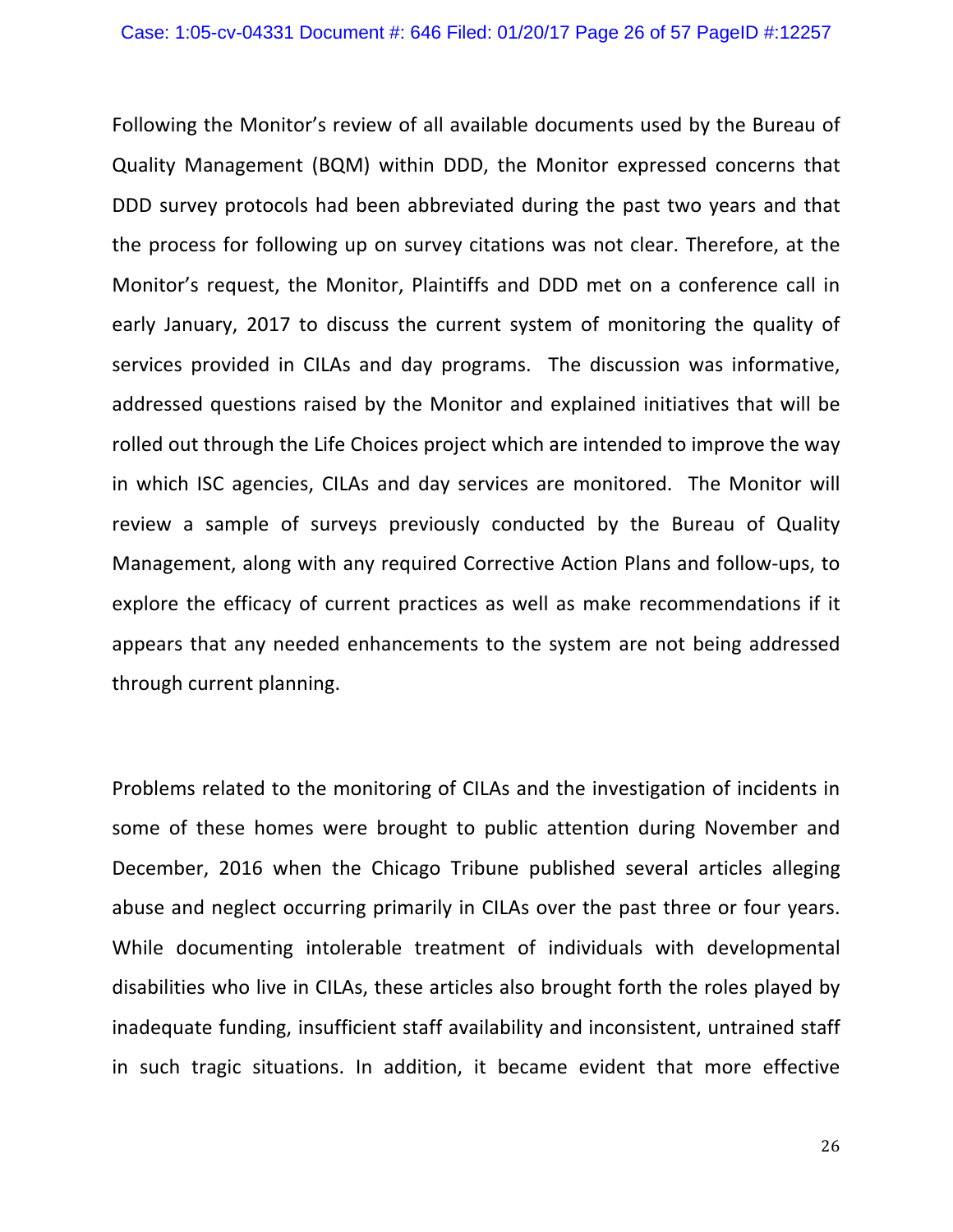oversight on many levels is an absolute necessity. For example, the process and outcomes of quality surveys, quarterly notes by ISCs and investigations must be further evaluated, either as part of the ongoing work of the Life Choices teams and the Quality Committee or as discrete efforts. On a positive note, sessions hosted by the Quality Committee are in process at the time of this writing and are planned statewide to train ISCs specifically in person-centered planning and practices, which is certainly a necessary component of Ligas Transition Service Plans, Individual Service Plans, ISCs' notes and all oversight efforts.

On 12/13/2016, the Joint State Senate and House Human Services Committee held a Subject Matter Hearing to hear testimony regarding abuse and neglect taking place in group homes for individuals with developmental disabilities. DHS Secretary James Dimas acknowledged that the State takes such allegations very seriously and described DHS' efforts, beginning in 2015, "to improve quality for people." He spoke of improvements within the Office of the Inspector General, such as increasing the number of investigators, enhancing the supervision of investigations and discontinuing the participation of providers in their own investigations. An assessment is required of whether or not such improvements are having the desired outcomes and what additional measures are still needed to protect those living in CILAs, including Class Members. Secretary Dimas also outlined a plan to develop "report cards" of the performance of individual service providers to inform the choices of families and advocates in making selections of the most appropriate agencies to provide needed services. There was comprehensive questioning by the legislators and testimony on behalf of Equip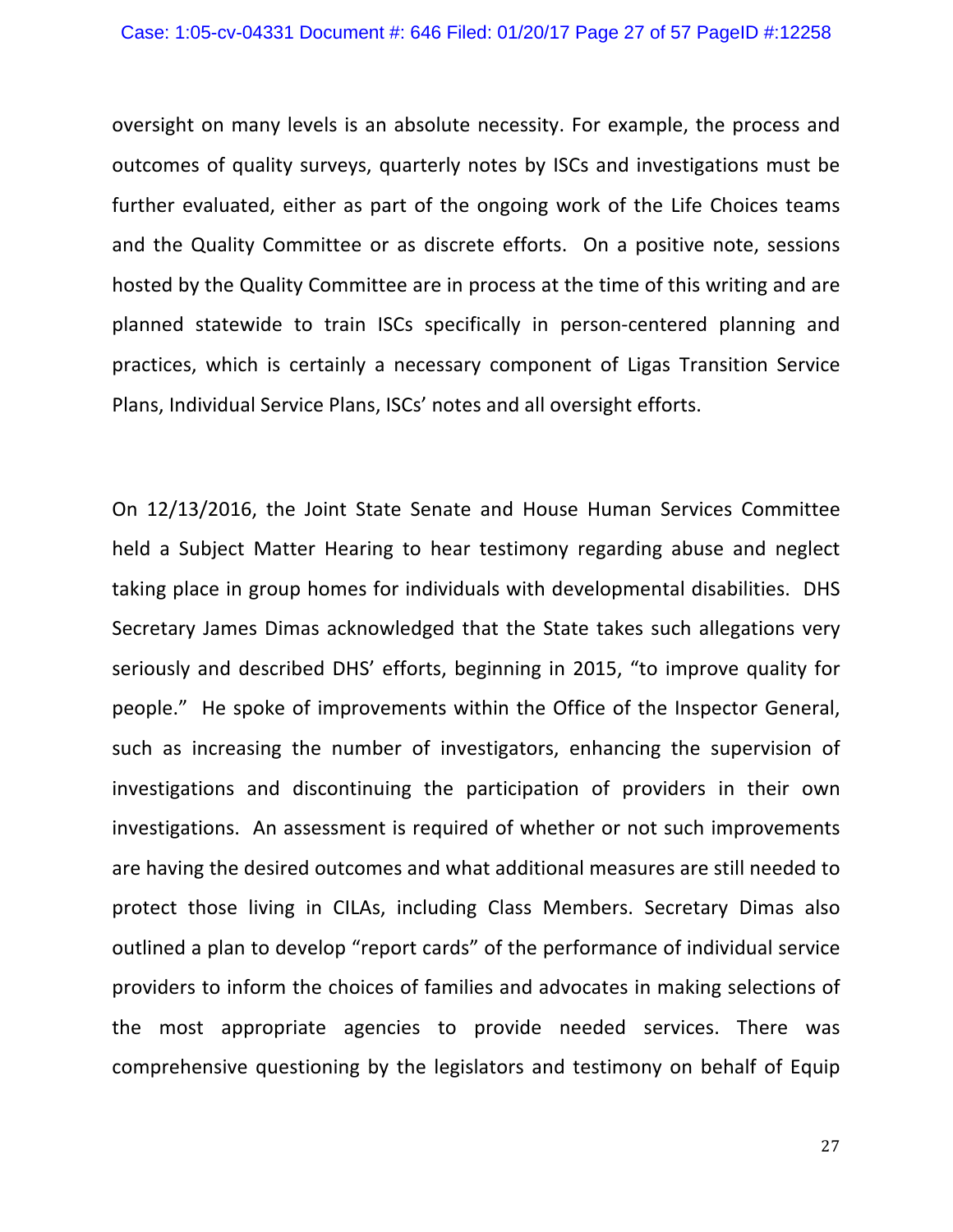for Equality, The Institute on Public Policy for People with Disabilities, The Arc of Illinois, IARF (Illinois Association of Rehabilitation Facilities) and from the sibling of a woman who lives in a CILA. Some of this testimony, as well as other written comments received thereafter, included:

- "Illinois' network of community-based services and supports is not operating under the best of circumstances, with reimbursement rates having been frozen by the state for nearly a decade. The single most critical issue facing the provision of community-based services and supports is the inability to recruit and retrain frontline staff. For years, our community has been sounding the alarm about this growing crisis."
- "It is our hope that these articles will be the catalyst for the changes that need to be made in Illinois."
- "The widely discussed direct support wage crisis is having a substantial impact on the quality of care delivered in community residences. Agencies are facing unprecedented challenges in recruiting and retaining a direct support workforce which is the backbone of the community residential system."
- "The problems highlighted in the Tribune article are not an indictment of community living for people with disabilities. There is powerful and unequivocal support for community living in a large body of research that has consistently documented positive experiences of people with developmental disabilities living in the community."
- "The fact that anyone is hurt or, worse, dies of anything besides natural causes in a group home is unacceptable. I support thorough investigation, corrective action and when appropriate, sanctions. We must also acknowledge that individuals with I/DD are often challenging, and even the best trained staff will never be able to prevent all incidents from occurring.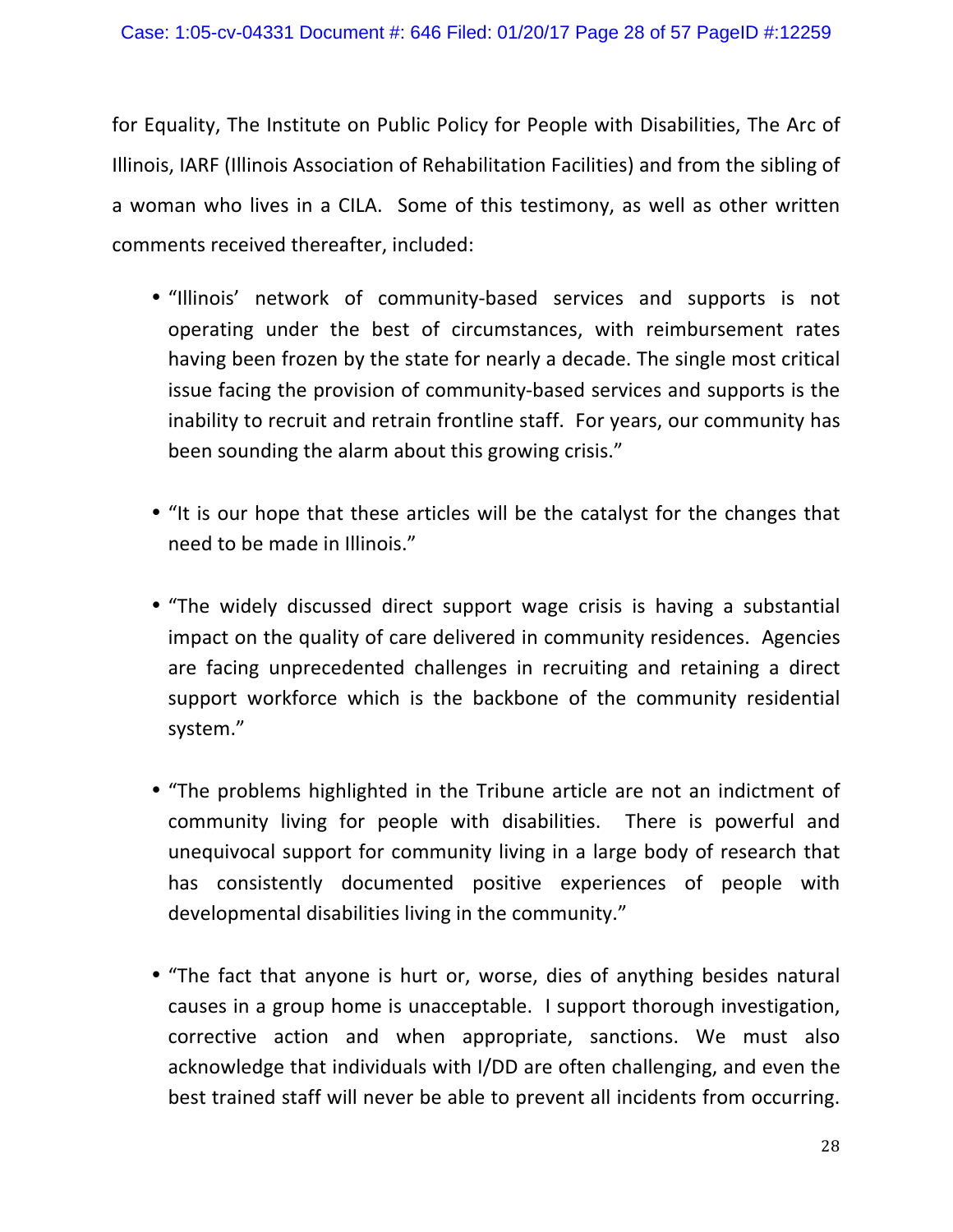That said, we are not on a level playing field with community housing (CILA). Reimbursement rates are horrendously inadequate...There is no way that community provider agencies can compete with other minimum wage jobs that are easier and less stressful. Recruitment and retention of quality staff is next to impossible, especially north and west of the city, and the ability to do proper training and implement retention strategies and ongoing training is not possible with the current reimbursement rates...To create living environments in which the health and safety bars are set at the highest possible level, we need the resources to do it."

One of the provider agencies cited in the first Tribune article had its license revoked prior to the Joint Committee's hearing. This agency had been surveyed or otherwise reviewed by DDD eight times between 5/17/2011 and 11/14/2016 and there were repeat citations noted in all of the surveys or follow-ups after the one in 5/2012. There were follow-up visits between a few of the surveys and Corrective Action Plans were required at least three times, including during their 11/2016 survey, less than a month prior to the license revocation. Further, EFE's Abuse Investigation Unit, in 2003, issued a special report entitled "Why Does an Agency That Profited from Exploiting People with Disabilities Remain Taxpayer Funded?" The subject of this report was the same agency, though using a different name, whose license was recently revoked. This report stated that the investigation "revealed extremely serious concerns about the services provided by this agency to individuals with disabilities and the failure of this agency to meet and maintain minimum quality residential and day programming standards." The conclusion stated, in part: "Only through interventions at the highest level of government and the commitment of sufficient resources to support truly effective oversight, monitoring, investigative, and enforcement mechanisms will the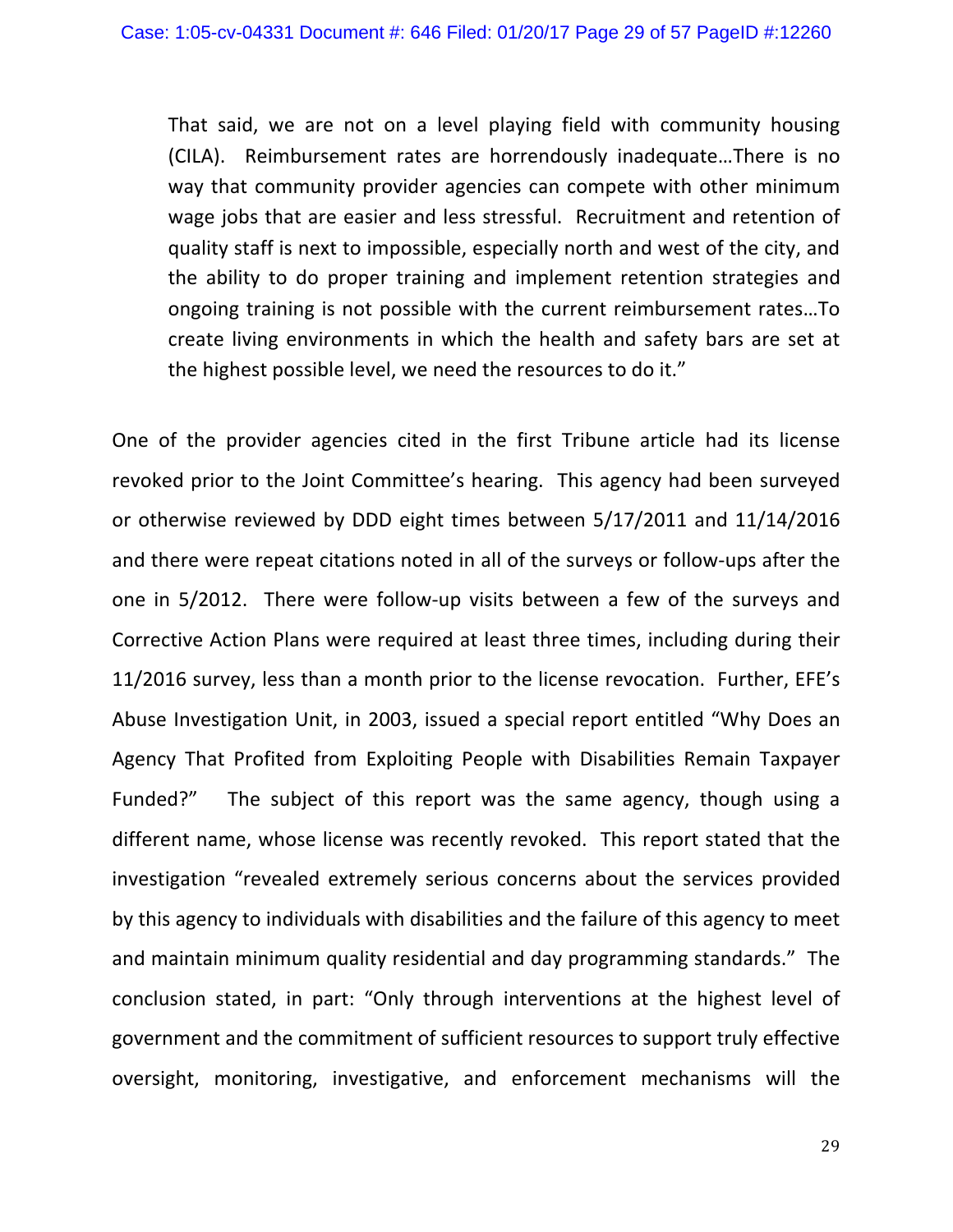system by which we protect our most vulnerable citizens, both old and young, become anything other than an illusion of safety and humane care." Comprehensive recommendations are contained therein which might be useful to consider in addressing current issues.

The Monitor is not making any generalizations based upon having reviewed only one such situation, but the current situation involving this provider does illustrate that even when an established process for quality monitoring is followed and there are uncorrected citations over several years, it can take too long to result in a revoked license. In order to close this loop, the Monitor recommends that BQM explore whether or not there was any documentation in ISCs' quarterly notes that referred to such problems. Upon learning of the revocation of this agency's license, the Monitor requested from the Defendants information regarding the Class Members involved and has asked for ongoing updates.

As was the case in January, 2016 and based upon all of the material included in this section, most significantly the escalating impact of the crises upon the quality of services provided to those protected by the Consent Decree, the Monitor once again finds noncompliance with this compliance standard. The Monitor has informed the Parties and Intervenors of the likelihood of this finding.

It is worthy of note that the Ligas Implementation Team continues to include eighteen positions and that the only vacancies at the time of the current report's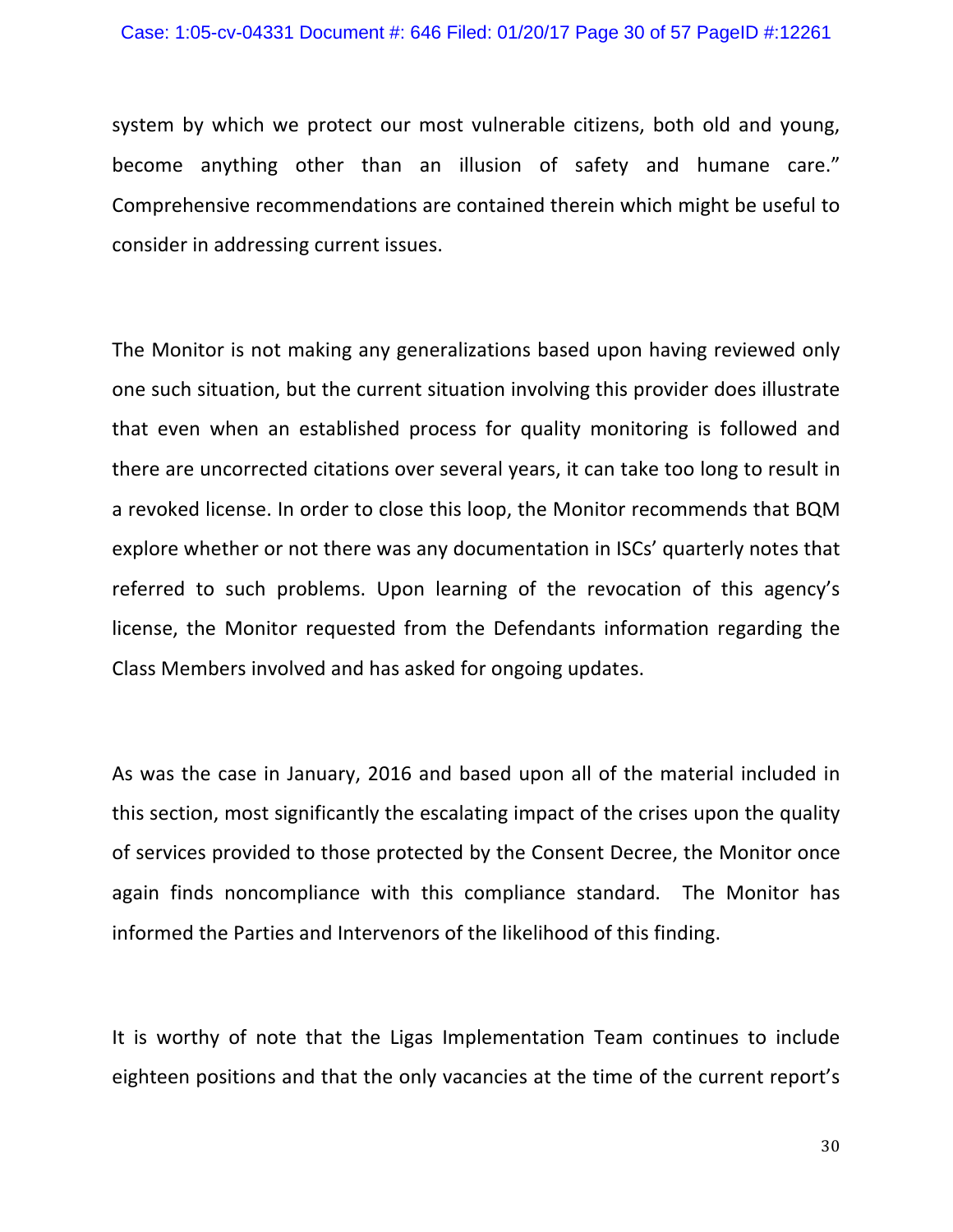preparation is one position that was vacated on  $12/31/2016$  and is in the process of being filled and another that will be filled as of  $2/1/2017$ . Members of this team are clearly critical to the Monitor's day-to-day activities and their insights and responsiveness to requests are greatly appreciated.

There is also some positive news included in the Implementation Plan 2016 Revisions document that describes some of DHS' new initiatives such as: increasing the number of Behavior Therapy hours an individual may receive annually under the Waiver; engaging a consultant through a State Mentoring Grant with the Federal Department of Labor to explore opportunities to enhance access to employment services; developing a web-based reporting and search mechanism for tracking vacancies in residential and day programs as well as providers' willingness to develop new service capacity.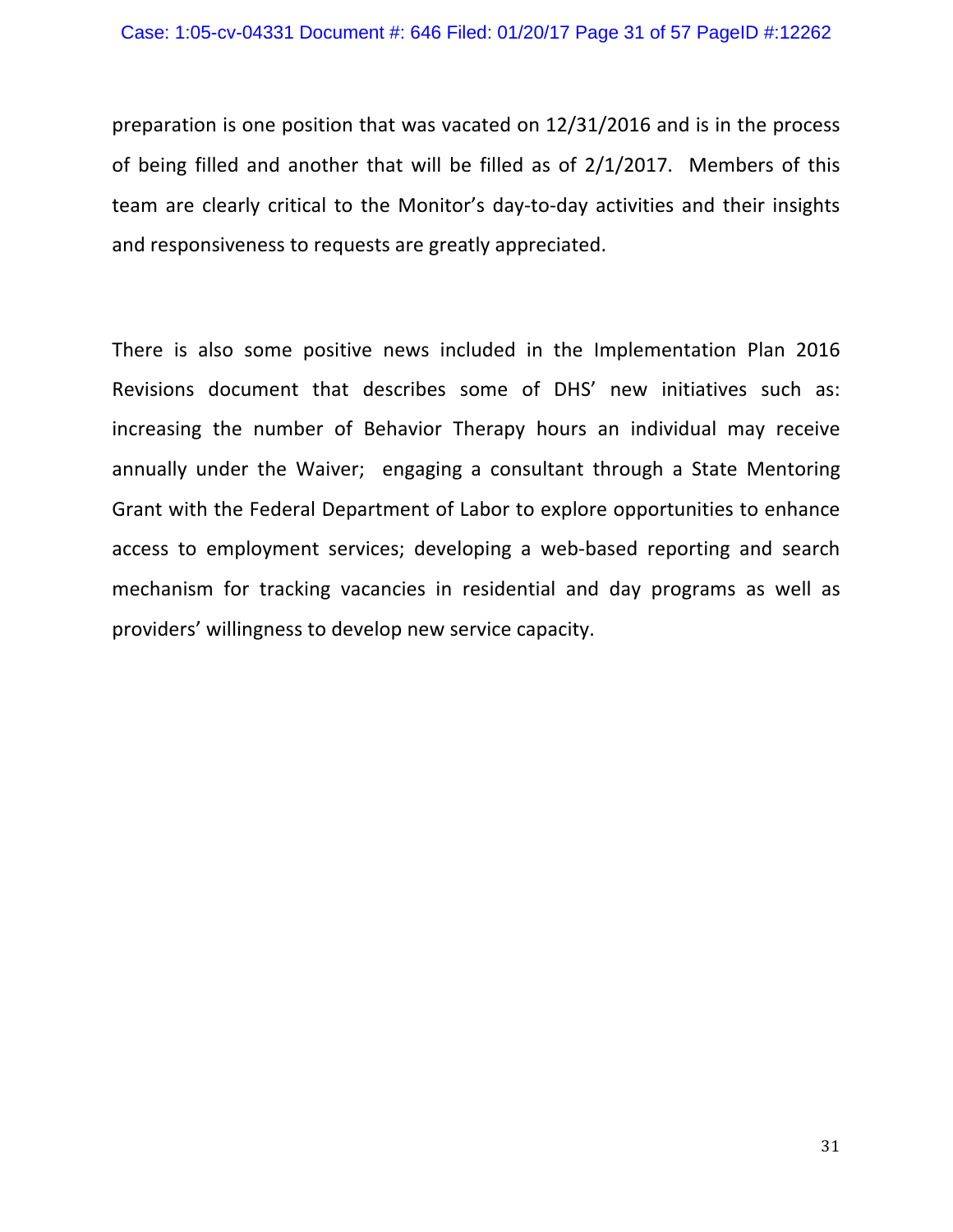### **II. Class Member Lists**

Paragraphs 8 and 9 of the Consent decree require that the Defendants maintain a statewide database in which all Class Members are enrolled and which, along with waiting list data, is promptly revised. The Implementation Plan is required to include information regarding the adequacy of the PUNS (Prioritization of Urgency of Needs for Services) database.

Paragraph 2 of the Consent Decree requires a list of Class Members who qualify for Medicaid Waiver services, live in an ICF/DD with nine or more residents and have affirmatively requested community-based services or placement in a community-based setting. Another list is required of Class members who qualify for Medicaid Waiver services, live in a family home and are in need of and have affirmatively requested home and community-based services or services in a community-based setting. The individuals on this list are known as Waiting List Class Members and this list is considered a subset of the PUNS list.

As indicated in the Fourth Annual Report, the DDD had at that time established an automated process to add new Class Members to the PUNS list as well as remove those who are no longer eligible. In addition, as reflected in the Implementation Plan 2016 Revisions, DDD conducted, between  $5/1/15$  and  $6/30/16$ , a special initiative "to ensure information and data on individuals enrolled is accurate, complete and current." This PUNS Integrity Project involved providing targeted funds to the ISC agencies "to work with individuals and families to bring records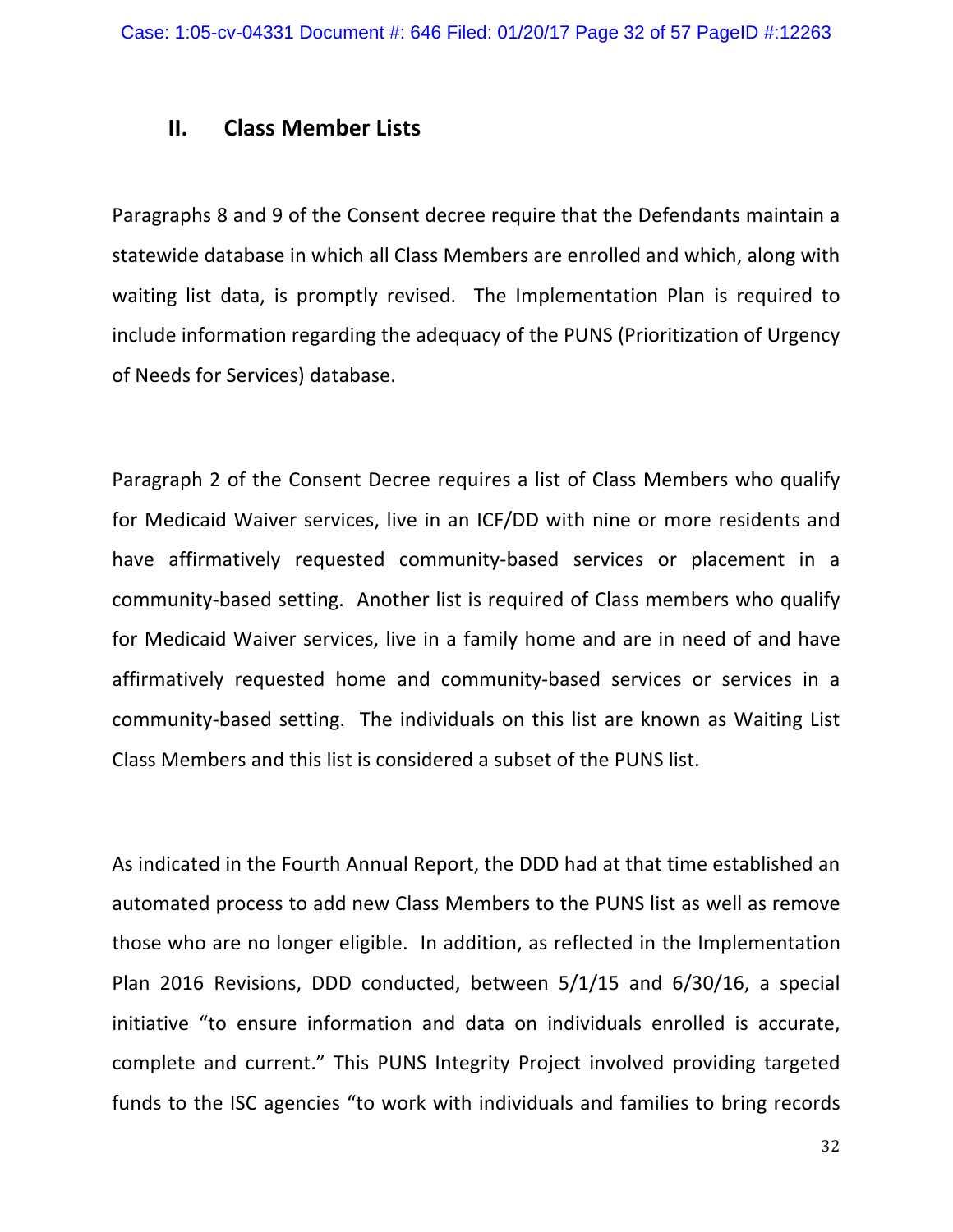up to date." It is reported that as of  $9/1/2016$  96.8% of the PUNS records statewide were current within one year and this exceeded the 95% benchmark that had been established for the end of this initiative.

Prior to the completion of the PUNS Integrity Project, the Parties had begun discussing the need for a more efficient way to track the progression of Class Members who are seeking services to the point of initiation of waiver services. A new comprehensive list was developed, with input from the Plaintiffs and the Monitor and the first such list was disseminated on 7/29/2016. At the request of the Monitor, DDD promptly provided an unscheduled update on 1/13/2017. This new list served as the basis for a discussion regarding further clarification of both the information included and how Class Members move off the list as well as move back on if necessary. The Monitor's review of this updated list indicated 442 class members to be actively seeking services. In addition, this update provides information as to how long class members have remained on the list following selection from the PUNS waiting list.

| Ligas Class Members Seeking Services (1/13/17)<br>$N = 442$ |                                     |  |  |  |  |  |
|-------------------------------------------------------------|-------------------------------------|--|--|--|--|--|
| <b>PUNS Selection Date</b>                                  | # of Class Members Seeking Services |  |  |  |  |  |
| 2012                                                        | 40                                  |  |  |  |  |  |
| 2013                                                        | 6                                   |  |  |  |  |  |
| 2014                                                        | 47                                  |  |  |  |  |  |
| 2016                                                        | 248                                 |  |  |  |  |  |
| Residing in ICF/DD                                          | 101                                 |  |  |  |  |  |

In the Fourth Annual Report the Monitor had noted delays in initiation of waiver services for class members following selection from the PUNS waiting list. Discussions are ongoing regarding the content of the new list to provide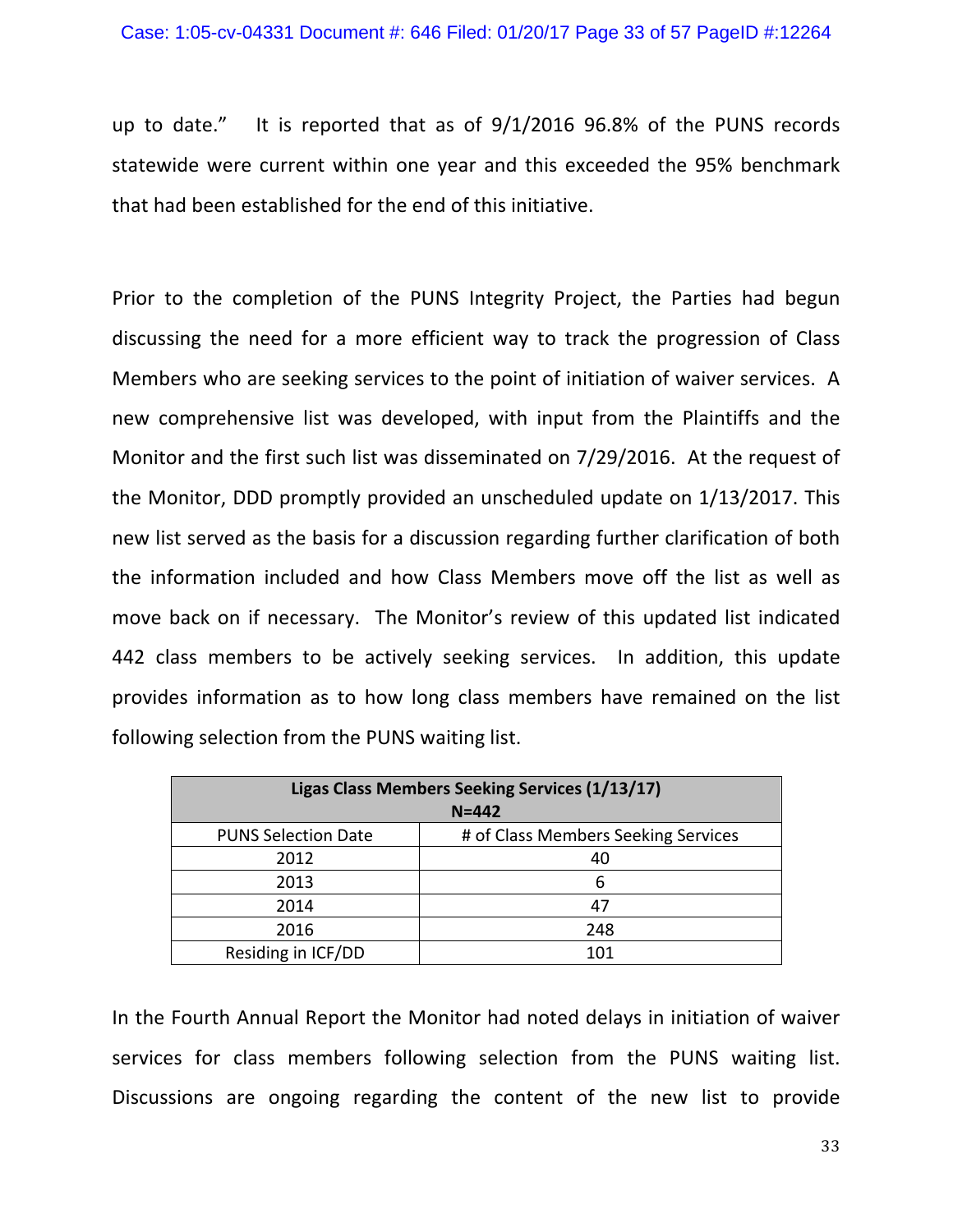additional details regarding class members' progression toward placement. The efforts of those involved in this process are integral to the Monitor's ability to identify potential barriers to achieving transitions and to determine Class Members' status toward receiving desired services.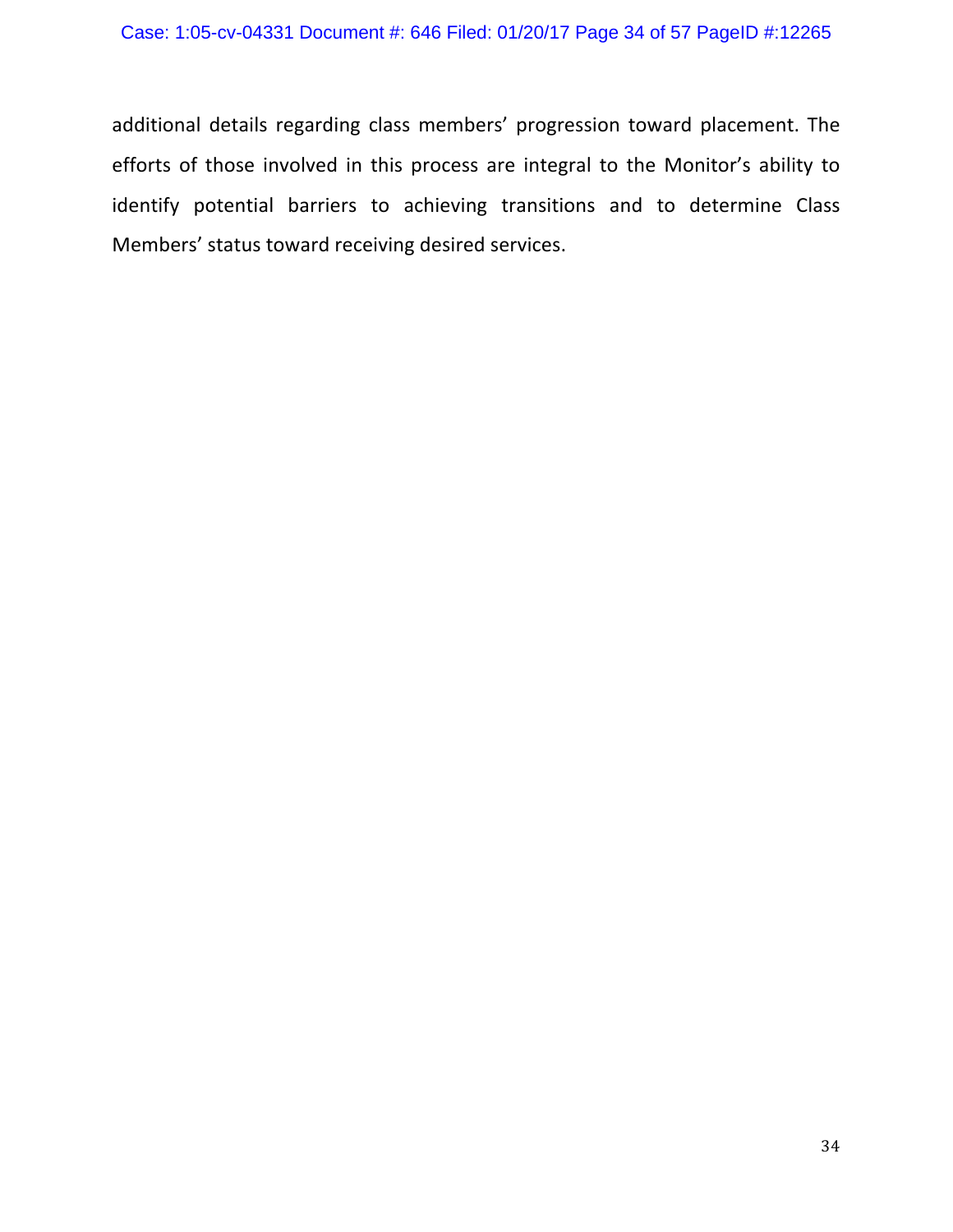### **III. Transition Service Plans**

Beginning in February 2016 and continuing into FY 2017, the Monitor selected a sample of the transition plans completed since January 2015, at which time the most recent version of the plans was consistently in use. The Monitor's Data and Program Analyst, Melanie Reeves Miller, assisted in reviewing and evaluating these plans to determine whether further revisions or training are needed and whether the plans are facilitating provision of appropriate services and supports chosen by the class members, families or guardians with whom the plans were developed. 

The Monitor, along with Ms. Miller, reviewed transition plans and service plans for fifty-three (53) class members with a focus on assessing the adequacy of LTSPs as well as whether the class member's preferences and service/support needs were reflected in the initial service plan. It was noted that there had been improvement in the quality of LTSPs over the past year. The Monitor found that service plans reflected the class member's transition plan and for the most part, transitions occurred in a timely manner.

In many instances, the service plan provided to the Monitor was an initial 30-day staffing and therefore did not reflect whether services/supports were fully implemented. The Monitor then requested from DDD additional documents to include the most recent Individual Support Plan and the most recent Individual Service and Support Advocacy (ISSA) Visiting Note completed by the Independent

35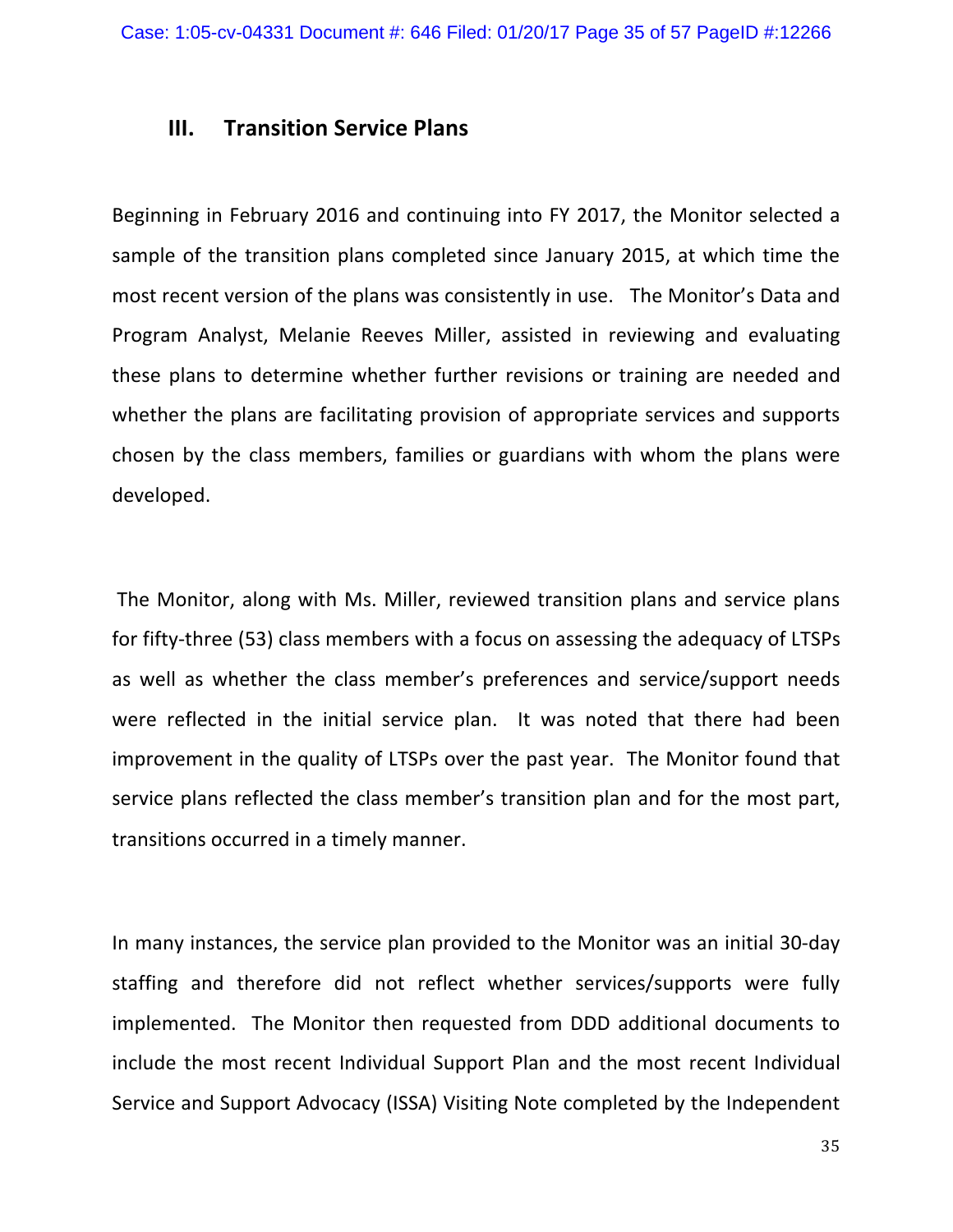Service Coordinator (ISC). For those class members who had a new ISP developed since transition, that ISP was provided to the Monitor as documentation of one of the required four ISC visits per year for 31 class members (58%) and ISC visit notes were provided for 35 class members (67%). For some class members, both types of documents were provided.

As set forth in the ISSA Guidelines issued by DHS, Independent Service Coordinators are expected to conduct a minimum of four visits per year: one annual visit for participation in the development of the class member's ISP; one annual visit to assist the class member in completing the Consumer Satisfaction Survey; one annual visit to the class member's day program site; and one annual visit to the class member's residence. As indicated in the Guidelines, "Besides participating in the development of the annual service plan, ISCs will review the service plan for adequacy in meeting the needs and preferences of the individual...The priority goal is that issues of health, safety, and meaningful programming are receiving attention." Based on review of the ISC visit notes, the Monitor determined that only 14 (40%) of the 35 visit notes provided contained a substantive description of whether, per the Guidelines, "the ISP contains identified outcomes for the person that substantially meet all of the person's needs; services are being provided in accord with the ISP; and progress toward outcomes is evident (or if not evident, the team is revising the ISP in order to promote progress toward outcomes)." For example, many visit notes contained general statements without reference to specific outcomes, such as: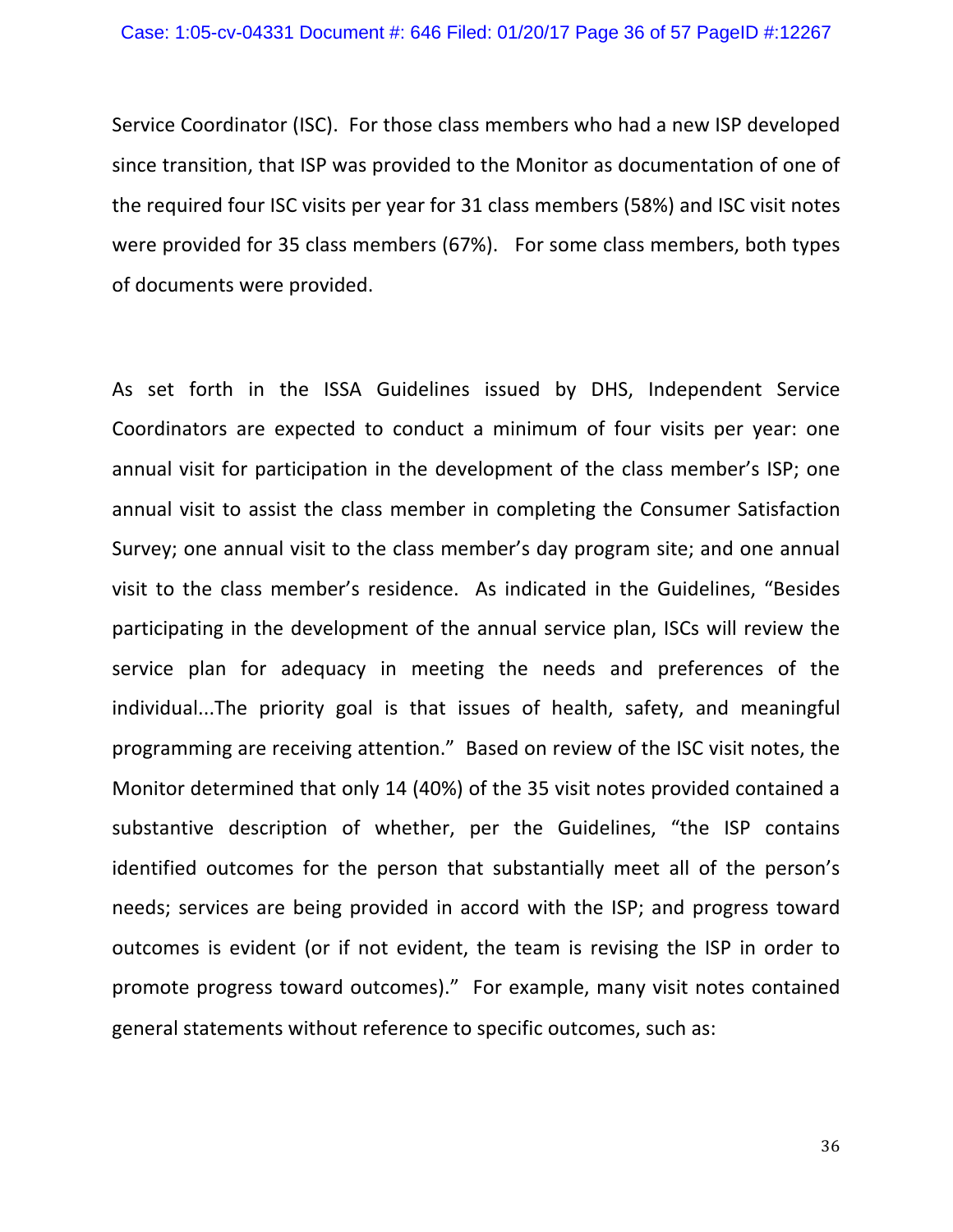- "Goals are reviewed monthly and revisions are made as necessary. In addition, the ISP team meets annually to discuss goal performance and recommendations are made based on goal performance."
- "[Class Member] is making some progress on objectives. Data was somewhat limited, however [Class Member] reported working on many of them and continues to need to work on possible medication side effects and following a budget."
- "[Class Member] has a monthly progress note in his file for each month. His goals are updated every three months. His plan is being revised as needed."

On a positive note, in at least one case, the visit note reflected "monthly summaries were not provided so progress could not be assessed. Data for September and October was collected during the visit by the facilitator. She met her objectives for both of these months." The ISC flagged the lack of monthly summaries as a need for follow-up action. For another individual, visit note indicated that provider agency Qualified Intellectual Disability Professional (QIDP) monthly notes were missing for February 2016 through April 2016. The ISC flagged this for follow-up.

As noted above, this project was initiated to evaluate the adequacy of LTSPs, to determine whether or not they serve as foundations upon which individual service plans are developed, and assess whether services are being provided as described in the ISP and whether progress toward outcomes is evident. In order to review implementation of service plans, the Monitor requested ISC visit notes for each person in the sample to determine whether these monthly notes serve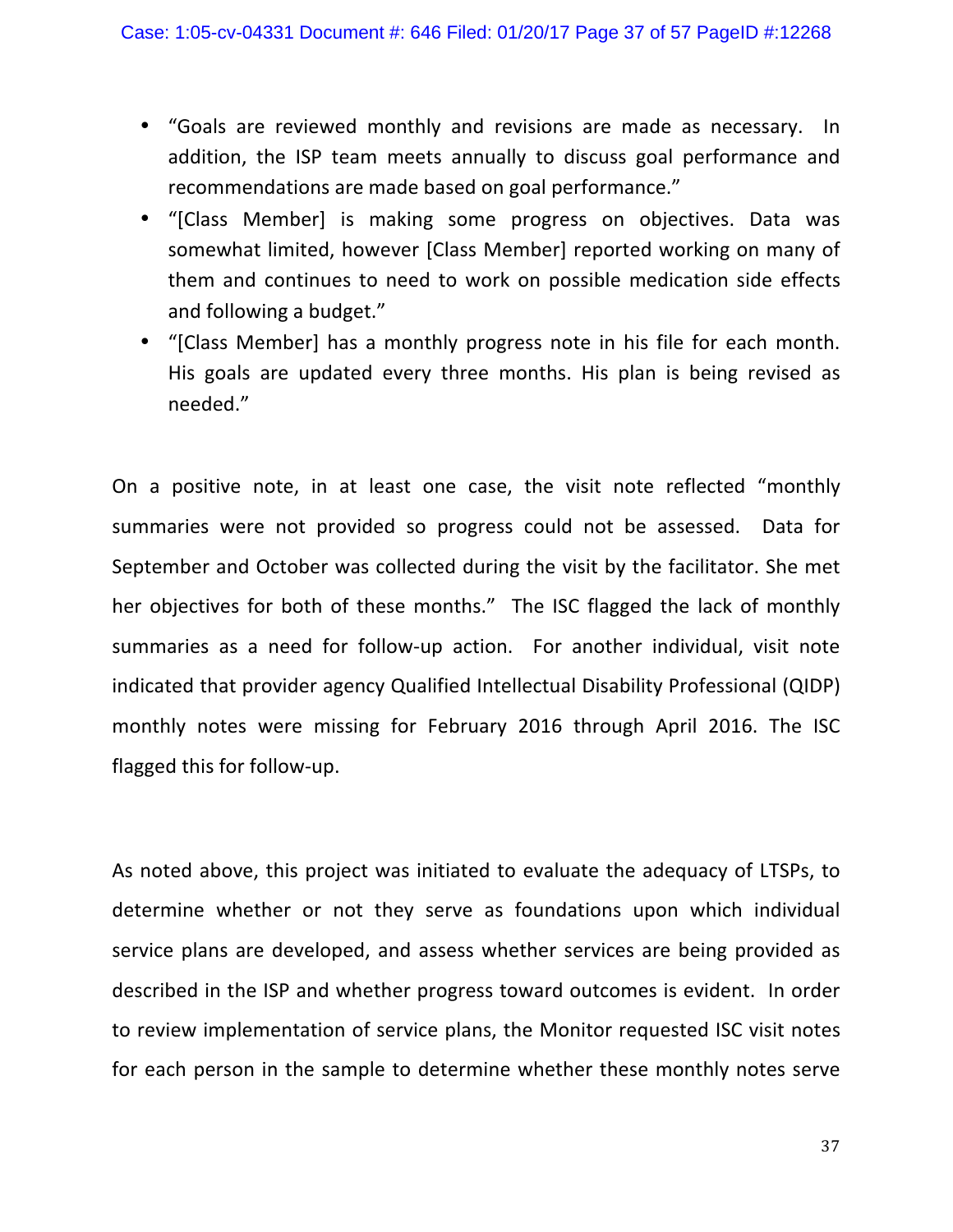as a measure of achievement of outcomes identified in class members' ISPs. Overall, the Monitor found that while visit forms expect the ISC to indicate whether progress is being made towards outcomes, there was absence of an analysis or a comparison of progress to the previous quarter(s) on which to base the determination of progress or lack thereof. Therefore, based on the finding that only 40% of the visit notes contained the necessary information on which to measure implementation and progress toward personal outcomes, it is recommended that emphasis be placed on addressing this issue as part of ongoing initiatives to enhance quality monitoring as described in section I above.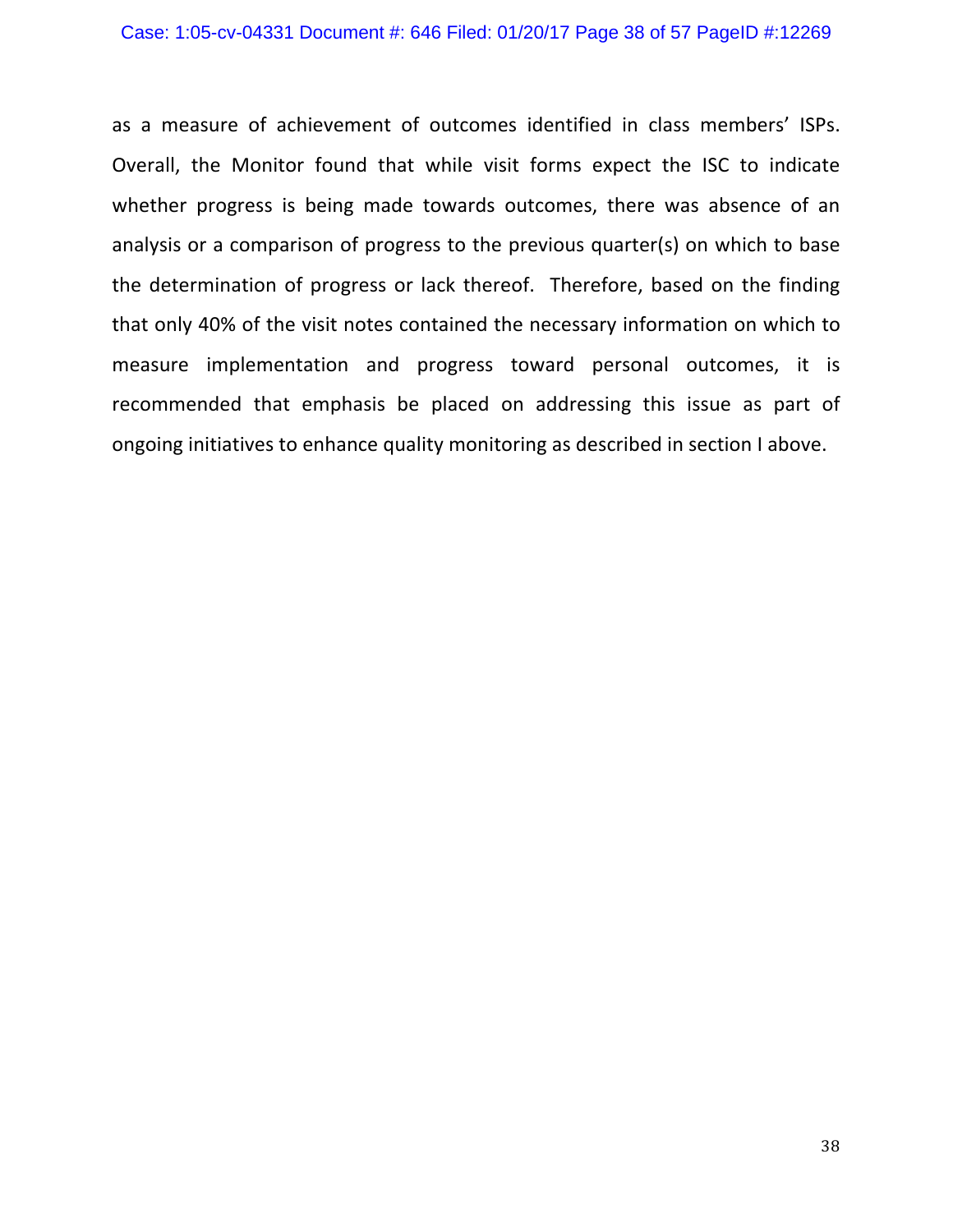### **IV.** Transition for Class Members in ICFs/DD

Paragraph 17 of the Consent Decree requires that within six years after the approval of the Decree, all Class Members residing in ICFs/DD as of the date of the approval of the Decree will transition to Community-Based settings consistent with their Transition Service Plans if, at the time of the transition, the Class Member requests placement in a Community-Based setting as confirmed and documented in accordance with the Decree.

It is required that one-third of the Class Members in this category transition to the community by  $12/15/2013$ , two-thirds by  $12/15/2015$  and all by  $6/15/2017$ . The actual target numbers are fluid, based upon the list defining this category. To date, the Defendants have consistently exceeded the target numbers with placements totaling more than  $300$  beyond the target for  $12/1/2015$ , by which time 1255 of 1446 then active Ligas ICF/DD Class Members had transitioned to the community. As of  $12/31/2016$ ,  $1363$  of  $1481$  active Ligas ICF/DD Class Members had transitioned to the community. Of these 1363 Class Members, 1332 went to CILAs and the Monitor has requested additional details related to the transitions.

The Monitor applauds the efforts involved in exceeding the benchmarks and will continue to work with the Plaintiffs and Defendants to facilitate the transitions of Ligas ICF/DD Class Members who choose to move to the community. All Class

39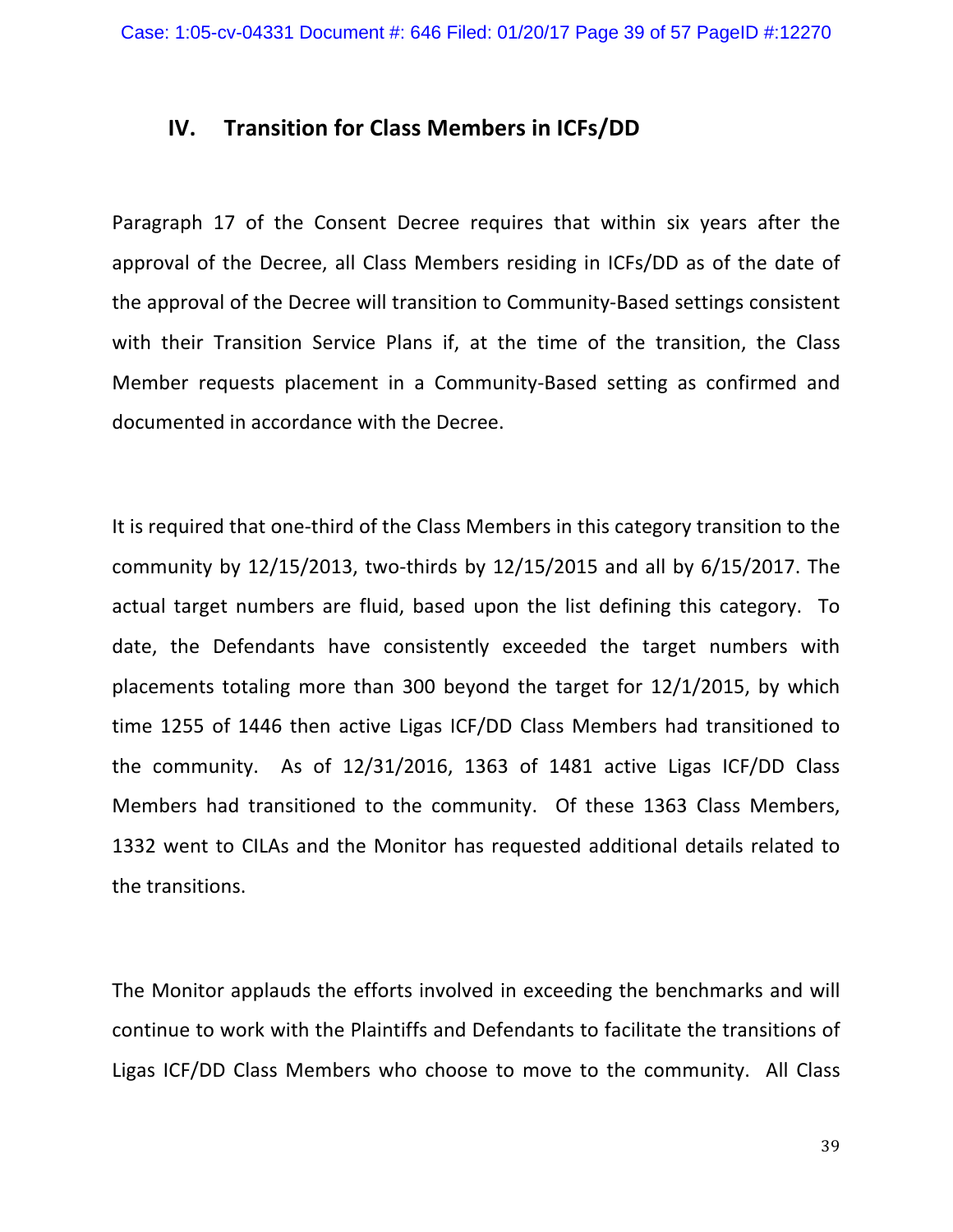Members must be offered a variety of options and opportunities in order to make informed decisions about where, how and with whom they choose to receive services and supports. The Monitor will continue to work closely with the Parties in tracking how such choices are facilitated, particularly in consideration of the obstacles, as discussed in section I. Resources and Capacity herein, related to both the maintenance of existing community services and further development.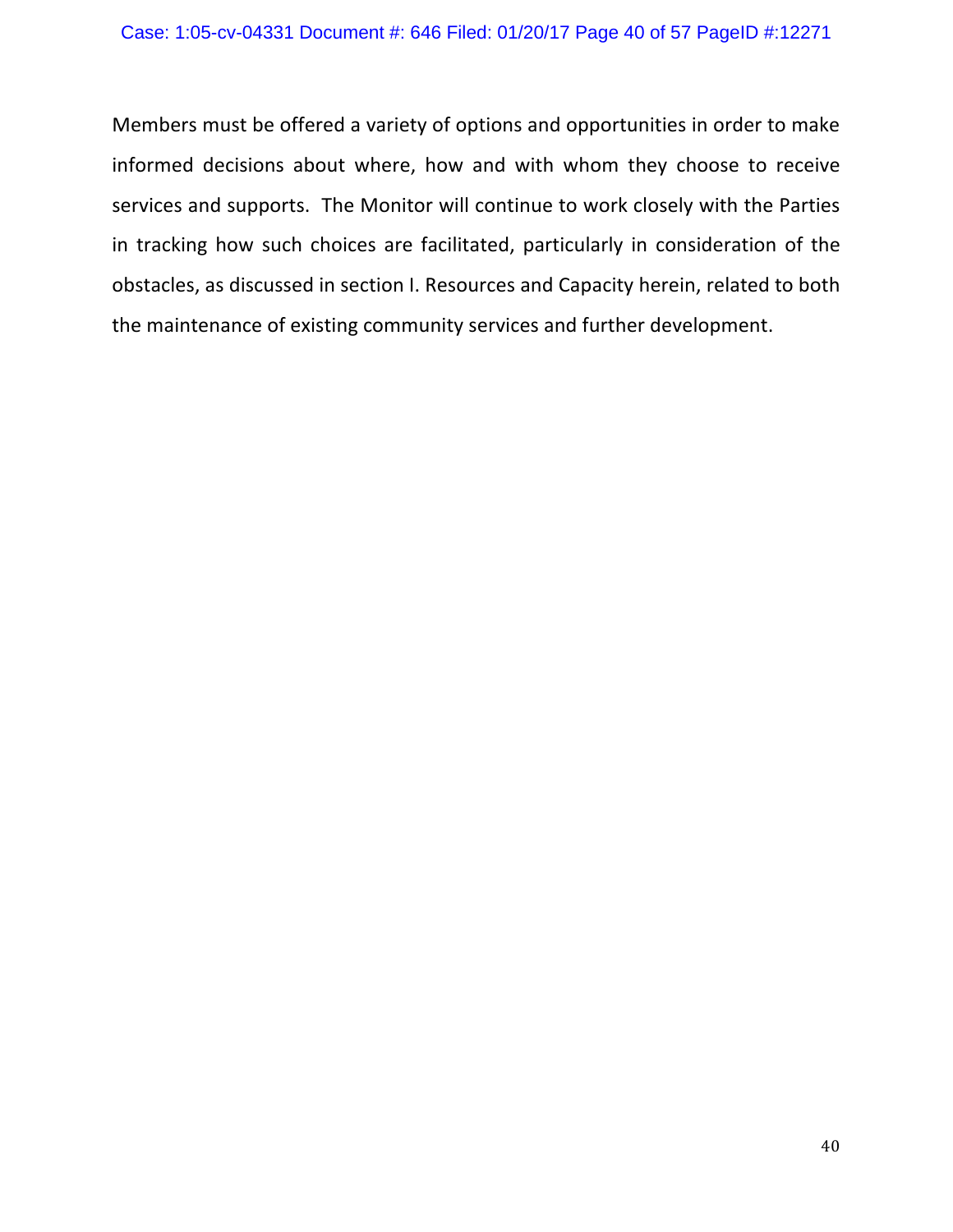### **V. Crisis Services**

As indicated in **¶**21(a)-(b) of the Ligas Consent Decree, "an individual is in a situation of "Crisis" if he or she is at imminent risk of abuse, neglect, or homelessness. The provision of interim emergency services (including interim placement in an ICF-DD where no placement in a Community-Based Setting was immediately available) will not necessarily exclude the Individual from being deemed to be in a situation of Crisis. If, following a screening, the Individual who is determined to be in Crisis requests appropriate Community-Based Services to be provided in the Family Home or requests placement in a Community-Based Setting, Defendants will promptly develop, in conjunction with the Class Member, a Transition Service Plan."

State Defendants are required to serve expeditiously class members who meet the above-described criteria and who request community services or placement in a community-based setting. A review of crisis requests from July 1, 2015 through June 30, 2016 indicated that 506 crisis services requests were received and reviewed by DDD with 482 requests approved. Denials of crisis services requests were due to crisis criteria not being met and/or determination of lack of clinical eligibility. According to the crisis data, between  $7/1/15$  and  $6/30/16$ , one hundred seventeen (117) crisis requests received were classified as abuse, 240 were classified as neglect, and 125 were due to the individual being homeless.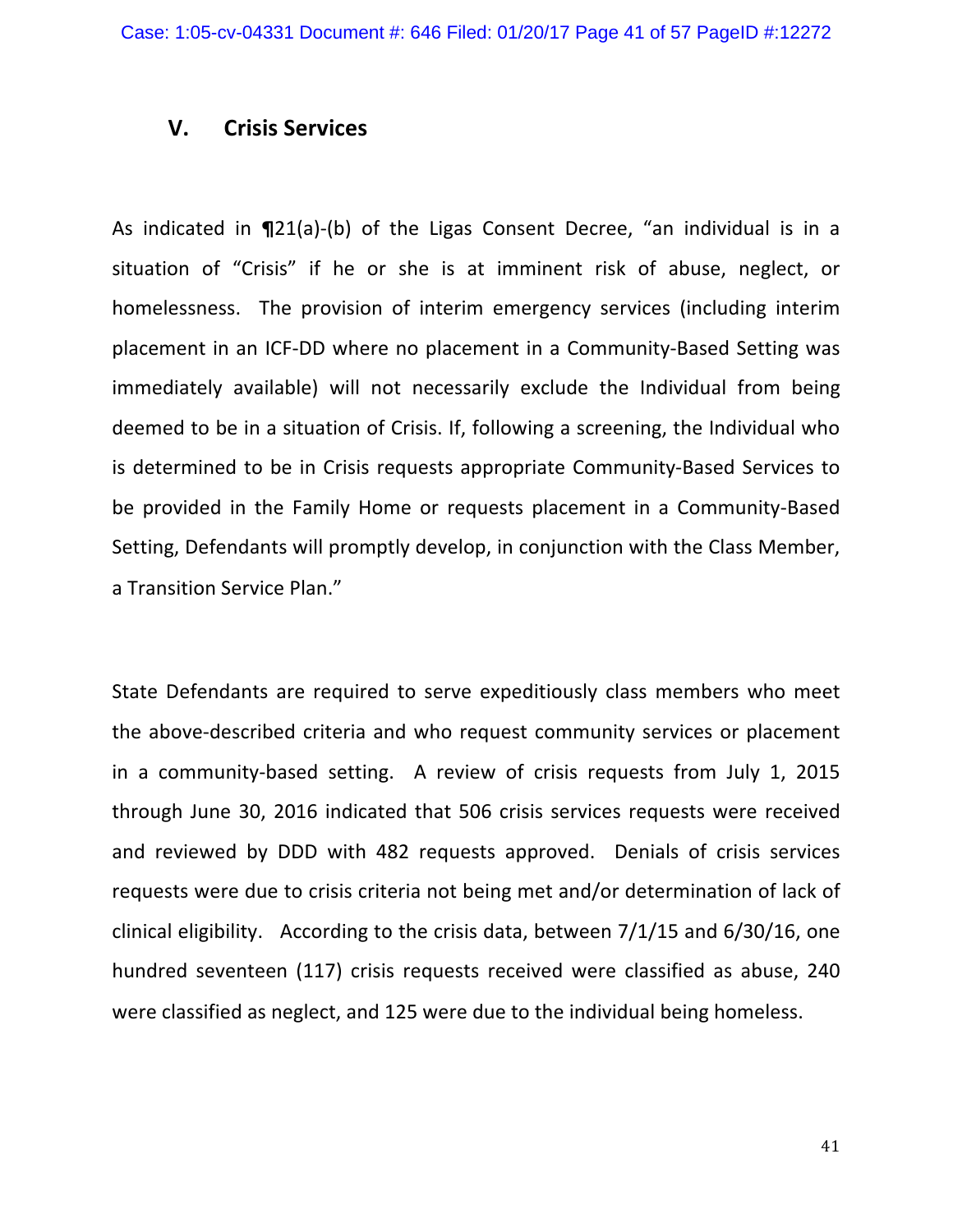



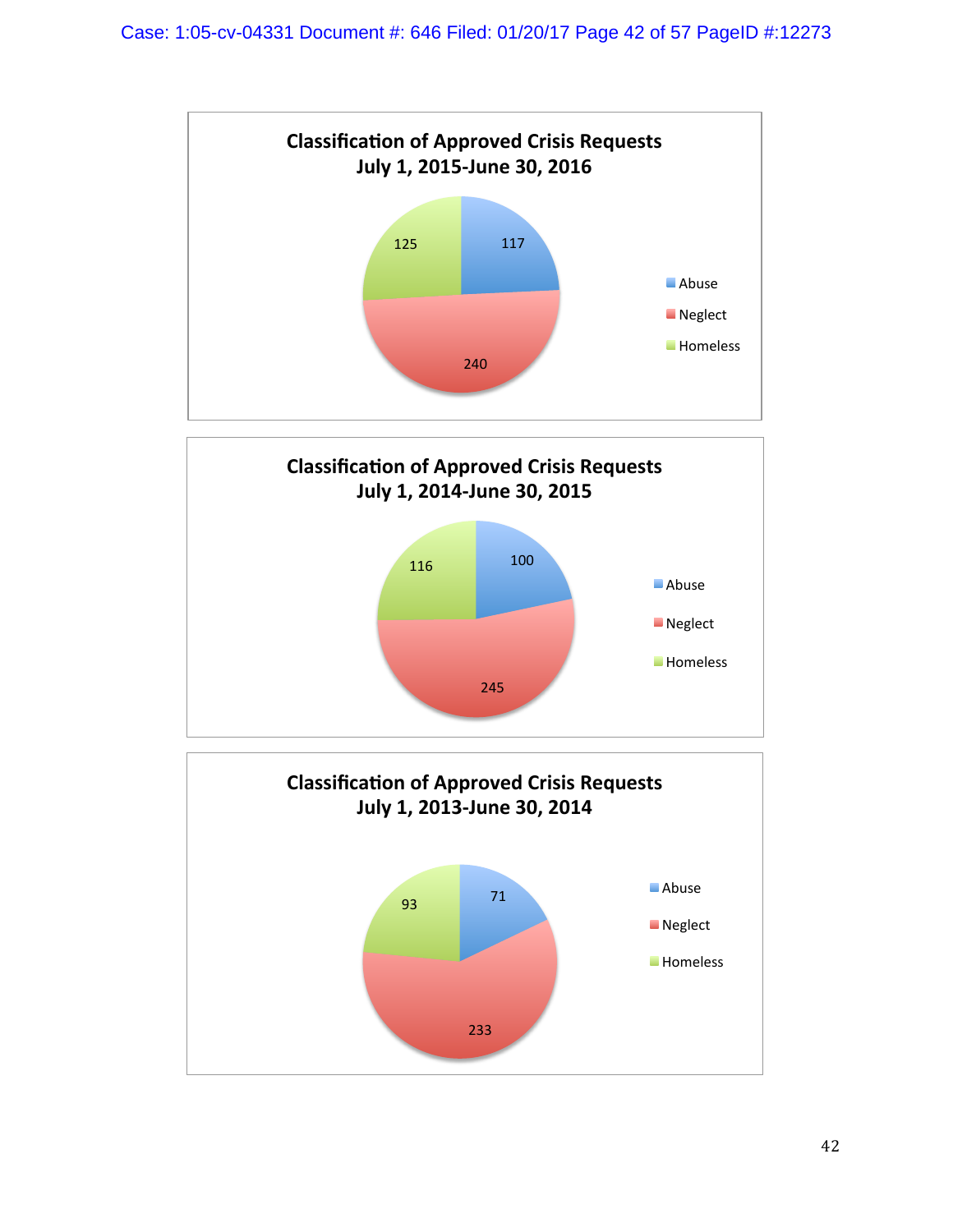Services provided to class members in crisis included four types of CILA (Community Integrated Living Arrangement) options: 24-Hour CILA, Host Family CILA, Intermittent CILA, and Family CILA, in addition to Home-Based Support Services (HBS). Of the 482 crisis requests approved, 261 were approved to receive 24-Hour CILA, 9 were approved to receive Host Family CILA, 19 were approved to receive Intermittent CILA, and 23 were approved to receive Family CILA. Home-Based Support Services were approved for 170 class members:



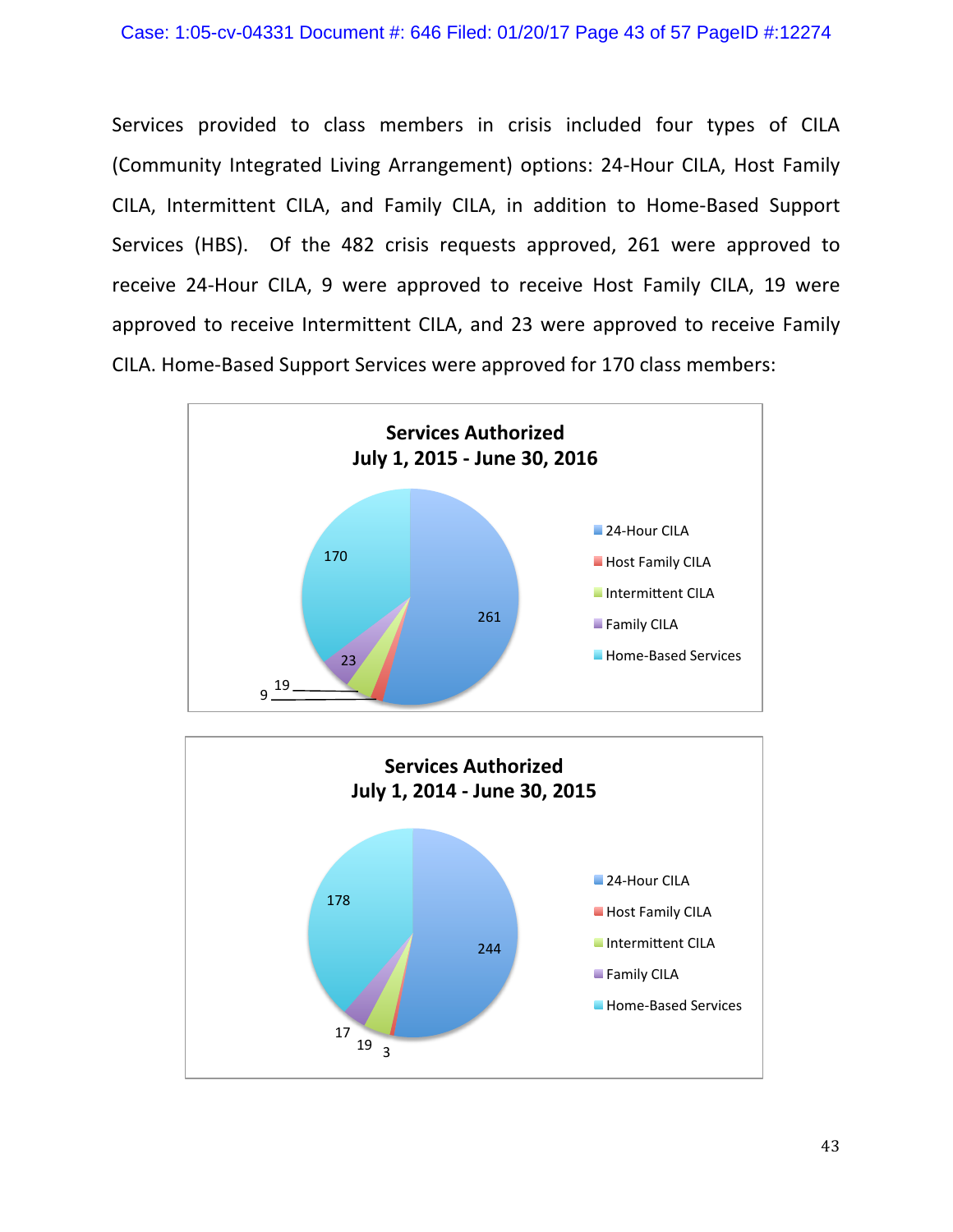

Combining the three reporting years  $(7/1/13-6/30/16)$ , a total of 1340 crisis



requests out of 1415 requests received have been approved by DDD.

For this same reporting period  $(7/1/13-6/30/16)$ , services were provided to class members in crisis within four types of CILA (Community Integrated Living Arrangement) options: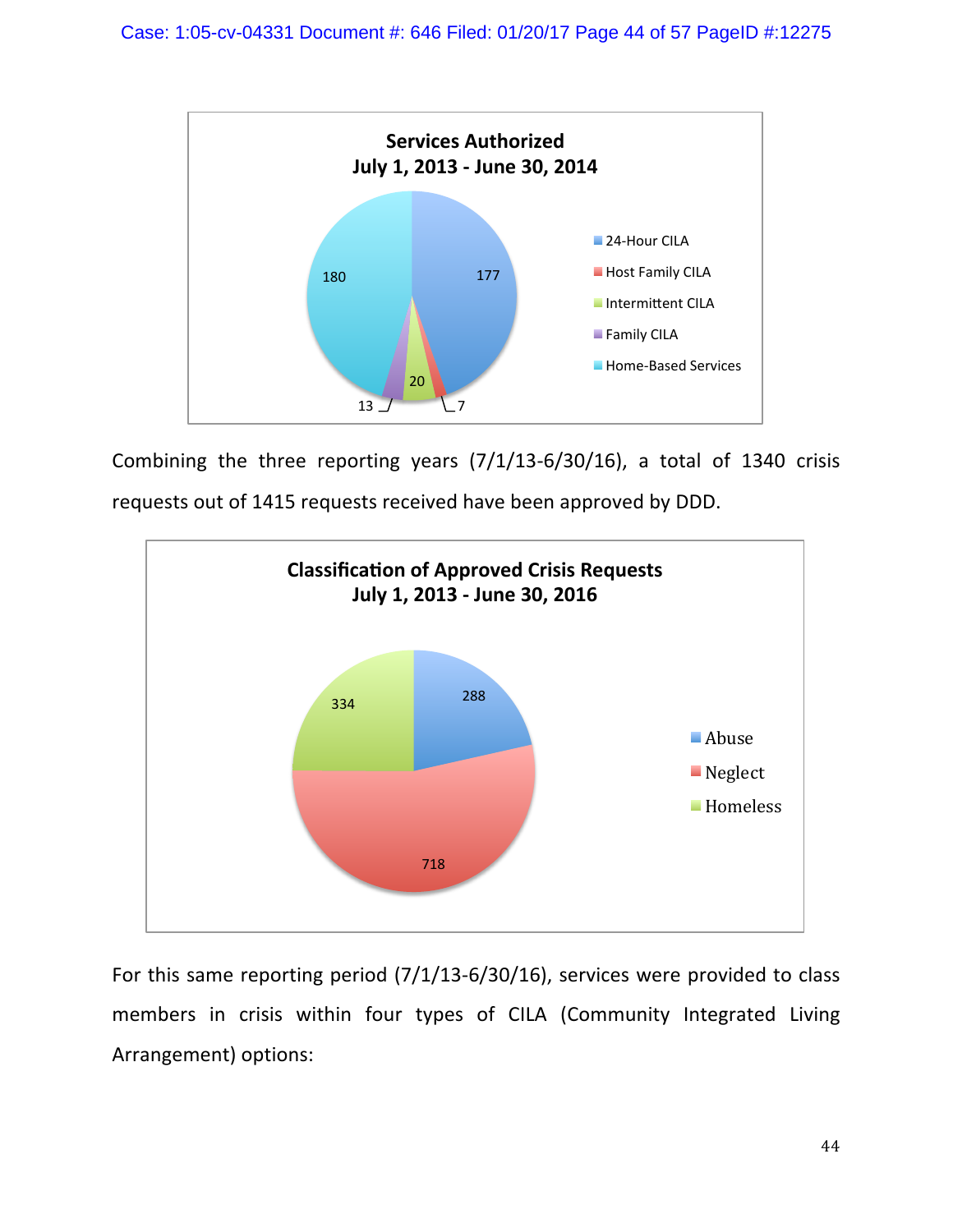

During the 2013/2014 reporting period, the Monitor established, with the agreement of the parties, that the timeframe to receive services for class members in crisis will be 24-72 hours, although this timeframe may vary, depending on individual circumstances, or if temporary services are in place to address the immediate crisis. For the past three years, the Monitor has analyzed class member information and data from all crisis requests received and reviewed by the Defendants and determined to meet the requirements for crisis services. From the Monitor's analysis, improvement was noted in the timely review of the crisis packets upon receipt by the Defendants.

After crisis status was confirmed,  $40\%$  (545) of the Class Members who were found to be in crisis received some service within a 24-72 hour period. The following two charts represent the Monitor's analysis with a view of the three years in comparison and the three years in summary.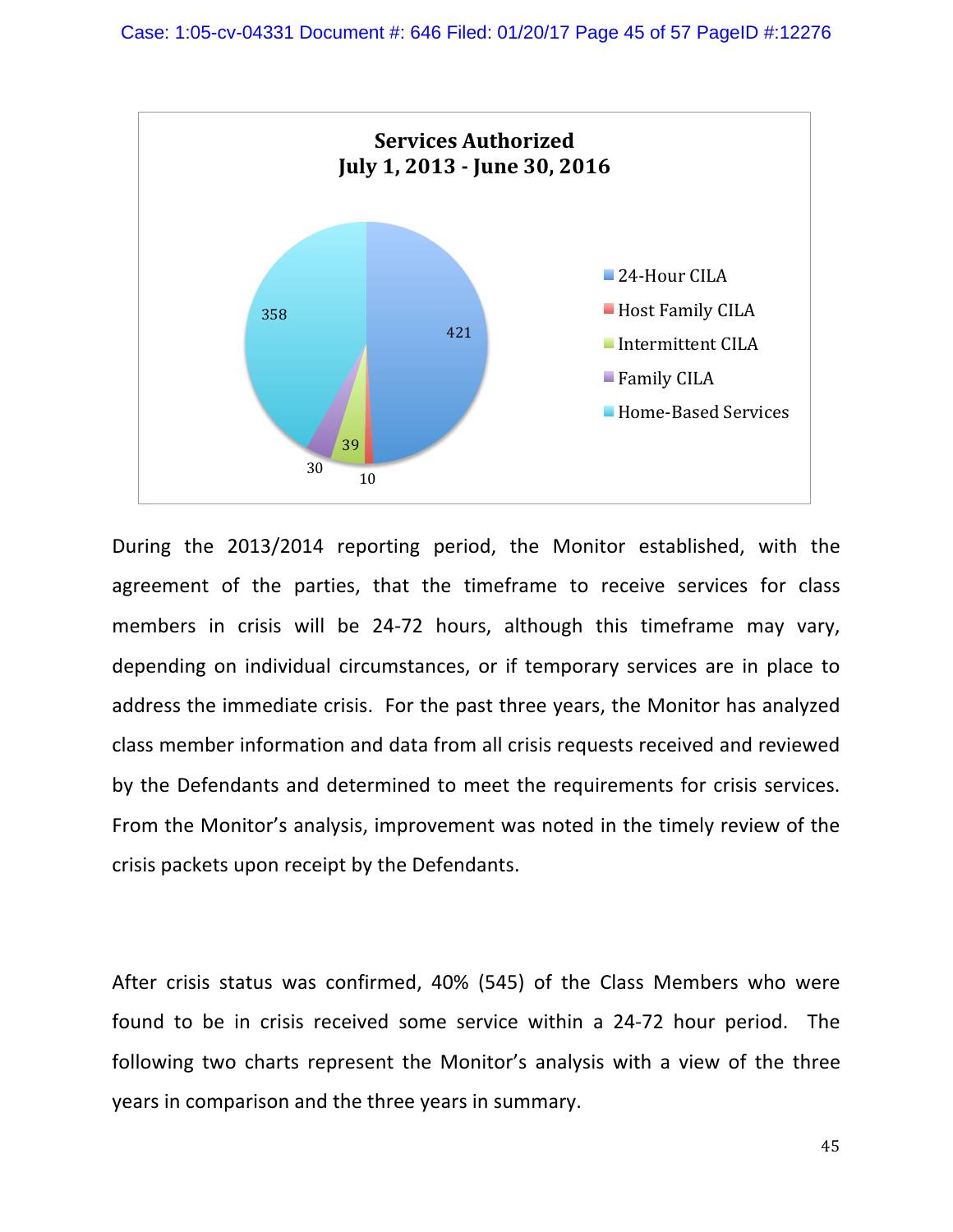| <b>Timeliness of</b>     |           | FY 2013-2014 | FY 2014-2015 |     | FY 2015-2016 |     |             | <b>Overall 2013-2016</b> |
|--------------------------|-----------|--------------|--------------|-----|--------------|-----|-------------|--------------------------|
| <b>Authorization of</b>  | $N = 397$ |              | $N = 461$    |     | $N = 482$    |     | $N = 1,340$ |                          |
| <b>Crisis Services</b>   |           |              |              |     |              |     |             |                          |
| 24-72 hours              | 107       | 27%          | 218          | 47% | 220          | 46% | 545         | 40%                      |
| 4-9 days                 | 122       | 31%          | 151          | 33% | 175          | 36% | 448         | 33%                      |
| $10-19$ days             | 74        | 19%          | 64           | 14% | 60           | 12% | 198         | 15%                      |
| 20-29 days               | 36        | 9%           | 15           | 3%  | 15           | 3%  | 66          | 5%                       |
| 30-39 days               | 15        | 4%           | 6            | 1%  | 3            | 1%  | 24          | 3%                       |
| $40+$                    | 35        | 8%           | 5            | 1%  | 6            | 1%  | 46          | 3%                       |
| <b>Insufficient Data</b> | 8         | 2%           | 2            | 1%  | 3            | 1%  | 13          | 1%                       |





As presented above, data from the most recent reporting period (July 1, 2015 to June 30, 2016) shows that 46% of the class members who were found to be in crisis, received some service within a 24-72 hour period after their crisis status was confirmed; for (36%) services were initiated between 4 and 9 days; 12% received services between 10-19 days; 3% received services between 20 and 29 days; services were not initiated for 2% of the class members for more than a month; and for three class members, data was insufficient to include in the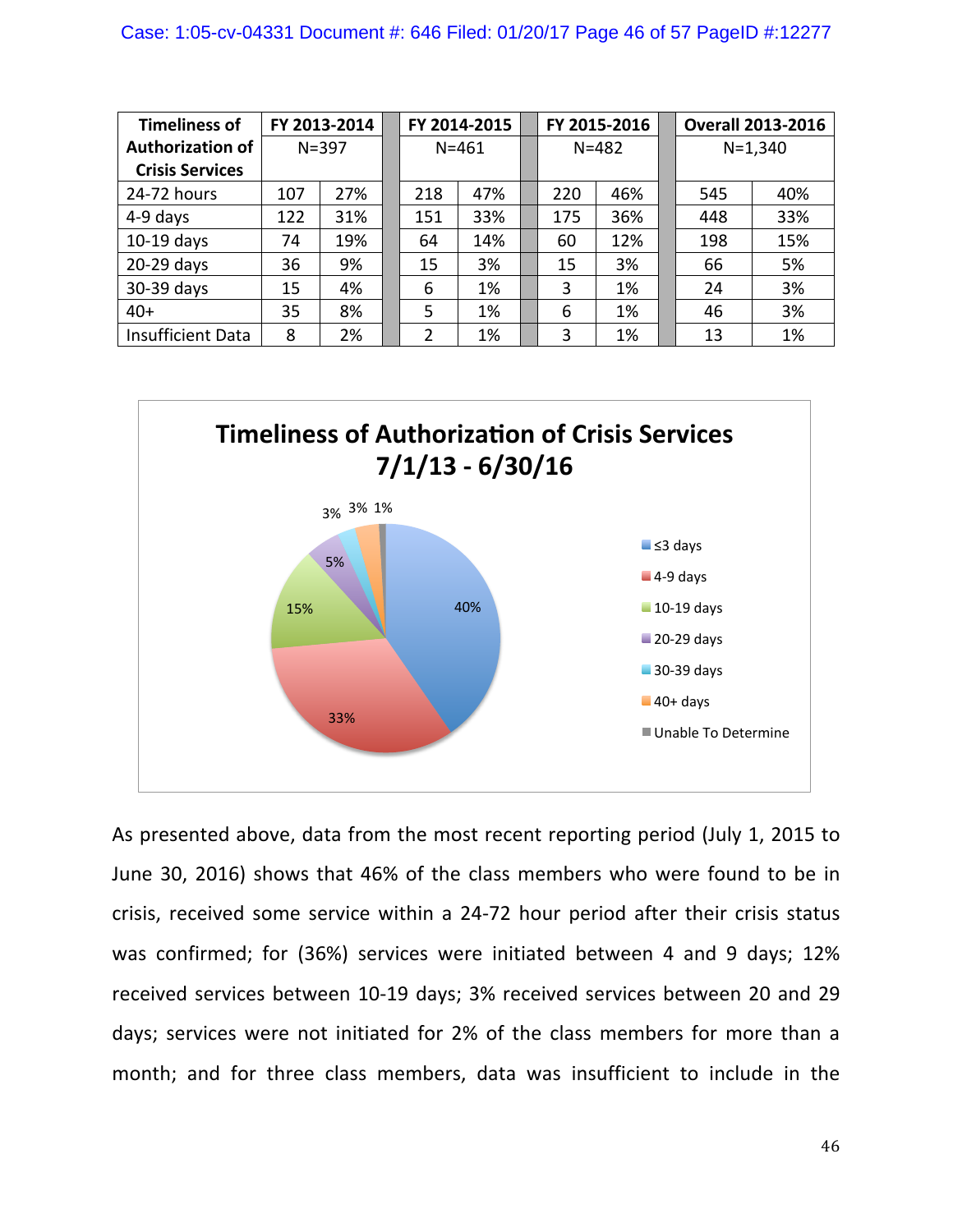analysis. While the past two years show improvement over FY 13/14, there are still fewer than one-half of the individuals who were found to be in crisis receiving some services within the 24-72 hours agreed upon timeline. The Monitor recommends that the Parties address this situation at an upcoming Parties' meeting.

Review of the data associated with the 1,340 crisis requests received and reviewed between July 1, 2013 and June 30, 2016 revealed that, in nearly all cases, a "safety plan" had been determined to be in place for the class member in order to ensure safety and reduction of risk while awaiting approval of services. In the Fourth Annual Report, it is noted that the Monitor raised concerns as to the adequacy of safety plans wherein the class member in crisis is not in a permanent or stable situation (e.g., jail, psychiatric hospital, nursing home). It was recommended that the Defendants and Monitor confer to clarify criteria for determining adequacy of a safety plan. Discussions have taken place during Parties' Meetings and on other occasions throughout the past year during which DDD reported that this issue is being addressed and progress will be reported at upcoming Parties' meetings. 

The Fourth Annual Report reflects an analysis of crisis data to determine the relationship between crisis applicants and the PUNS list. As noted in that report, some individuals in crisis situations were not selected for services because their PUNS enrollment was out of date and/or did not reflect current circumstances. Also included therein, the PUNS Integrity Project had been implemented to bring

47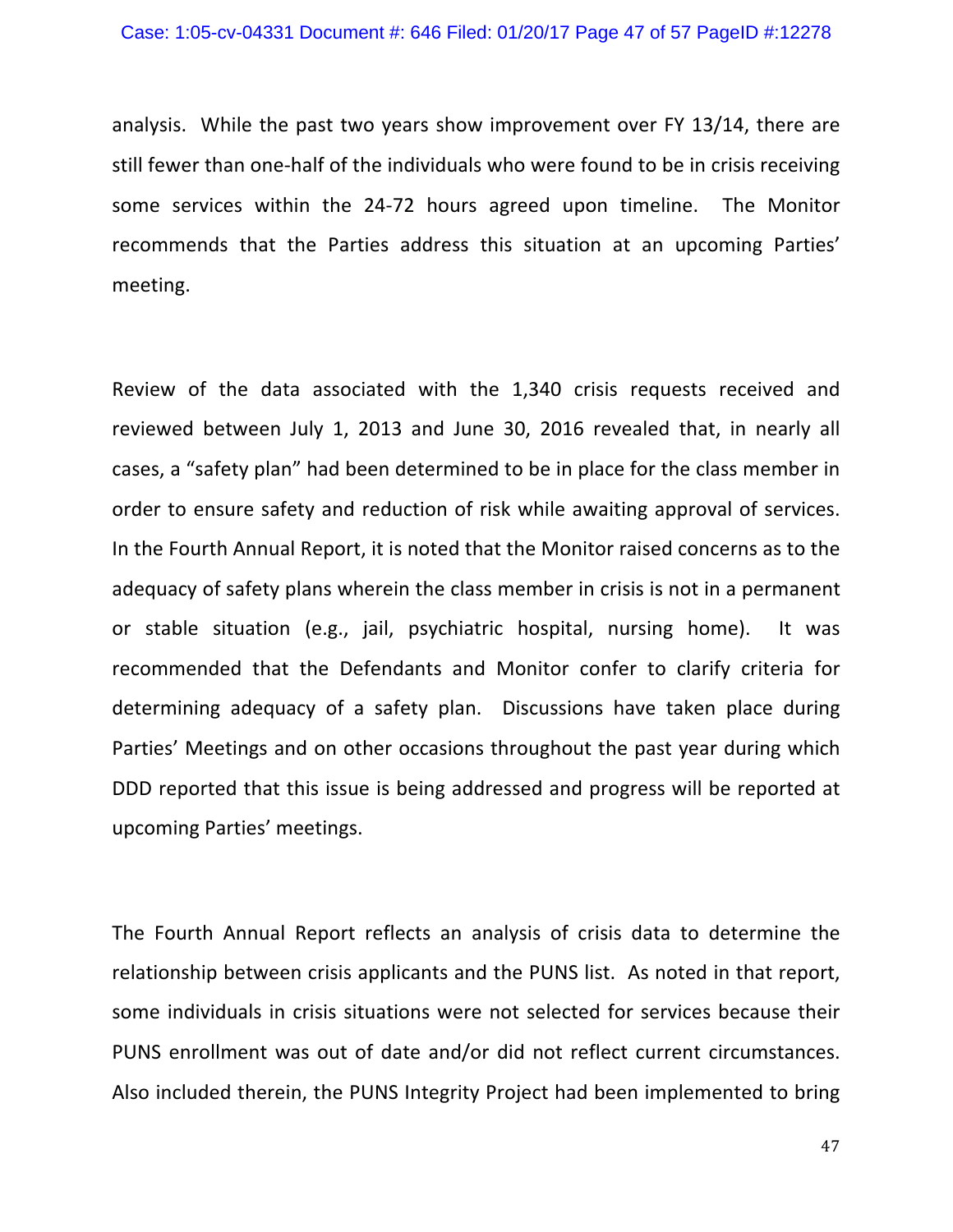and maintain PUNS enrollments current. That project has been concluded successfully. 

As noted in the Ligas Implementation Plan 2016 Revisions (filed on November 16, 2016), in addition to raising the question of the adequacy of crisis safety plans in the Fourth Annual Report, the Monitor also expressed concern that nearly half (49%) of the individuals with approved crisis placements were on the PUNS waiting list for three years or more. Per the Monitor's recommendation in the Fourth Annual Report, DHS began during 2016 to discuss criteria for determining adequacy of a safety plan and considering the relationship between the PUNS waiting time and crisis requests. Conversations among the Parties will be initiated during the second half of fiscal year 2017. The chart below reflects the length of time of PUNS enrollment prior to receipt of the crisis request for fiscal year 2015/16.

| FY15 and FY16 Approved Crisis Placements and |                             |            |  |  |  |  |  |
|----------------------------------------------|-----------------------------|------------|--|--|--|--|--|
| Length of time on PUNS Waiting List          |                             |            |  |  |  |  |  |
| <b>Time Period</b>                           | <b>Number of Placements</b> | % of Total |  |  |  |  |  |
| One Month or Less                            | 69                          | 7%         |  |  |  |  |  |
| Over 1 Month to 1 Year                       | 212                         | 22%        |  |  |  |  |  |
| 1 to 2 Years                                 | 107                         | 11%        |  |  |  |  |  |
| 2 to 3 Years                                 | 82                          | 9%         |  |  |  |  |  |
| 3 to 4 Years                                 | 57                          | 6%         |  |  |  |  |  |
| 4 Years or More                              | 326                         | 34%        |  |  |  |  |  |
| No Data Report                               | 98                          | 10%        |  |  |  |  |  |
|                                              |                             | $N = 951$  |  |  |  |  |  |

As presented in the chart above, 40% of individuals with approved crisis services were on the PUNS waiting list for 3 years or more. This demonstrates a 9% improvement over the previous year.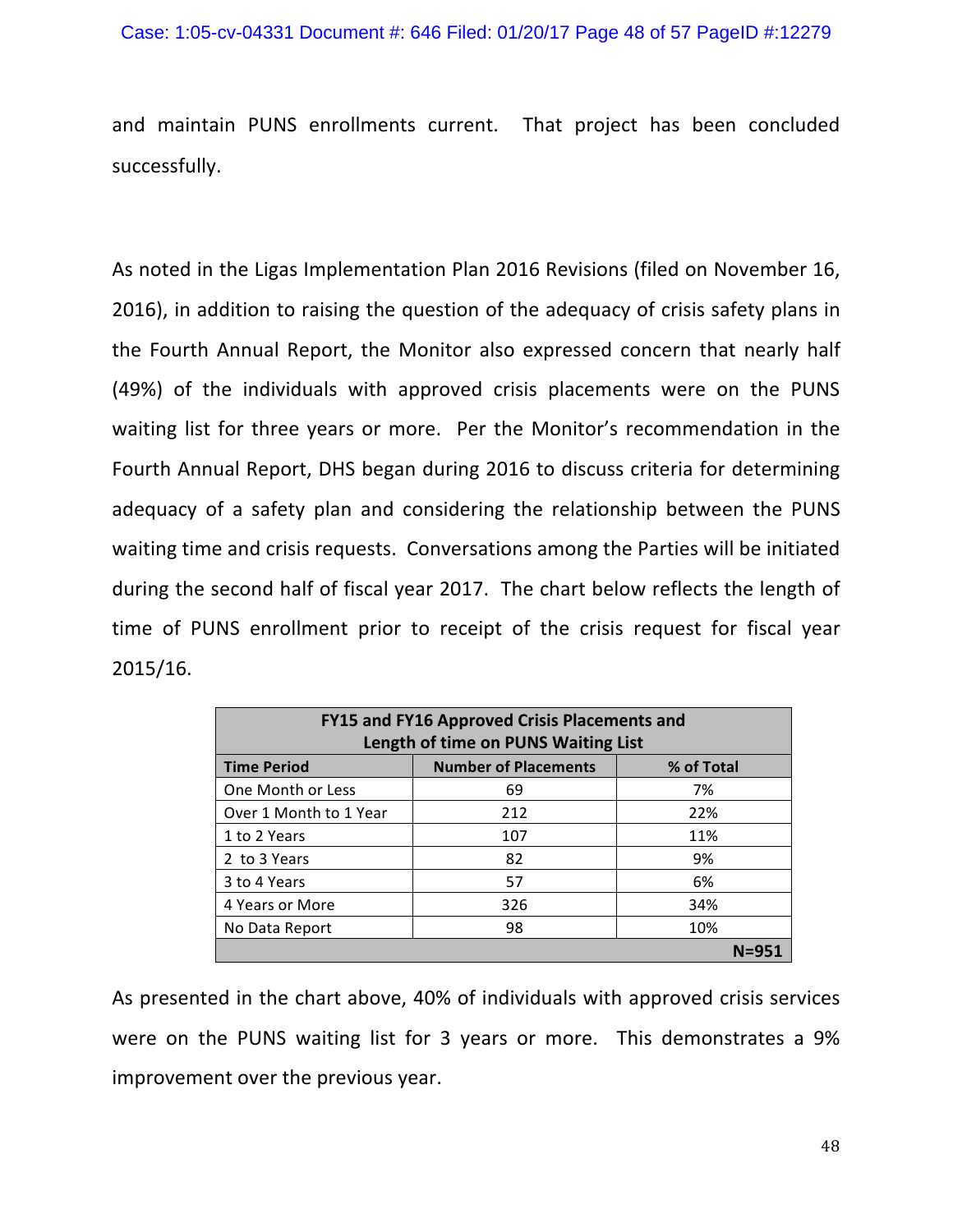The Monitor greatly appreciates the assistance of Melanie Reeves Miller, the Monitor's Data and Program Analyst, in conducting this review of Crisis Services.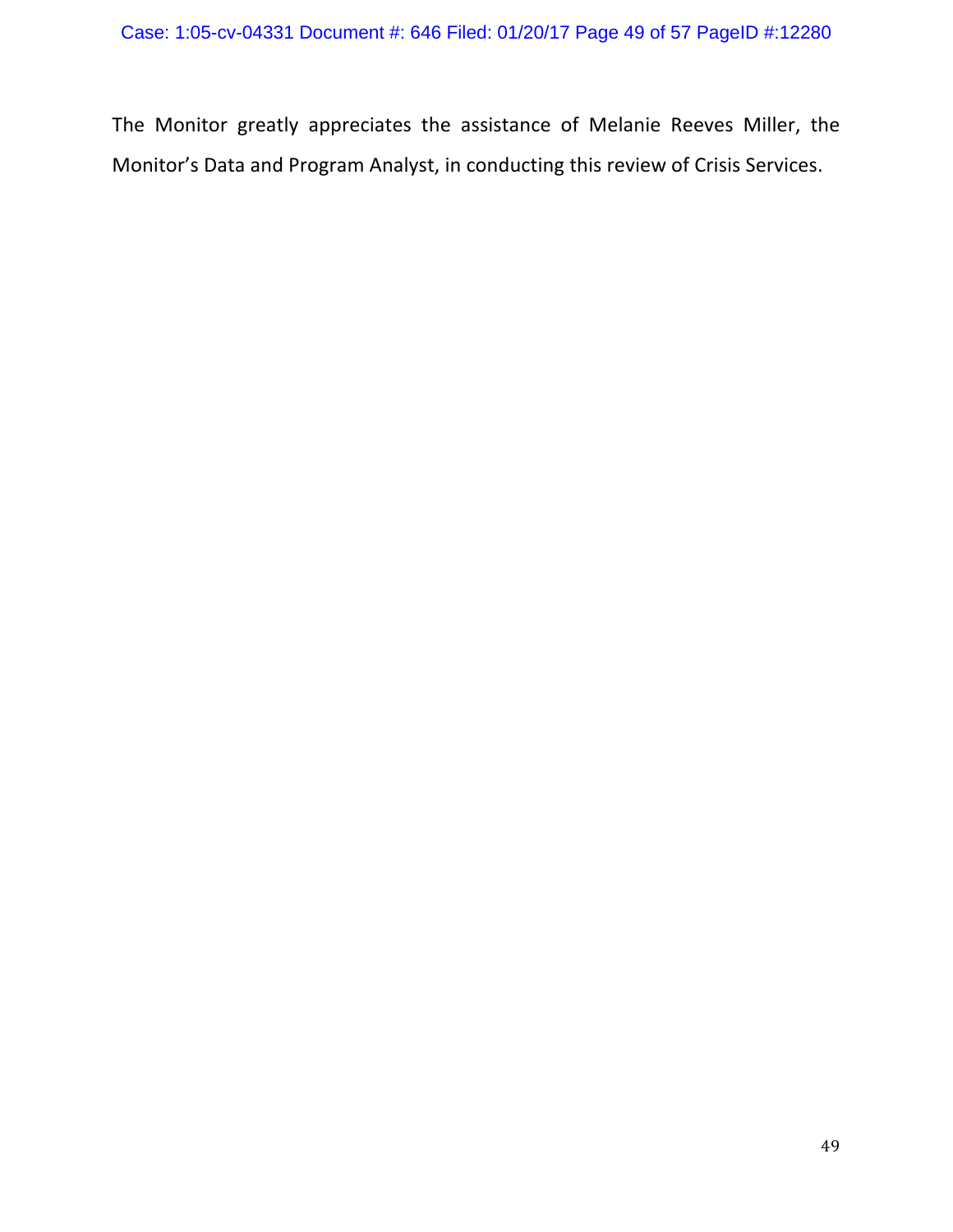## **VI.** Transition for Class Members on Waiting List

The Consent Decree requires that Class Members described in ¶22 of the Decree will transition to the community and be referred to as Waiting List Class Members. A specific schedule for such transitions to community services or community-based settings is delineated in  $\P$ 22 which requires the following:

- $\geq 1000$  by June 15, 2013
- $\triangleright$  Additional 500 by June 15, 2014
- $\triangleright$  Additional 500 by June 15, 2015
- $\triangleright$  Additional 500 by June 15, 2016
- $\triangleright$  Additional 500 by June 15, 2017

The Implementation Plan incorporates criteria for the prioritization of selections of Waiting List Class Members and within each prioritized category selections are to be made according to the length of time the Class Member has been on the PUNS list.

**¶23** of the Consent Decree requires that following June 15, 2017, Waiting List Class Members "shall receive appropriate Community-Based Services and/or placement in a Community-Based Setting such that they move off the Waiting List at a reasonable pace." During the past year, the Plaintiffs, Defendants and the Monitor have initiated the process to define this "reasonable pace." Discussions are ongoing in order for implementation to begin by the required date.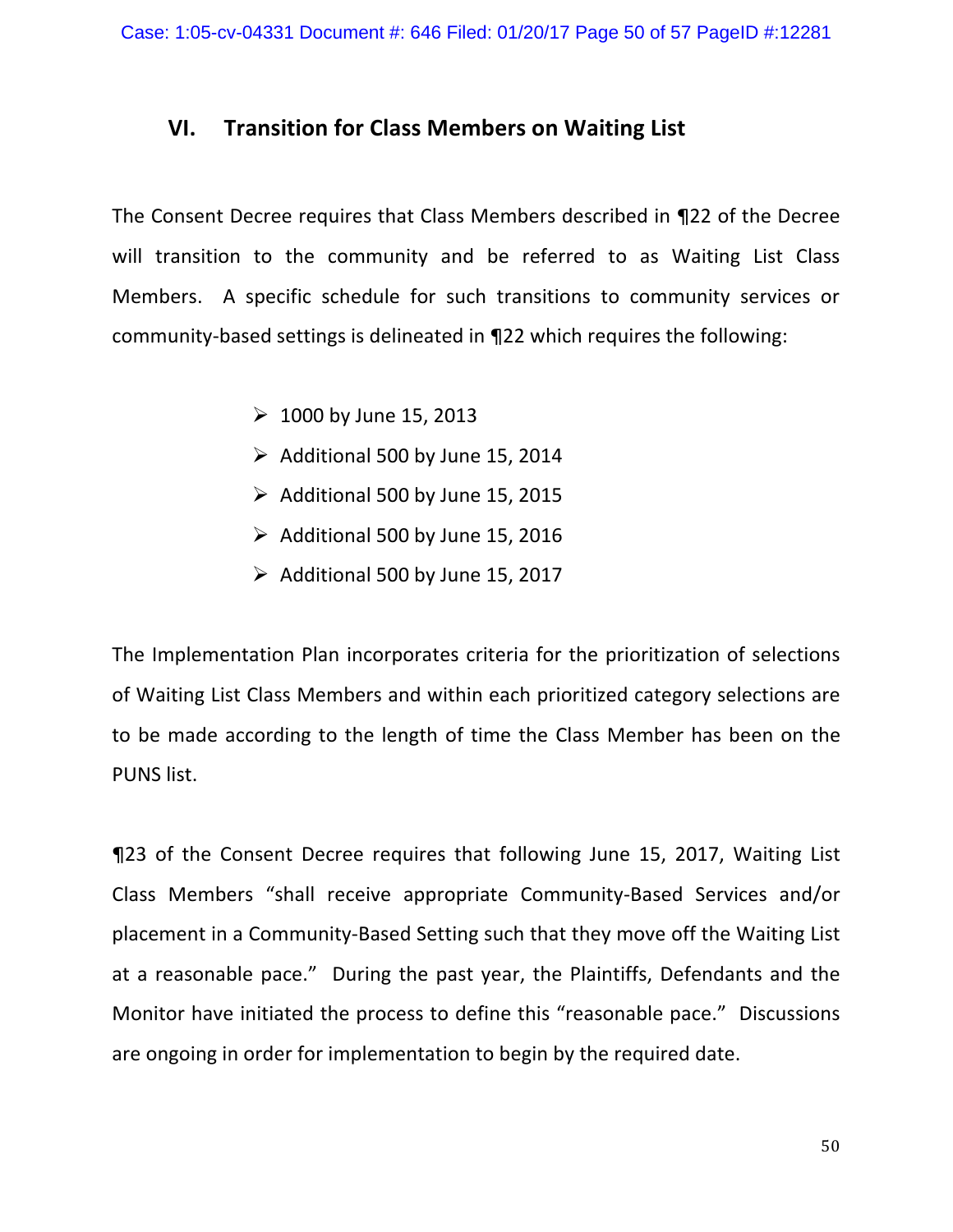### **VII. Outreach**

Paragraph 25 of the Consent Decree requires that Defendants "maintain a fair and accessible process by which individuals with developmental disabilities or their legal guardians can affirmatively request in writing to receive Community-Based Services and/or placement in a Community-Based Setting or to receive ICF-MR services in an ICF-DD, and Defendants shall maintain up-to-date records of those requests."

The Defendant's outreach efforts are defined comprehensively in the Implementation Plan 2016 Revisions and are divided into a "Community Outreach" section and a section titled "Outreach to Persons in ICFs/DD." In order to address the issue of identifying Potential Class Members residing in ICFs/DD (excluding those living in ICFs/DD who had already submitted written requests to be excluded from the Class), the Defendants secured the services of the Council on Quality Leadership (CQL) and the completion of that project resulted in a report that was shared with the Monitor and Parties in April, 2016. In that report, CQL identified 123 individuals who chose to become Class Members and were added to Class Members List. In addition, 55 individuals who had requested extra time to consider their options were given information regarding the appropriate ISC agencies to contact if desired if the future. Upon request of the Monitor, DDD staff agreed to contact the 55 individuals noted above and to provide follow-up information regarding the 123 individuals who were added to the Class list.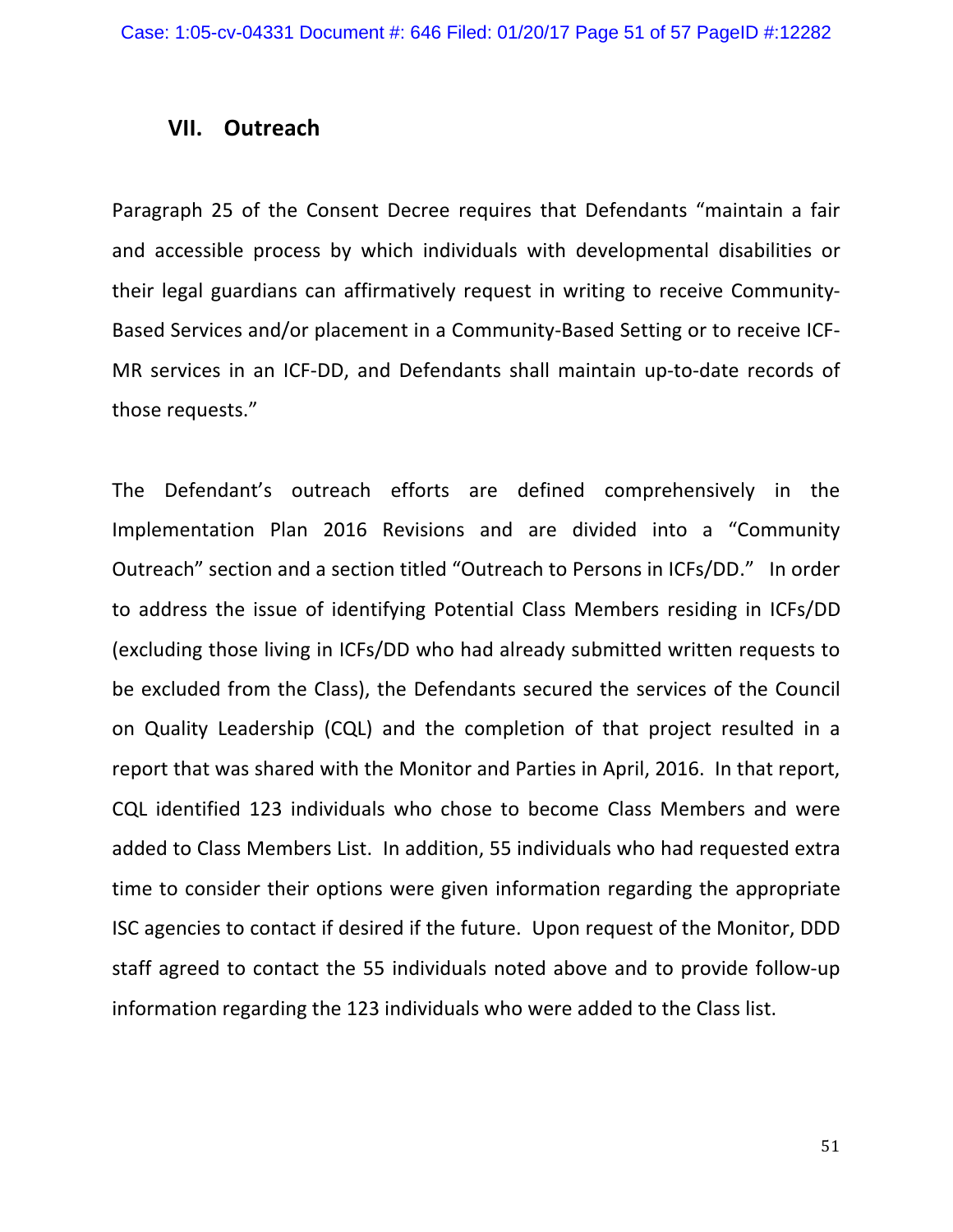It is important to note that in order to become a member of the Waiting List Class, people need to make a record with the State confirming their desire for community services. People who are already on the PUNS list are deemed to have made such a record and are part of the Class.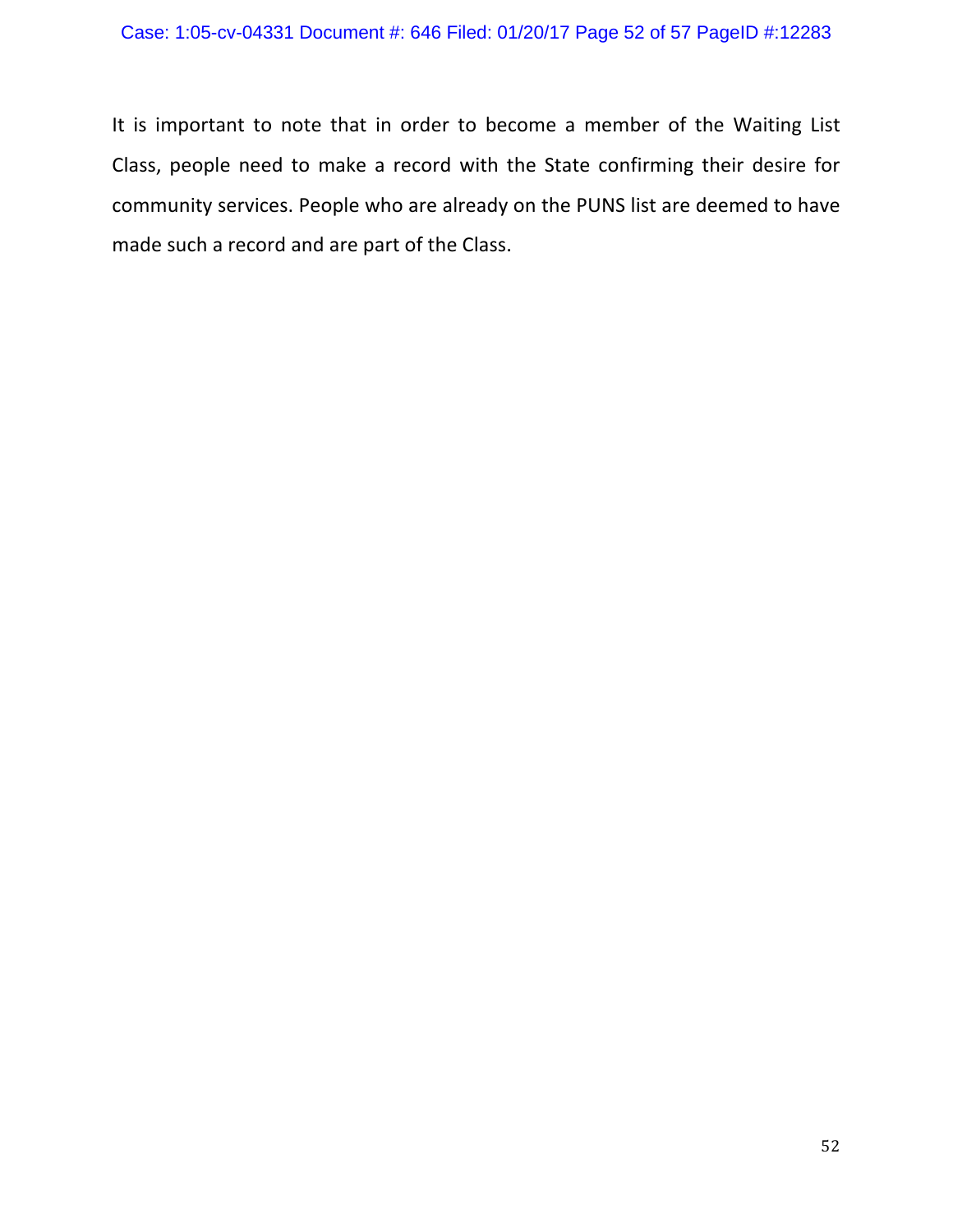### **VIII. Implementation Plan**

**¶26** of the Consent Decree requires that "the Defendants, with the input of the Monitor, Plaintiffs, Class Counsel, Intervenors and Intervenors' Counsel shall create and implement an Implementation Plan to accomplish the obligations set forth in the Decree," and 128 requires that this plan be "updated and amended annually, or at such earlier intervals as Defendants deem necessary or appropriate." 

At each scheduled Parties' meeting, the Defendants provide verbal updates of the Plan's activities, as requested by the Parties, Intervenors and Monitor, and discussions are focused upon the areas deemed most significant at a given time.

The Implementation Plan updates and proposed revisions are provided by the Defendants to the Plaintiffs, Intervenors and Monitor for Consideration. Each year, through 2015, negotiations have taken place and resulted in jointly developed revisions being agreed upon before being submitted to the Court. However in 2016, despite significant efforts by all involved, the Parties could not reach agreement as to some of the Plan's content. As referred to in section I (Resources and Capacity) herein, the Consent Decree requires at ¶26 that a list of items that must be included in the Implementation Plan. Two of the required items are: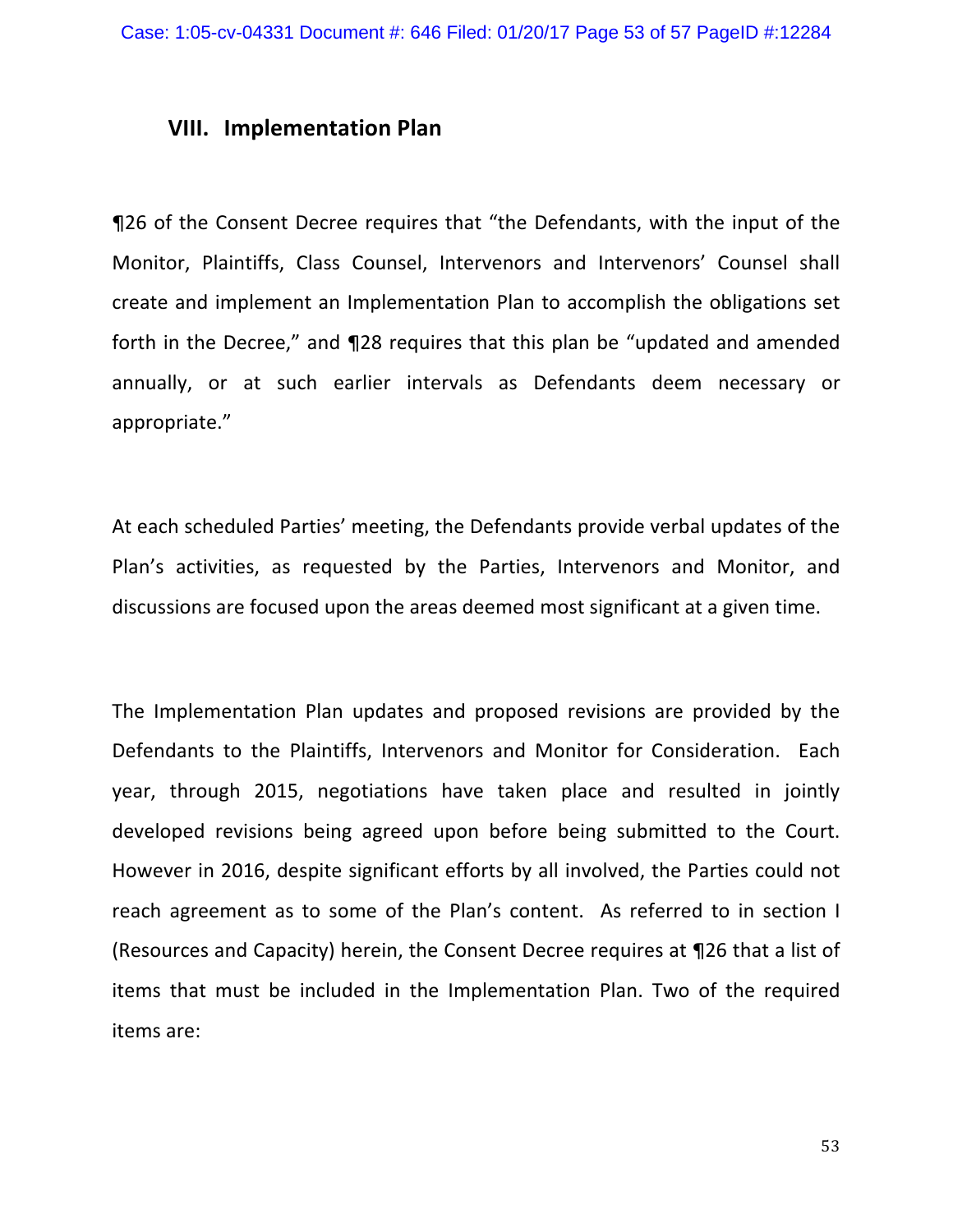(c) describe necessary resource development activities…to implement the Decree;

(e) identify, based on information known at the time the Implementation Plan is prepared, any services or supports required in Transition Service Plans formulated pursuant to the Decree that are not currently available in the appropriate quantity, quality or geographic location;

The Monitor did not recall the requirement of  $\P$ 26(c) until preparing the current report and therefore did not bring it to the Parties' attention. This is not being cited as noncompliance with the Decree. Rather, it is illustrative of why there was no joint submission to the Court of the 2016 Revisions. The Plaintiffs and Intervenors agreed to disagree with the Defendants on the topic of including information therein regarding necessary "resource development activities."

Regarding  $\P$ 26(e), the Monitor has initiated discussions related to Quality Monitoring and, while Defendants have agreed to participate in such conversations, there has been some disagreement as to whether the Consent Decree includes any requirements related to this area. In order to identify a lack of services available of the appropriate quality, there would need to be a robust system to measure the quality of existing services. This matter is also discussed in the above section I.

54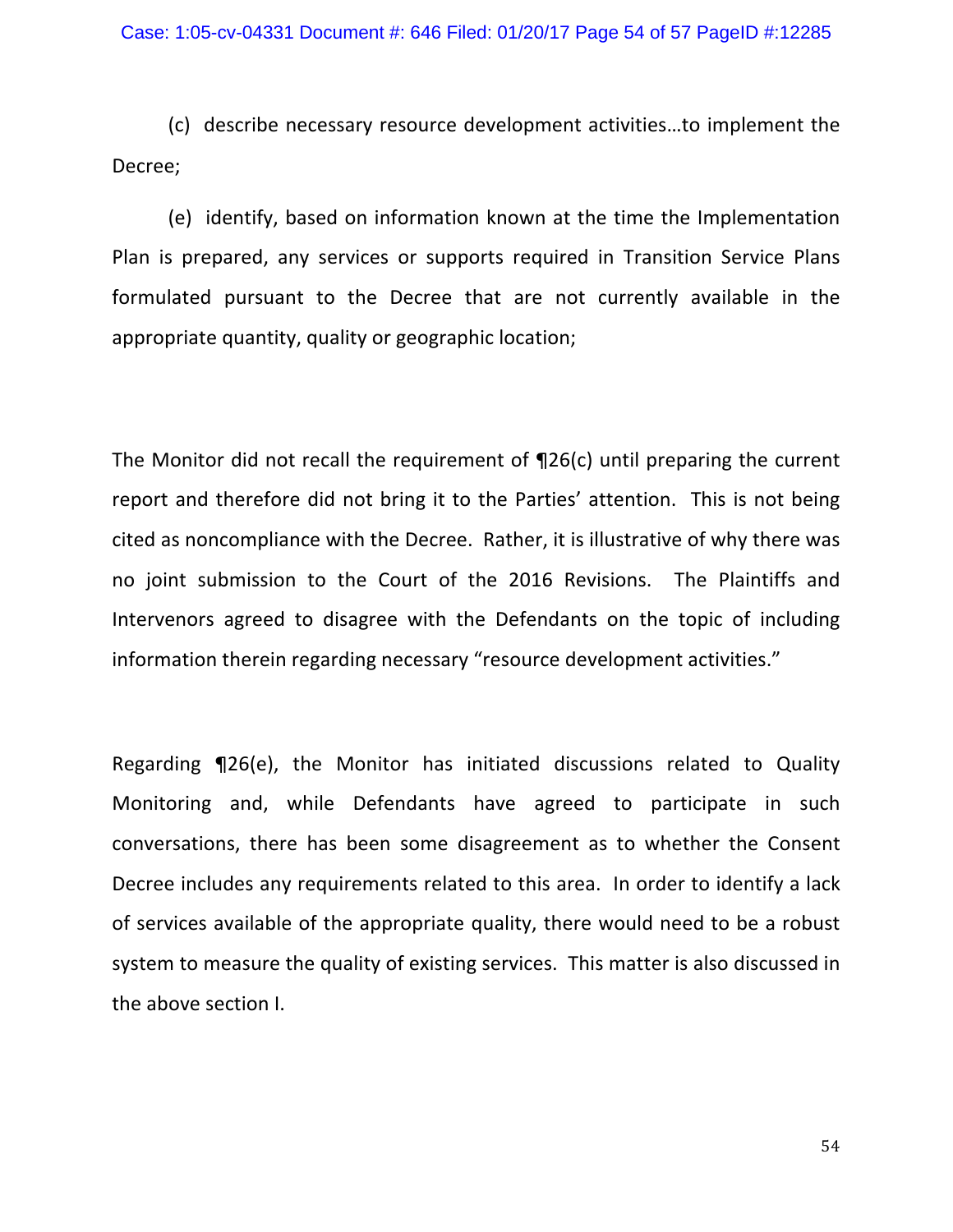Whether or not issues are included in the Implementation Plan or agreed upon, the Monitor appreciates the cooperation of the Parties and Intervenors in thoroughly addressing issues upon which implementation of the Consent Decree depends.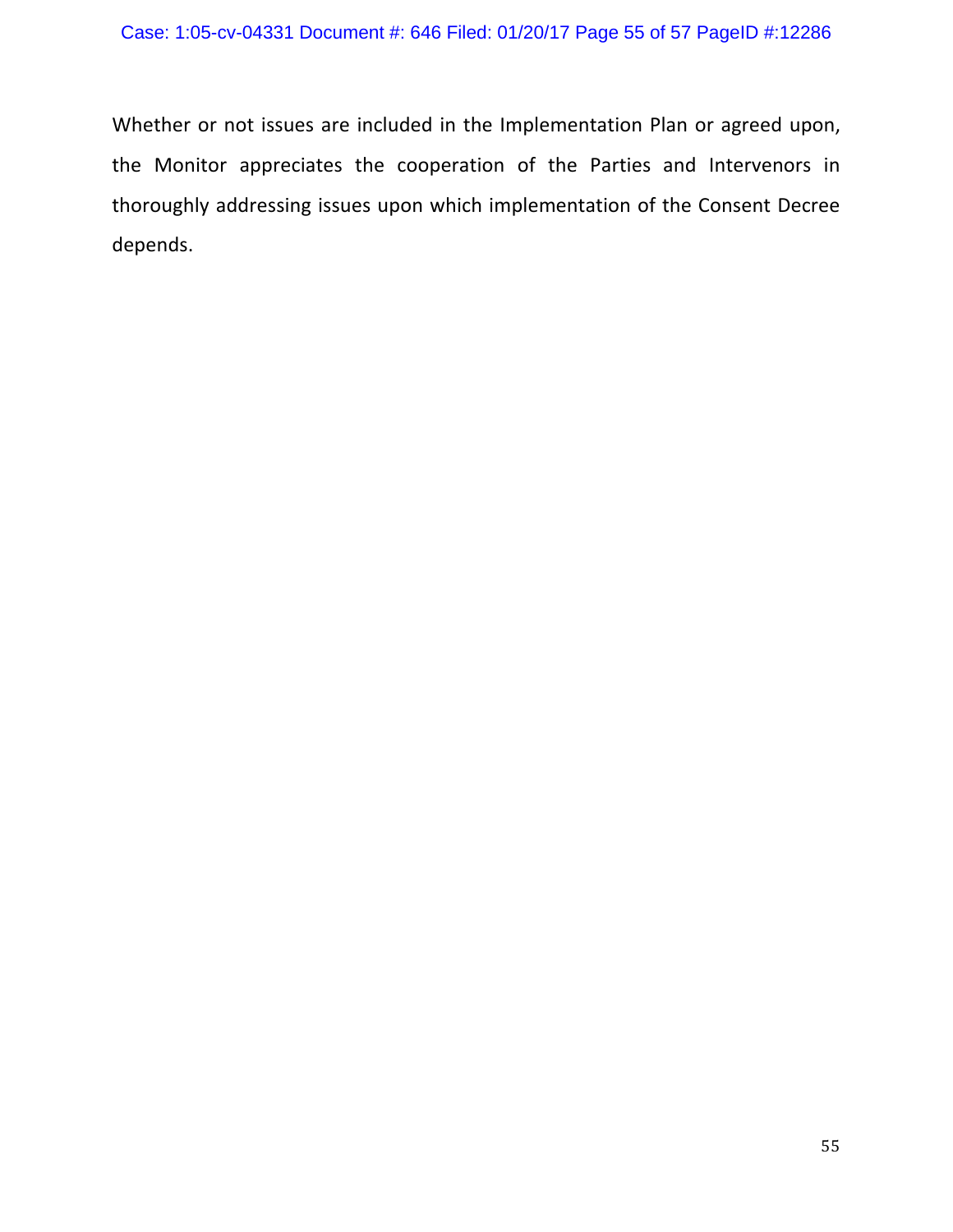### **IX. Data Reports**

Paragraph 33 of the Consent Decree requires that the Defendants, not less than every six months, "provide to the Monitor, Plaintiffs, Class Counsel, Intervenors and Intervenors' Counsel and make publicly available, a detailed report containing data and information sufficient to evaluate Defendants' compliance with the Decree and Defendants' progress toward achieving compliance."

The Monitor acknowledges that the Ligas Data Reports are submitted timely and that interim data requested by the Monitor is also provided promptly. DDD staff are consistently available to answer the Monitor's questions, clarify data and address concerns related to documents they have prepared.